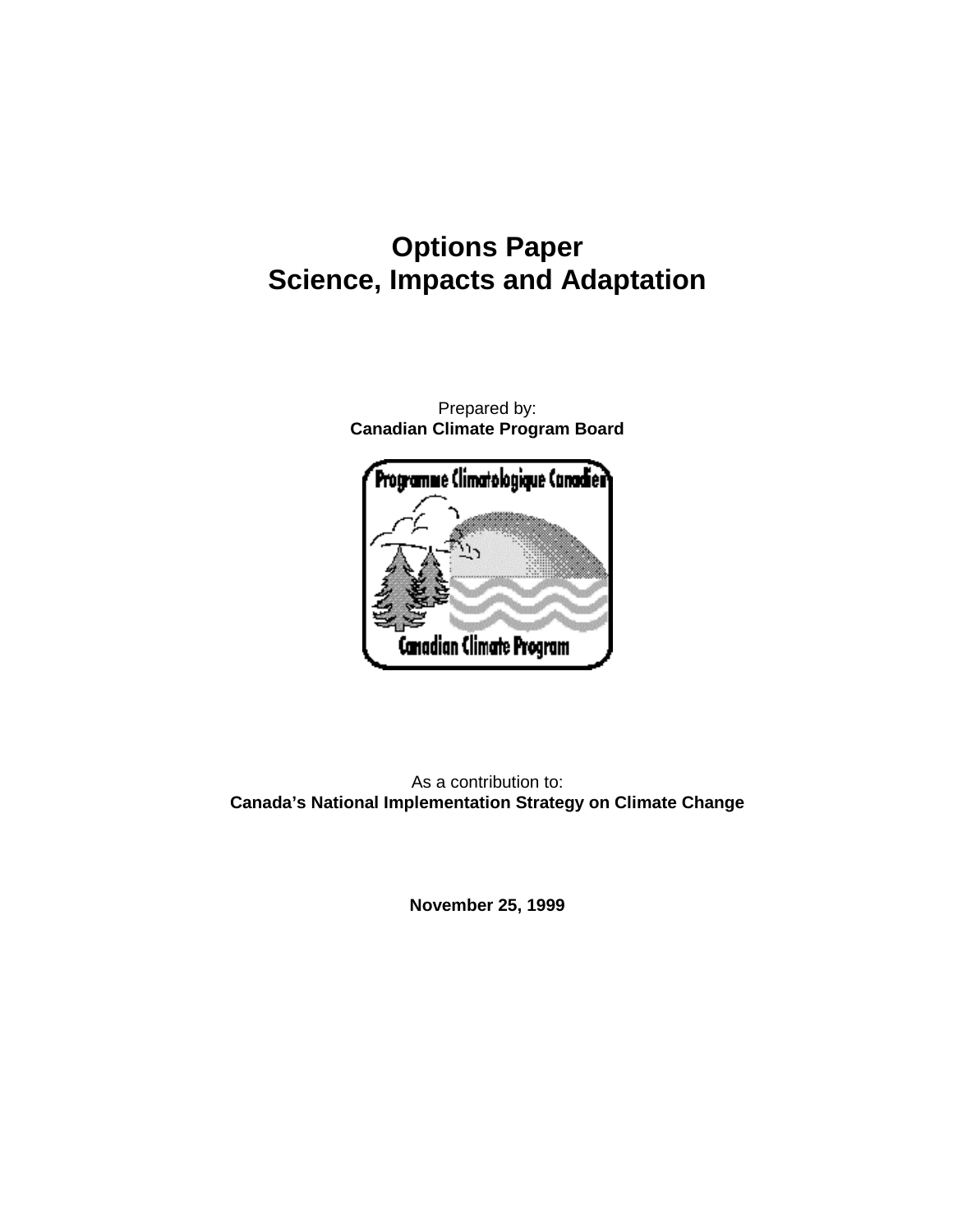# **TABLE OF CONTENTS**

# **Executive Summary Foreword**

| <b>Chapter 1: Introduction</b>                                            |    |
|---------------------------------------------------------------------------|----|
| <b>Chapter 2: Impacts - A Reason for Concern</b>                          | 3  |
| <b>Chapter 3:</b> Science for Kyoto Emissions Reductions (Mitigation)     | 9  |
| <b>Chapter 4: Impacts and Adaptation- Developing an Evolving Strategy</b> | 14 |
| <b>Chapter 5: Climate System Science - A Necessary Investment</b>         | 23 |
| <b>Chapter 6: Making Informed Decisions</b>                               | 32 |
| <b>Chapter 7: Conclusions and Recommendations</b>                         | 40 |

# **Page**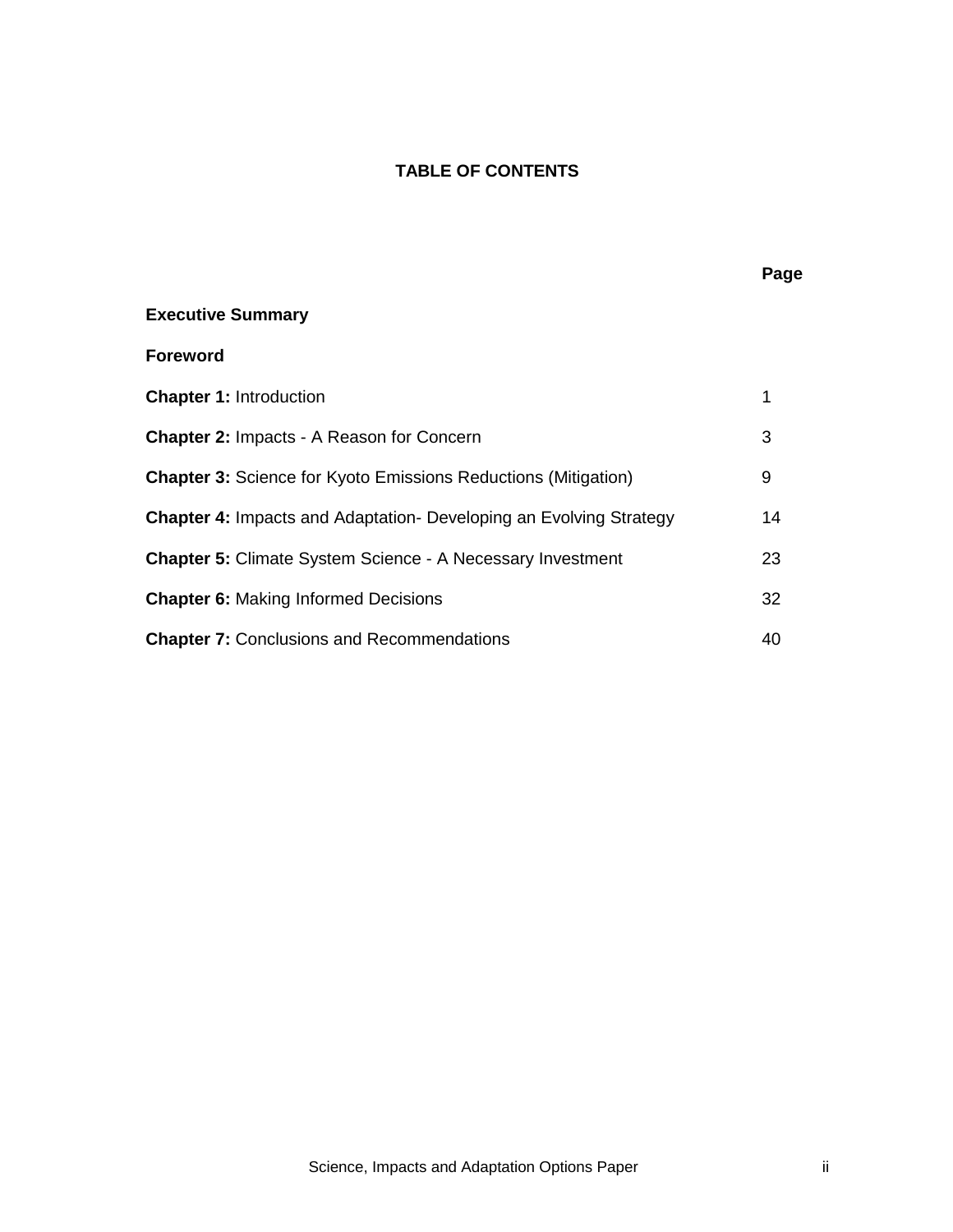#### **Executive Summary**

The concentration of greenhouse gases, particularly carbon dioxide, in the atmosphere has increased substantially and is expected to continue as a result of human activities. These increased greenhouse gas concentrations are and will continue to affect the climate. The issue of climate change will be with us for generations and will affect all aspects of our society and all parts of our country. We still cannot say exactly what the nature of the impacts will be, when they will become significant and where they will be felt most acutely. Nevertheless, the threat is real. We must act now to reduce these uncertainties so that we can inform and protect our citizens, as well as the ecosystems and economies on which they depend. We need to reduce these uncertainties if we are to make the right choices about how to respond to the threat of climate change.

The key to addressing climate change is to understand what is happening to our climate, how it operates and how it can be modelled. This will enable us to look into the future, to anticipate changes to the climate and the impacts that will follow. With the knowledge that comes from this understanding we will be better able to guide Canadians and the choices they will have to make regarding the rate and magnitude of future emissions reductions and the strategies for adapting to the inevitable impacts.

This Options Paper, prepared by the Canadian Climate Program Board (CCPB) and its two Advisory Committees, examines issues related to climate system science, impacts and adaptation as a contribution to the National Implementation Strategy on Climate Change. The recommendations proposed in the Options Paper will position Canada to:

- significantly enhance our scientific capacity across the country to understand and predict the climate and to foresee the impacts on Canadians and our socioeconomic and environmental systems;
- prepare Canadians so that their exposure to risks from climate change can be reduced by the development of adaptive options that minimize economic and social costs, sustain their well-being and protect vulnerable ecosystems;
- provide information to Canadians and decision-makers so that they may make wise choices regarding future greenhouse gas emission reductions and implement suitable adaptation strategies;
- allow Canadians and their governments to participate knowledgeably, and from a position of scientific credibility, in domestic and international discussions related to the climate change actions, for example on the use of sinks;
- make a suitable contribution, as a developed country and in our own selfinterest, to our knowledge of the climate, its future evolution and possible impacts; and
- meet our Framework Convention on Climate Change (FCCC) and Kyoto commitments on systematic observations, climate research and impact studies.

The CCPB has proposed the following integrated package of measures. They are all needed now.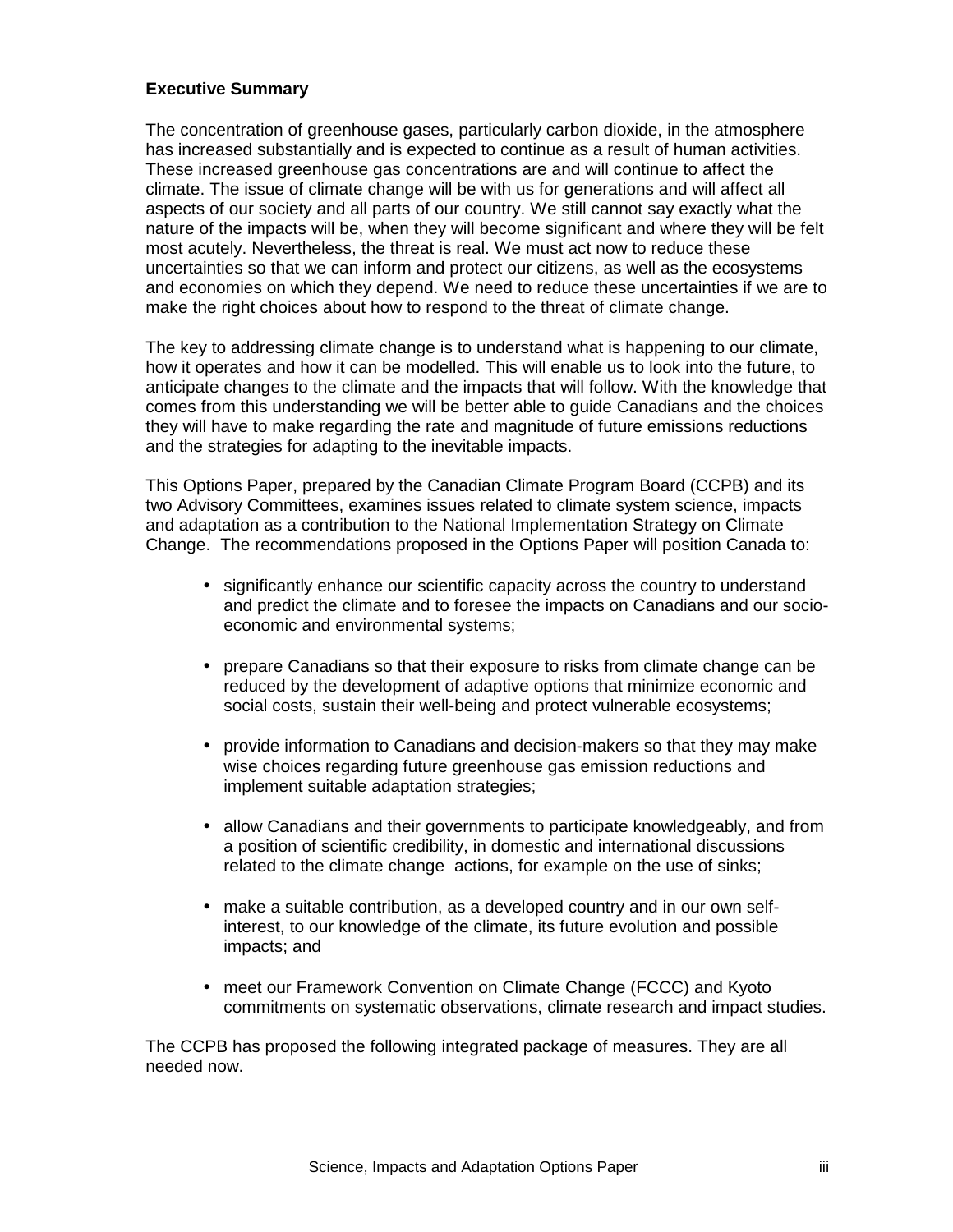With respect to **climate system science** the recommendations address the following three key areas:

- Climate observations
- Enhance understanding and reduce uncertainties
- Predicting future climate

Climate observations*: It is recommended that Canada strengthen its observational networks in order to better monitor, detect and attribute changes in the climate system.* Observations are the basis for understanding and predicting the climate, yet Canadian networks, particularly in the Arctic and our surrounding oceans, are inadequate. Internationally, Canada has made commitments under the FCCC and the Kyoto Protocol to undertake systematic observations of the climate system. The climate observation component should be managed by a new national mechanism such as a *Board for Systematic Observations* in order to ensure maximum benefit. There are two primary elements recommended:

- *augment systematic observation networks for all five components of the climate system*: atmospheric, oceanic, terrestrial, hydrologic and cryospheric.
- *undertake a research component directed at the development, testing and implementation of innovative approaches to monitoring*. The emphasis should be on exploitation of remote sensing aspects to enhance coverage of the systematic network and to reduce long-term costs.

Enhance understanding and reduce uncertainties*: It is recommended that research be undertaken to advance our understanding of the climate system with an emphasis on information that is required to provide a firm scientific basis for Canada's position in international negotiations, particularly regarding greenhouse gas sources and sinks***.** There are two primary elements recommended*:*

- *implement a program to study greenhouse gas sources and sinks processes*, especially those in our forests, agricultural soils, wetlands, and oceans.
- *undertake a series of field and laboratory studies to reduce the scientific uncertainties* in the operation of key climate processes such as in the Arctic (ocean circulation and sea-ice behavior) and in the forcing of the atmosphere by clouds and aerosols.

Predicting future climate:*It is recommended that additional efforts be undertaken to improve projections of future climate, particularly on a regional scale.* The work is urgently needed for impacts and adaptation studies and to inform future international negotiations. There are four key elements recommended:

• *strengthen our ocean modeling capacity*. There is a need to build a stronger capacity for ocean model development in Canada. Gaps in regional and basin scale ocean models need to be addressed, and techniques developed for the assimilation of this data into models.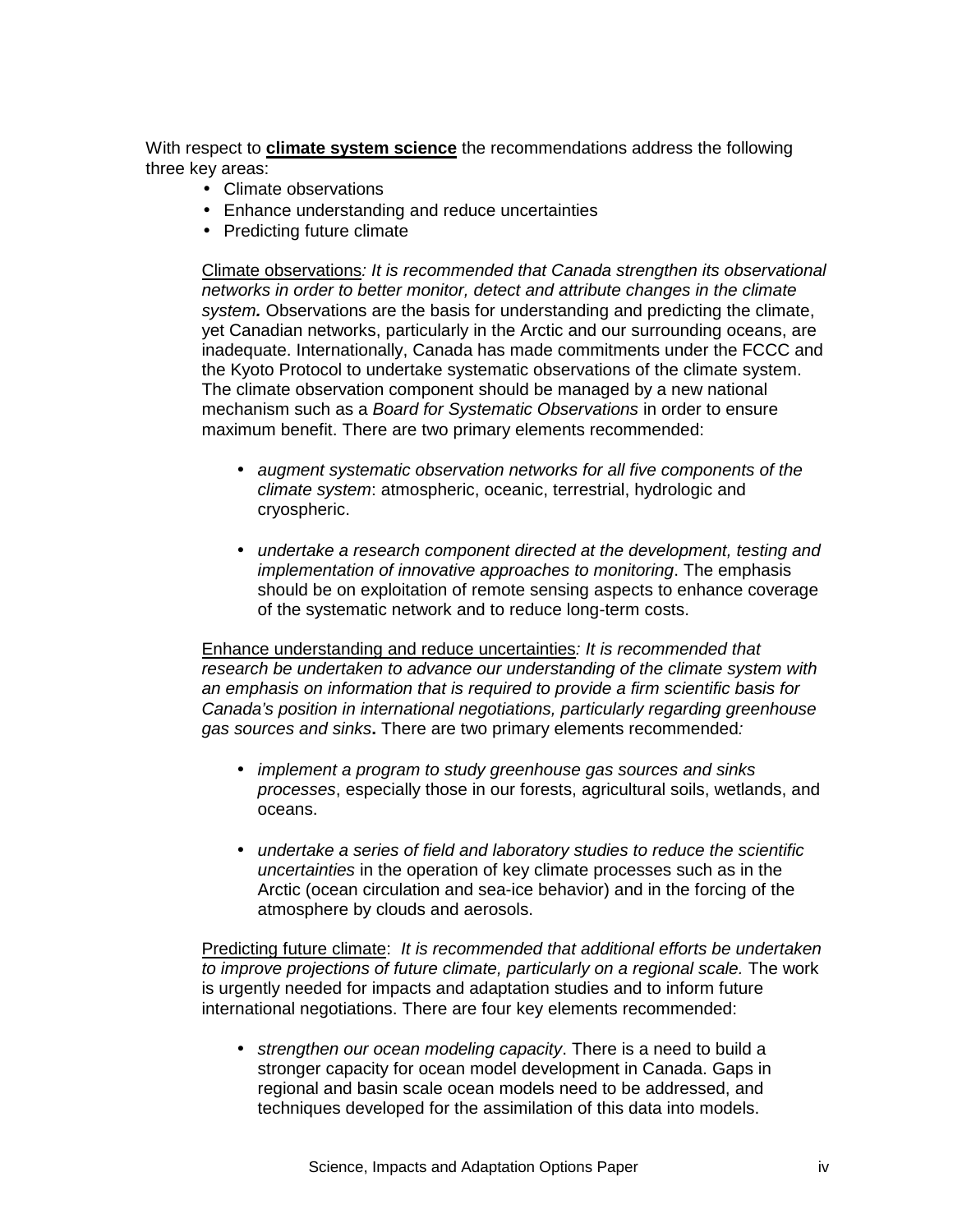- *strengthen the Climate Research Network.* This government/university initiative should be expanded into areas where the largest scientific uncertainties exist, such as the carbon cycle, clouds and radiation and extreme climate events. This would also accelerate building of Canadian scientific capacity, particularly in universities.
- *enhance the national climate modeling capacity*. This would enhance Canada's climate modeling expertise in the Canadian Centre for Climate modelling and analysis (CCCma), strengthening our skill at making predictions at regional scales, and ensuring supercomputer capacity is available to run these increasingly complex models.
- *establish a facility for the provision of climate scenarios*. There is a need to establish an ability to provide packaged climate model outputs (scenarios) to researchers involved in impacts and adaptation studies. The capacity would be a collaborative enterprise between the universities and the federal government.

The recommendations for the climate system science have been designed such that they can operate in a synergistic fashion, and feed needed information to the impacts and adaptation researchers as well as the policy community. For example climate models, and study of climate processes, depend on availability of climate observations. In turn, results from climate process studies can help better delineate at what spacing and frequency climate observations should be made. Climate scenarios are only as credible for regional impact studies as the regional climate models that they are based upon.

In concert with the above issues, the CCPB believes that recommendations in **impacts and adaptation** issues should be addressed within four complementary components:

- Research program
- Program delivery
- Capacity building
- Adaptation governance

*Research program:* Impacts and adaptation research are relatively new areas and there are a number of priority issues*. It is recommended that an impacts and adaptation research program be implemented to address these issues.*

*Program delivery.* Impacts and adaptation research efforts in Canada are not well coordinated. To provide coordination of research activity, climate impact assessments, and a mechanism for stakeholder involvement, *a Canadian Climate Impacts and Adaptation Research Network (C-CIARN) should be established with regional and sectoral composition.*

*Capacity building.* To ensure that the Canadian research capacity in governments, universities and industry can deal with the range of issues that must be addressed**,** *a significant investment in analytical capacity and a targeted research program should be made now, to enhance scientific capacity in impacts and adaptation.*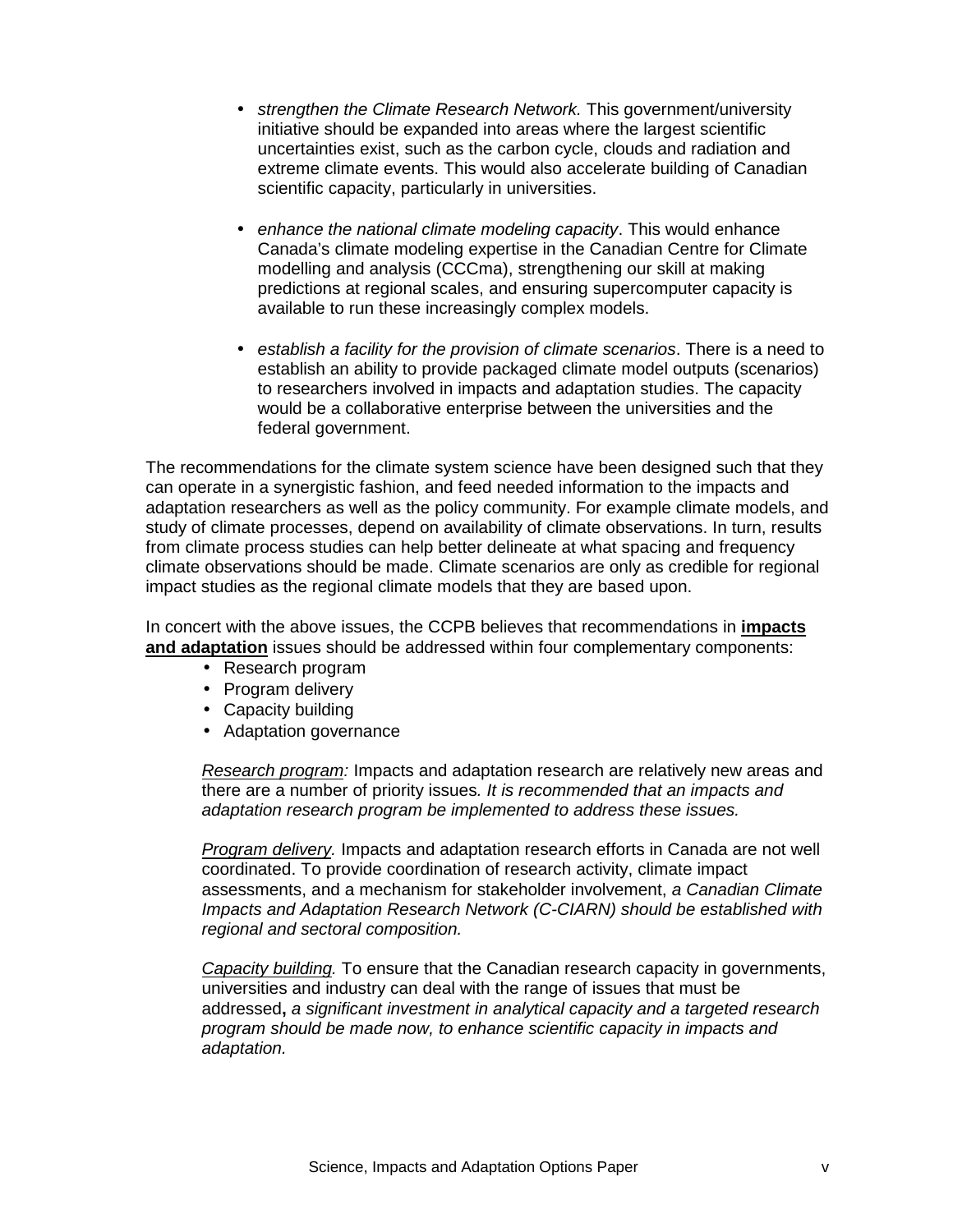Adaptation governance*. An appropriate governance structure should be established for dealing with impacts and adaptation research results*. Implementation of adaptation measures will involve governments at all levels as well as the private sector and individuals. At the national level there will be a need to address *inter alia* implementation costs and barriers and conflict resolution. A formal process needs to be set up, similar to that for mitigation, to guide the analysis of adaptation options.

*The CCPB recommends that Canadian climate change scientists be engaged to participate in a major climate change* **communications** *initiative*. Independent studies confirm that there is no community more qualified or respected to communicate the facts and consequences of climate change than the climate system science, impacts and adaptation research community. In addition, the governments have a responsibility to ensure that all sectors of the policy-making community have access to sound science and to scientists who are actively researching the answers. A communications program encompassing these concerns would be characterized by the following thrusts:

- Public education and outreach
- Dialogue with decision-makers

Public education and outreach. *It is recommended that an initiative be created to improve the Canadian public's understanding of climate change, the need to reduce greenhouse gas emissions and take measures to adapt to climate change*.

Dialogue with decision-makers. The objective of this initiative would be *to initiate a dialogue with industry and all levels of government to ensure that state-of-the-art climate system science, impacts and adaptation information is available for decision-making*. Consideration should be given to supporting the Canadian Climate Program Board to implement this initiative.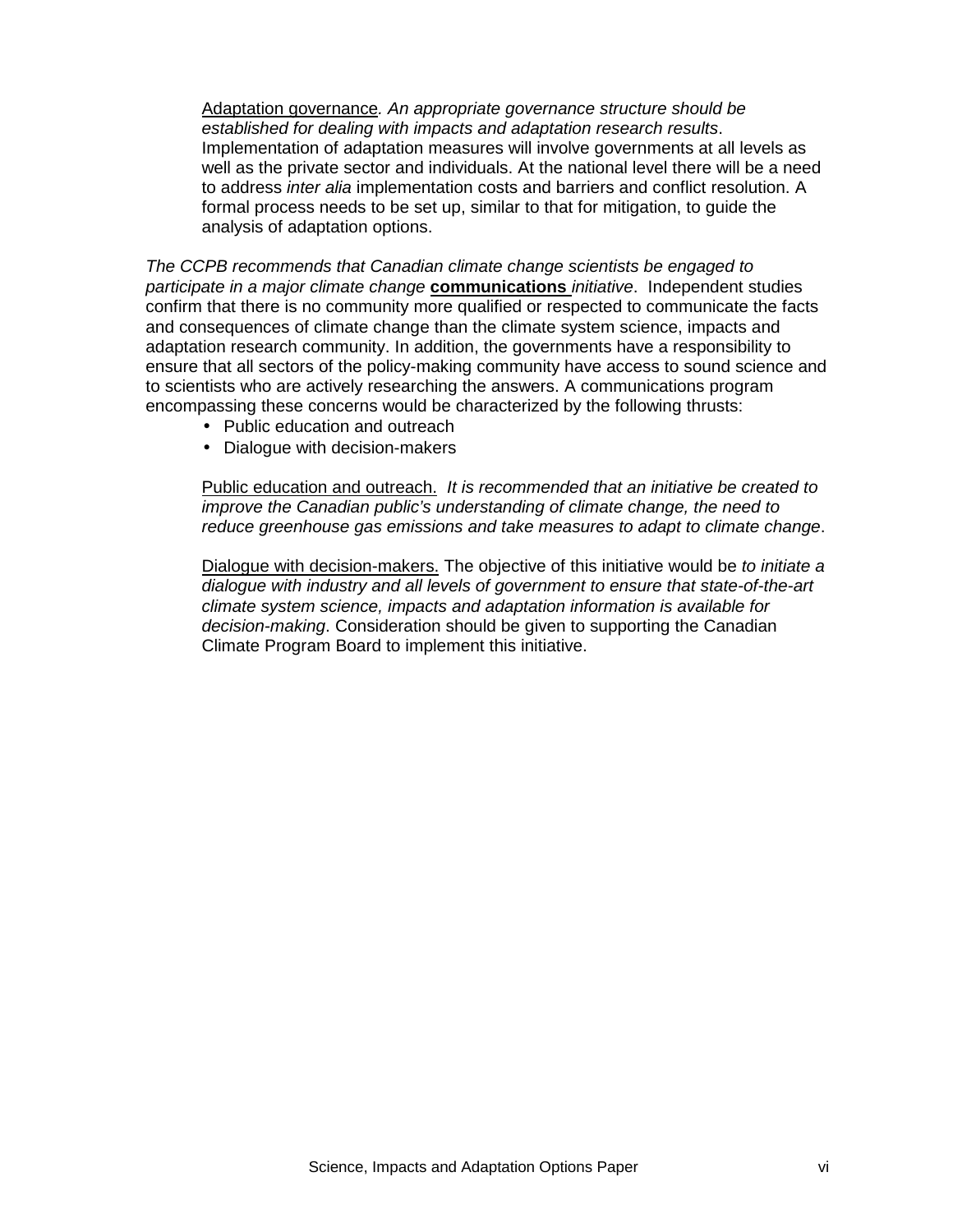# **Foreword**

- 1. Climate change is an issue of global dimensions and has to be tackled on an international basis. With 0.5% of the World's population, Canada contributes 2% to the World's annual emissions of greenhouse gases. However, we could experience significant impacts that could disturb our social and economic well-being as well as the ecosystems on which we depend. The exact details of future climate change are difficult to predict. We do not know precisely when the impacts will become significant or where they will be felt most acutely. Reducing these uncertainties will be essential in addressing climate change.
- 2. Emissions of greenhouse gases, such as carbon dioxide, methane, nitrous oxide and CFCs, have been increasing since the industrial revolution. As a consequence, concentrations of these gases in the atmosphere have reached levels higher than for many thousands of years. As long ago as 1896, the Swedish Nobel Prize winner Arrhenius argued that this would lead to a warming of the lower atmosphere and hence to changes in the climate. This concern was raised again by the British scientist Callendar in 1938 and was the subject of a White House study by the late Roger Revelle in the mid-1960s. International political concern was increased significantly in 1985 by the report of a group of scientists gathered at a conference in Villach, Austria. There followed a series of international meetings that rapidly attracted the attention of governments. One of these meetings was held in Toronto in 1988. Although intended to draw attention to the many changes in the composition of the atmosphere that were taking place, the Conference focussed mainly on the issue of climate change. It was the first meeting to issue a call to governments to reduce their emission of greenhouse gases (by 20% of 1988 levels by 2005 as an initial goal).
- 3. In order to provide authoritative assessments of our knowledge of this issue, the United Nations established the Intergovernmental Panel on Climate Change (IPCC) in 1988. Its first report was published in 1990. It documented scientific evidence linking greenhouse gas emissions from human activities to the risk of global climate change. The report was reviewed at the Second World Climate Conference in the same year. This land-mark meeting led to the establishment by the United Nations General Assembly of the Intergovernmental Negotiating Committee for a Framework Convention on Climate Change (FCCC). The Convention was signed by 154 countries at the Earth Summit in Rio de Janeiro in 1992 and entered into force in 1994 - it has now been ratified by some 175 states.
- 4. The second IPCC Assessment was completed at the end of 1995. Its conclusions played a major role in galvanizing the views of governments at the third Conference of the Parties under the Framework Convention (CoP III) in December 1997 in Kyoto. At Kyoto, countries took the first step towards quantified emission reductions. For Canada, the Kyoto Protocol contains a commitment to reduce its emissions of greenhouse gases by 6% from 1990 levels during the period 2008 - 2012. Since Canada's emissions have been rising steadily and are now projected to be some 20 to 25% higher than in 1990, this reduction represents a considerable undertaking.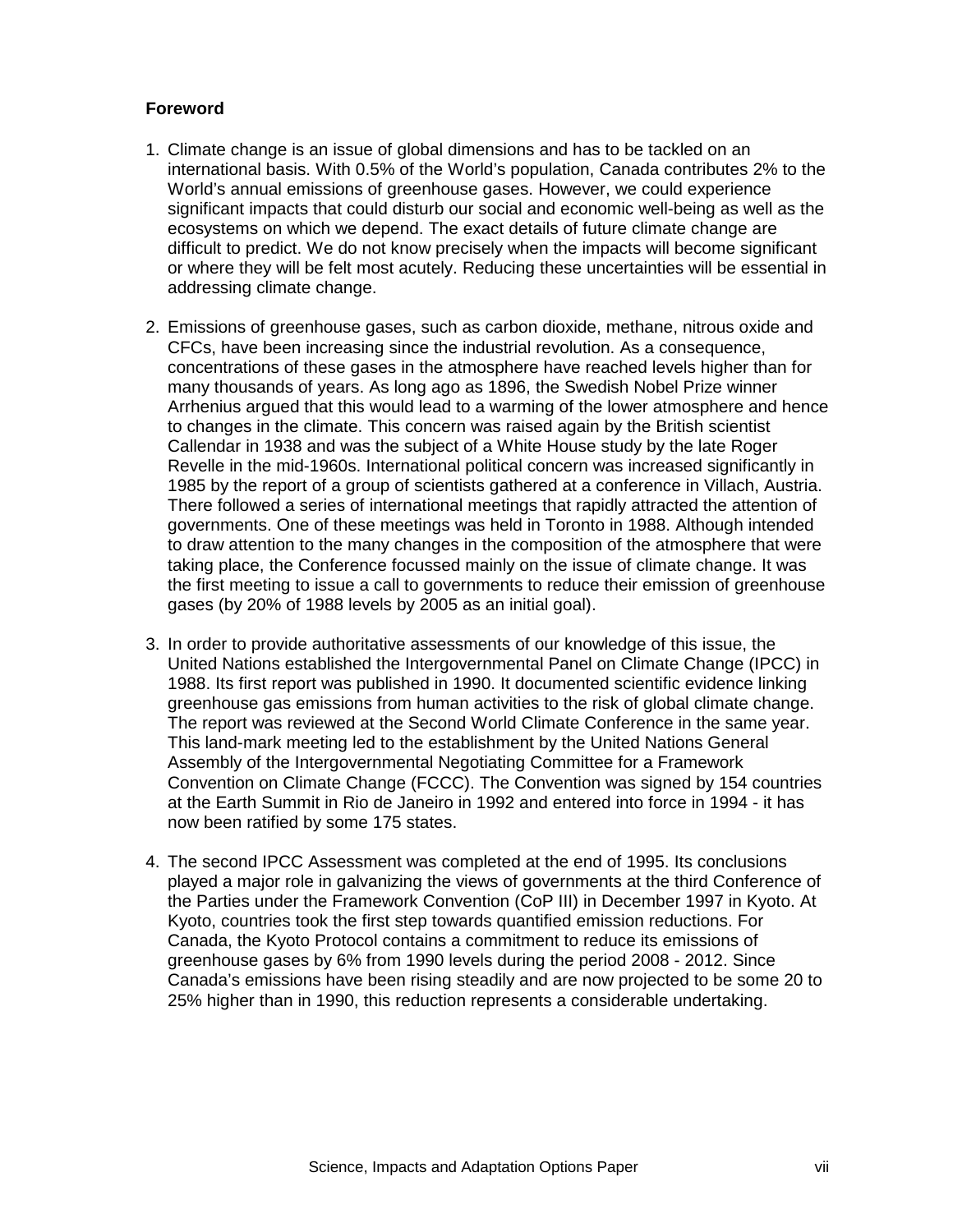5. While the Framework Convention and the Kyoto Protocol both focus on emission reductions as an essential response to the threat of climate change, they do recognize the need for other actions. In the medium-term, global emissions will continue to increase and, since these gases remain in the atmosphere for decades to centuries, further increases in atmospheric concentrations and hence changes to the climate system are inevitable. Thus one of the actions that has been included in the FCCC and the Kyoto Protocol is adaptation to the impacts of the climate change. It is also recognized that any response action will require a solid scientific foundation in monitoring the state of the climate and in improving our understanding of and ability to model and predict changes in the climate system.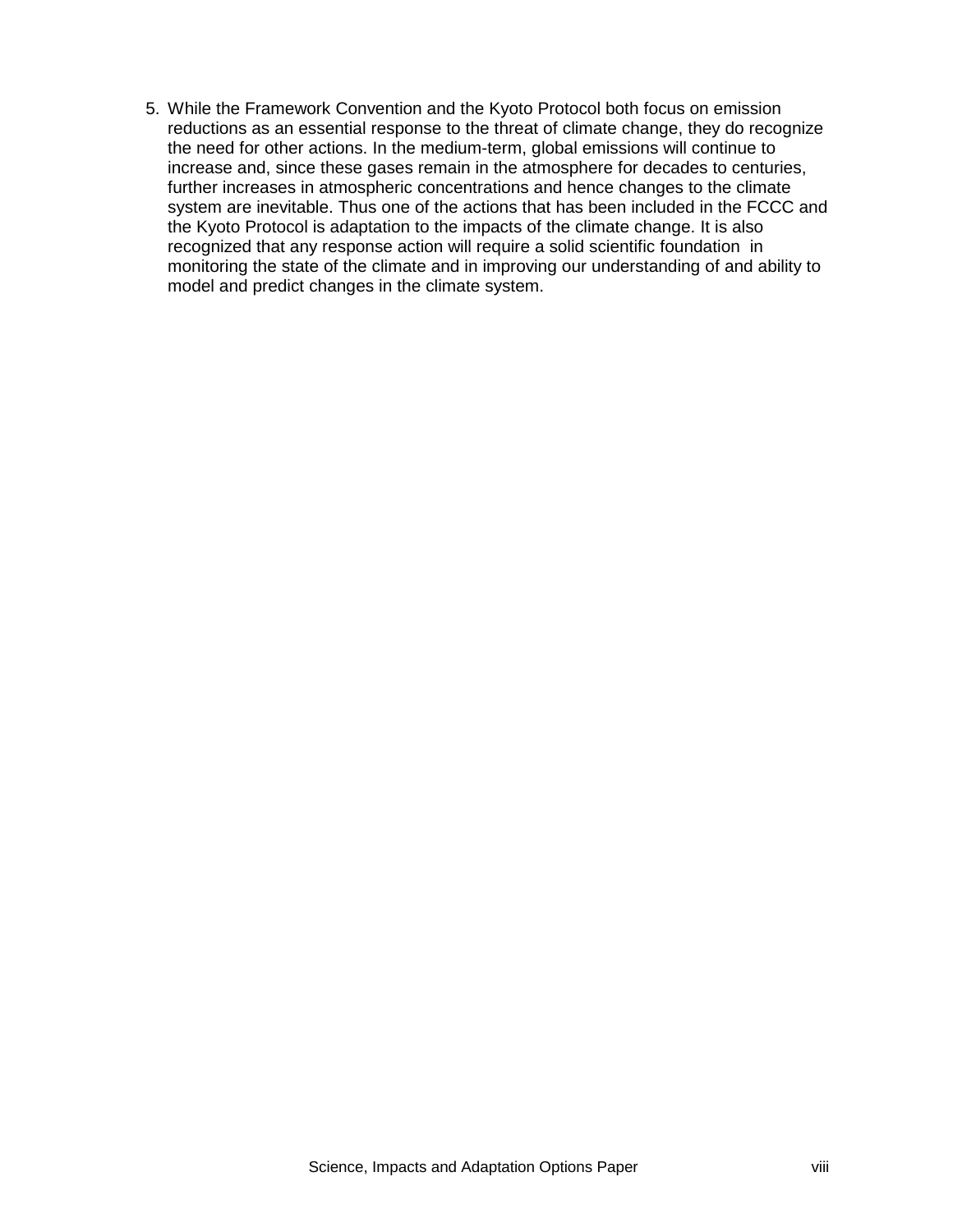# **Chapter 1: Introduction**

1

- 1. The threat of the impact of climate change on the economy, society and ecosystems has captured the attention of governments and galvanized their resolve to tackle the issue. Addressing climate change in Canada has to be seen as a long-term challenge but one that we have to start to attack now. There are two main response actions:
	- reducing emissions to slow the rate of increase in atmospheric concentrations of greenhouse gases and hence the rate and magnitude at which the climate will change, and thus the potential impacts; and
	- $\bullet$  adapting to the impacts  $^1$  of climate change so as to protect our citizens, their infrastructure and economies as well as our ecosystems. Science<sup>2</sup> is essential to provide the solid basis needed for the development of both response actions and to engage Canadians.
- 2. Our knowledge of climate system science<sup>3</sup> has advanced considerably over the past decade or so. Canadian scientists have made significant contributions and this has enhanced our voice in the international arena and prepared us to begin to deal with the threat. However, our understanding of the complex behavior of the climate system and its impacts is incomplete. Uncertainties remain regarding the causes, impacts, magnitude and timing of climate change. Further investments are needed to reduce these uncertainties so that our ability to predict what might happen in the future is improved. This is essential if we are to reduce the costs of responding to climate change. As a large, northern, developed country we have a self-interest as well as an international responsibility to understand better the nature of the threat of climate change.
- 3. A national process was created shortly after CoP III to determine how Canada could meet the commitments contained in the Kyoto Protocol. This process will lead to the development of a National Implementation Strategy (NIS). The cornerstones of the process are Issue Tables that have been commissioned to produce Options Papers that bring together relevant background studies. The Science, Impacts and Adaptation Options Paper is the responsibility of the Canadian Climate Program Board (CCPB) and its two Advisory Committees.

<sup>1</sup> Impacts may be chemical, biological, geophysical, social, economic or health related. They can be either negative or positive.

<sup>&</sup>lt;sup>2</sup> Science for the purposes of this document refers broadly to many disciplines, including the natural, social, economic and life sciences and the humanities, which are engaged in the climate change investigations.

 $3$  The climate system is defined as the atmosphere, the ocean and the land surface as well as the fluxes of heat, momentum, moisture, greenhouse gases and aerosols between them. It includes all the processes on the land that affect these fluxes, including hydrologic, cryospheric processes including ice on the oceans, lakes or land etc. It also includes the effects of vegetation, evapotranspiration, carbon storage and release in soils and wetlands, etc. On longer time scales it includes plastic deformation of the earth's surface by ice sheets, glaciers. etc.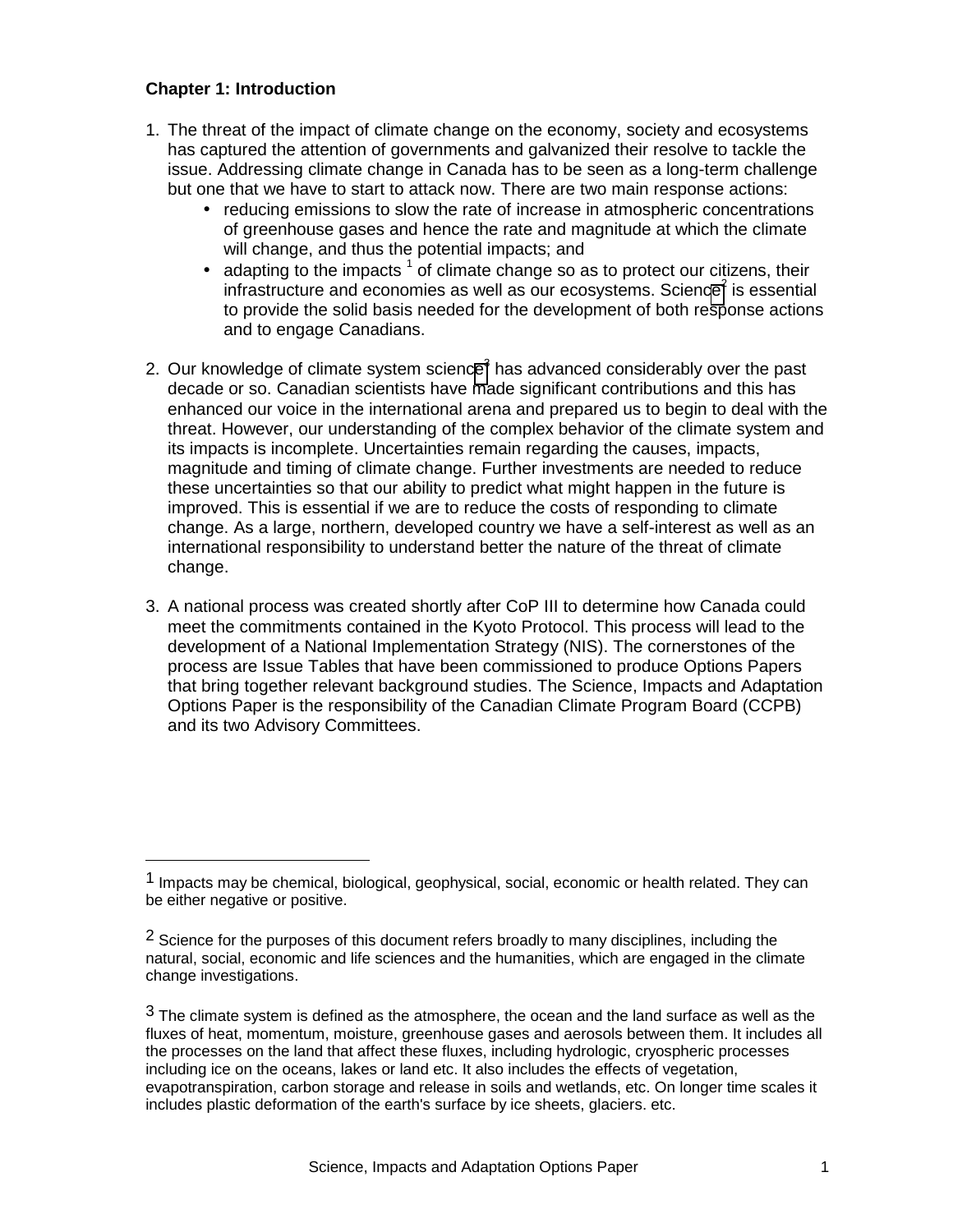- 4. The objectives of this Options Paper are to lay out recommendations for a climate monitoring, research, impacts studies and adaptation program. The document aims to reflect the concerns of the Canadian research and policy communities. It presents information on the current state of the scientific enterprise in Canada and proposes measures that, if adopted, will provide Canada with a solid scientific basis for addressing the climate change issue.
- 5. In developing this Options Paper we first explain, in Chapter 2, why the potential impacts of climate change in Canada have stimulated concern and the need for action. Chapter 3 elaborates on the links between this Options Paper and others that have been produced and that focus predominantly on measures to reduce emissions or enhance sinks. More importantly, it illustrates that the Kyoto Protocol is only a first step and that further emission reductions will be necessary. In Chapter 4, we discuss the types of impacts expected and adaptation as the other principal response action, and lay out arguments for building a program in Canada to study impacts and to develop appropriate adaptation options and strategies.
- 6. Chapter 5 details the elements of a program to provide the climate system science necessary to reduce our present scientific uncertainties and to inform mitigation and adaptation initiatives and decision-making processes. It includes elements for improving our capacity for systematic climate observations, understanding and modeling the climate system, and predicting the impact of climate change in Canada. Chapter 6 provides recommendations on communication of science and some of the key messages.
- 7. Specific recommendations on climate system science, impacts and adaptation are presented in Chapter 7. These recommendations, based on the material contained in chapters 3 through 6, reflect the CCPB's view of the level of resources required to realize a coherent and robust program. Such a program would provide Canadians with an understanding of the changes to the climate of today and tomorrow, the anticipated impacts of these changes and the information to allow them and their governments to make well informed choices and take prudent action.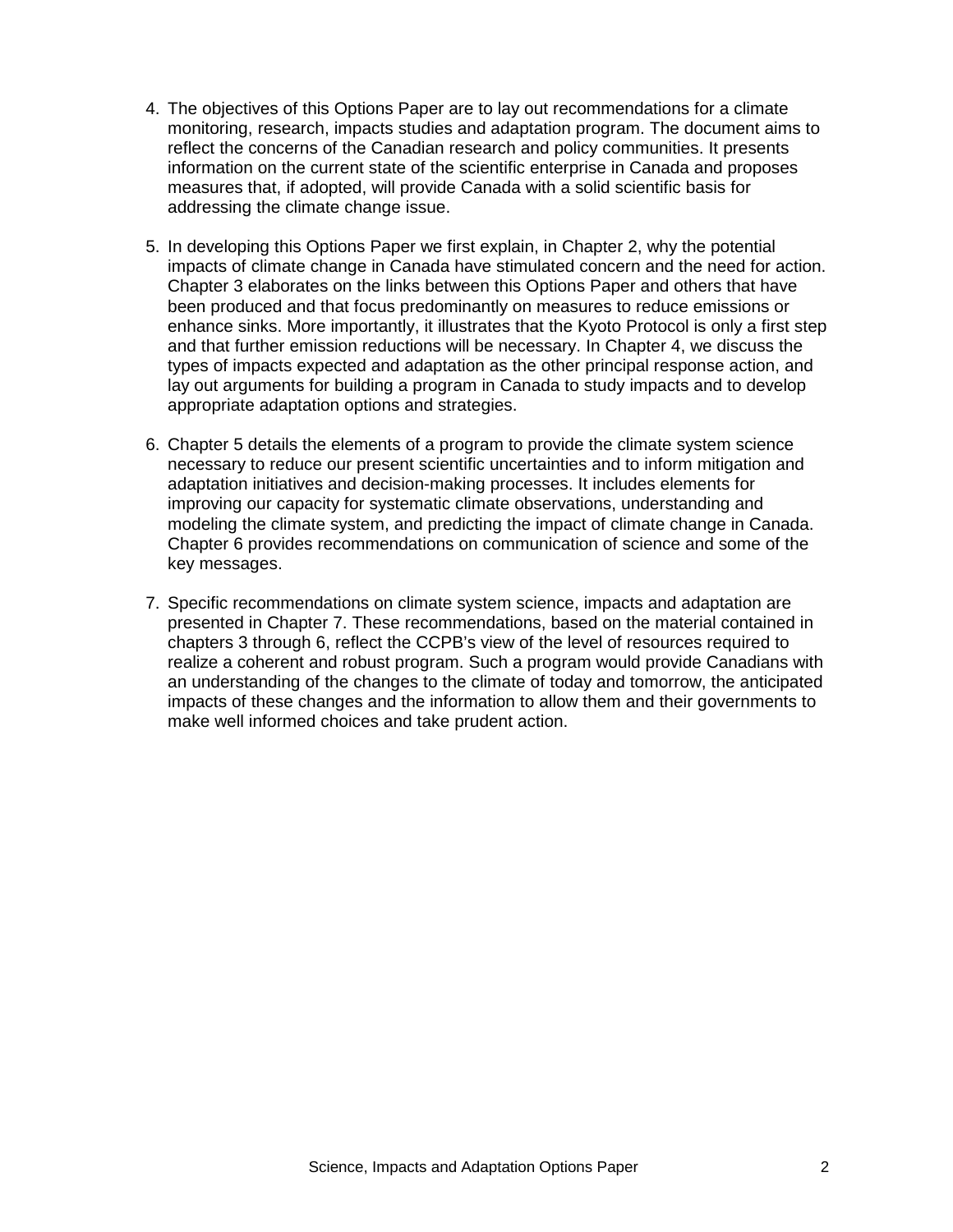# **Chapter 2: Impacts - Reason for Concern**

1. We know that the climate is changing and that Canada is vulnerable to that change. We also know that, even with the reductions in greenhouse gas emissions agreed to at Kyoto, atmospheric concentrations will continue to increase. These increasing concentrations will mean that there will continue to be changes in climate to which Canada and Canadians will have to adapt.

# **How is Climate Changing**

- 2. In 1995, the IPCC noted that, globally, mean surface air temperatures have increased between 0.3 and 0.6 degrees C since the late 19th century. This value was updated recently (1999) by the World Meteorological Organization to 0.7 degrees C. Canada has warmed approximately 1degree C during the past century, with regional variations ranging up to about 1.5 degrees C over the western Northwest Territories. The IPCC estimates that the mean annual global surface temperature will increase between 1 and 3.5 degrees C from "business as usual" due to greenhouse gas and aerosol emissions by the year 2100. To put this change in perspective, scientific reconstruction of the past climates reveal that during the peak of the last major ice age, some 15,000 years ago, the mean annual temperature was only about 5 to 8 degrees C different than today.
- 3. But climate change is more than just a change in mean temperature. There could also be changes in the frequency, severity and duration of extreme events and a more vigorous hydrological cycle. Canada is likely to experience an increase in floods due to more intense rainfall and snowfall in some regions. Conversely, some regions could experience an increase in droughts as precipitation decreases and temperatures rise. Recent extreme events in Canada, such as the 1998 ice storm in Eastern Canada, and the 1997 Red River flood, demonstrate that such events can have major costs for Canadians. While these types of "extreme" events cannot be directly attributed to climate change, they are indicative of what the climate models predict could occur more frequently as a result of climate change.

# **The 1998 Ice Storm**

The unusual ice storm that hit Ontario and Quebec in January 1998 was caused by the combination of unusually mild temperatures, the transport of excessive moisture into the region from the tropics, and a high pressure system over the Atlantic that maintained these conditions for an extended period of time. Recent estimates suggest that the total cost to the Canadian economy due to this storm alone could exceed \$4 billion. There were also extensive additional ecological and social costs. The strong El Niño conditions were a factor. Model projections of future climates suggest changes in the pattern of global sea surface temperatures similar to that occurring during El Niño events.

# **Impacts of Climate Change**

- 4. There is convincing evidence that our climate is already changing, and that these changes are unprecedented in at least the past 1400 years. High temperatures have persisted throughout the 1990s, and a number of unusual biophysical impacts are already evident within and adjacent to Canada.
	- In the Arctic: ice extent has declined at a rate of 2.9% per decade since 1978, with record minimum ice coverage occurring frequently in the 1990s. Faunal distributions also appear to be changing.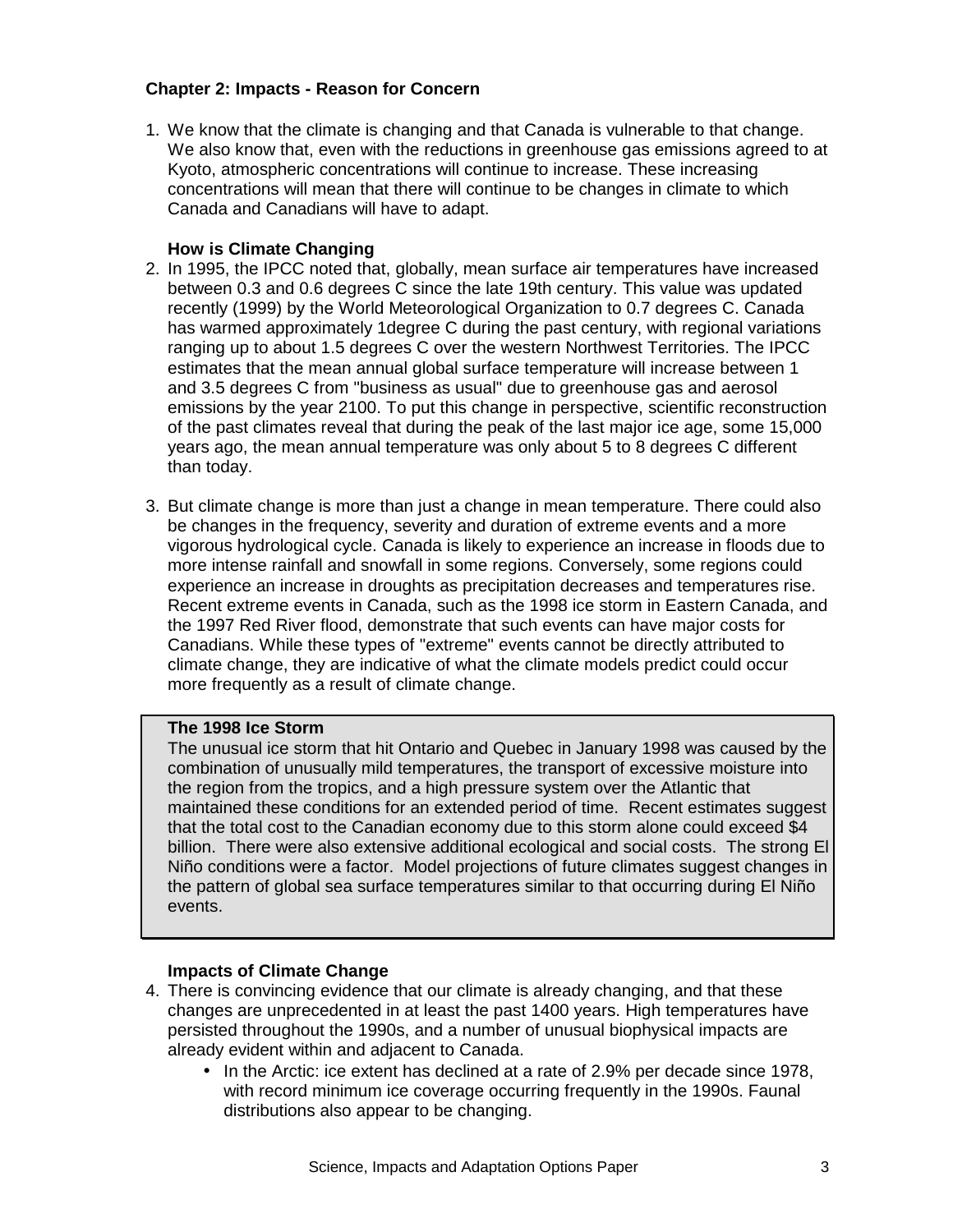- Recent decadal measurements show an increase in glacier mass loss at a rate commensurate with that expected to be produced from human-induced radiative forcing.
- There has been a significant reduction in spring snow cover and late-winter to early-spring snow depths over much of Canada and especially western Canada since 1950.
- Permafrost in much of western Canada and in Alaska is warming to the extent that the southern permafrost region of Alberta may eventually disappear.
- One of the largest outbreaks of insect-caused (spruce bark beetle) tree mortality in the history of North America has decimated over 3 million acres of Alaskan white spruce forests - spruce bark beetle populations are historically kept in check by cool summers and cold winters.
- Parts of the boreal forest, and parkland aspen are showing signs of climatic stress.
- Prairie grasslands are moving northward.
- Water temperatures of inland waters are warming, with associated impacts on aquatic species.
- In parts of the Pacific Northwest, disease vectors such as deermice have proliferated because of the warmer and wetter weather.
- Damage from relative sea level rise and storm surges is a persistent problem on Canada's coasts: Fraser Delta, and Atlantic Canada.
- There has been a cooling of surface ocean temperatures off the coast of Labrador and less warming in Atlantic areas, as projected by climate models.
- 5. Canadians are being and will continue to be affected by the biological, physical and other responses to climate change. When the activities of humans are superimposed on a changing climate, the effects can be pronounced. The impacts can be both positive and negative. The negative impacts we wish to limit and we want to maximize the positive benefits. A few of the socio-economic and heath care impacts that we are seeing or that are projected to manifest themselves shortly are:
	- warmer winters, with important implications for road infrastructure costs, tourism and recreation, and other sectors;
	- human population health concerns related to direct and indirect effects of climate change (e.g., increased frequency of heat waves and possible northward migration of diseases); and
	- the effect of warmer temperatures and changes in precipitation patterns on the agriculture, fisheries and forestry sectors.

# **Mitigation to Reduce Impacts**

<u>.</u>

6. The IPCC has estimated that industrialized nations are responsible for 84% of industrial  $CO<sub>2</sub>$  and two-thirds of combined  $CO<sub>2</sub>$  and methane emissions now present in the atmosphere. In the future, however, developing countries will account for a much larger share of the growth of greenhouse gas emissions. At Kyoto the industrialized countries of the world committed to taking an international lead in mitigation<sup>4</sup> of greenhouse gases. Emission increases, assuming business as usual in developing countries, are expected to be much greater. The reduction of greenhouse gases is a global problem, not just a Canadian problem.

 $4$  Mitigation is the anthropogenic intervention to reduce the emissions or enhance the sinks of greenhouse gases.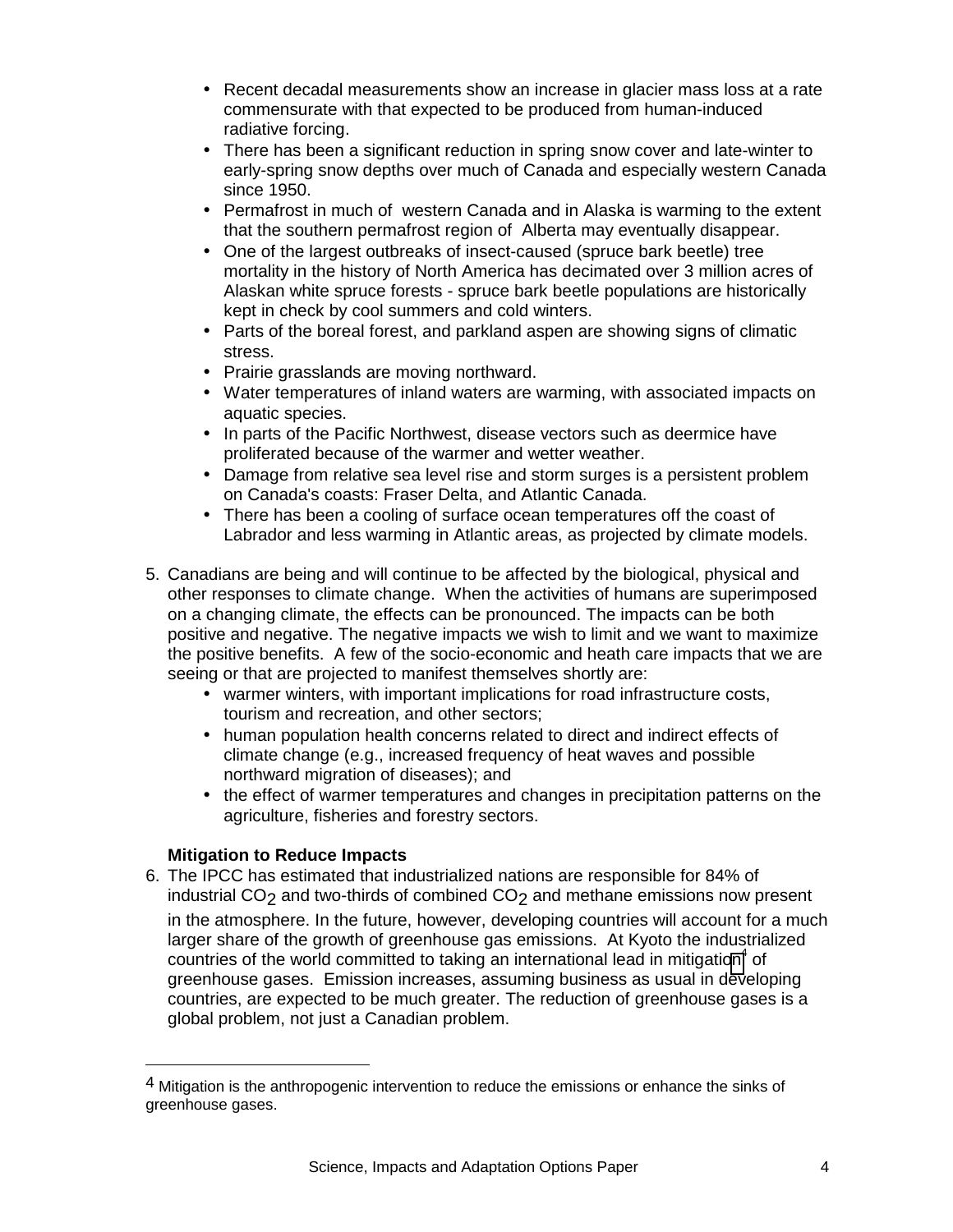7. Unless special efforts are made to bring them under control, greenhouse gas emissions will continue to rise as a result of normal population and economic growth. Their concentrations will only stabilize if there are significant world-wide reductions in emissions. The atmospheric concentration at which stabilization will occur will depend on how far and how rapidly emissions are reduced. Kyoto is but the first step.

## **Adaptation to Lessen the Impacts**

1

- 8. As illustrated at the end of this chapter, there are two main responses for limiting impacts: mitigation and adaptation<sup>5</sup>. We can lessen the effects of climate impacts by either reducing the amount of climate change through mitigation, or by adaptationtaking action to directly address the impacts. These two responses are not alternatives - we must consider both reducing our emissions to reduce the risks of future climate change and also adapting to the changes that are inevitable.
- 9. Adaptation measures should be considered to be included in the range of options considered by Canada in responding to climate change, because:
	- adaptation will reduce the vulnerability of Canadians and their health, their environment and their economic sectors to climate change and contribute to sustainable development in Canada ; and
	- adaptation decisions can be costly if they are not implemented in time: decisions being made today will impact on Canadians' vulnerability and their ability to adapt in the future.

# **Supporting Mitigation and Adaptation Decision-Making**

- 10. Scientific investigation of the climate system put climate change on the public policy agenda, and continues to play a key role in our response. A highly integrated research program in support of climate system science, impacts and adaptation is needed for Canada's response to climate change. There are key questions or issues to be addressed under such a program.
	- How large and rapid will climate change be? How much will temperature and precipitation change? Will there be more natural disasters? In which regions will climate change have major impacts?
	- What will be the magnitude and types of impacts on our ecosystems, economy and communities? What will be the vulnerabilities and sensitivities of our society and our ecosystems to those impacts?
	- We know that there will still be surprises as the climate changes can research give us advanced notice of this and or ideas for rapid adaptation?
	- The FCCC and the Kyoto Protocol contain explicit and substantial commitments for Canada relating to climate system science (both monitoring and research) and to adaptation. In addition there are other commitments that will require scientific knowledge that is not currently available or is incomplete, such as the behaviour of greenhouse gas sinks. How can we best ensure that we meet our international commitments and support our position in international negotiations?

<sup>5</sup> Adaptation refers to the possible adjustment in practices, processes or structures of systems to projected or actual changes of climate; adaptation can be spontaneous or planned and can be carried out in response to or in anticipation of changes in conditions. It is action undertaken to minimize the risk and disadvantages of climate change while maximizing opportunities.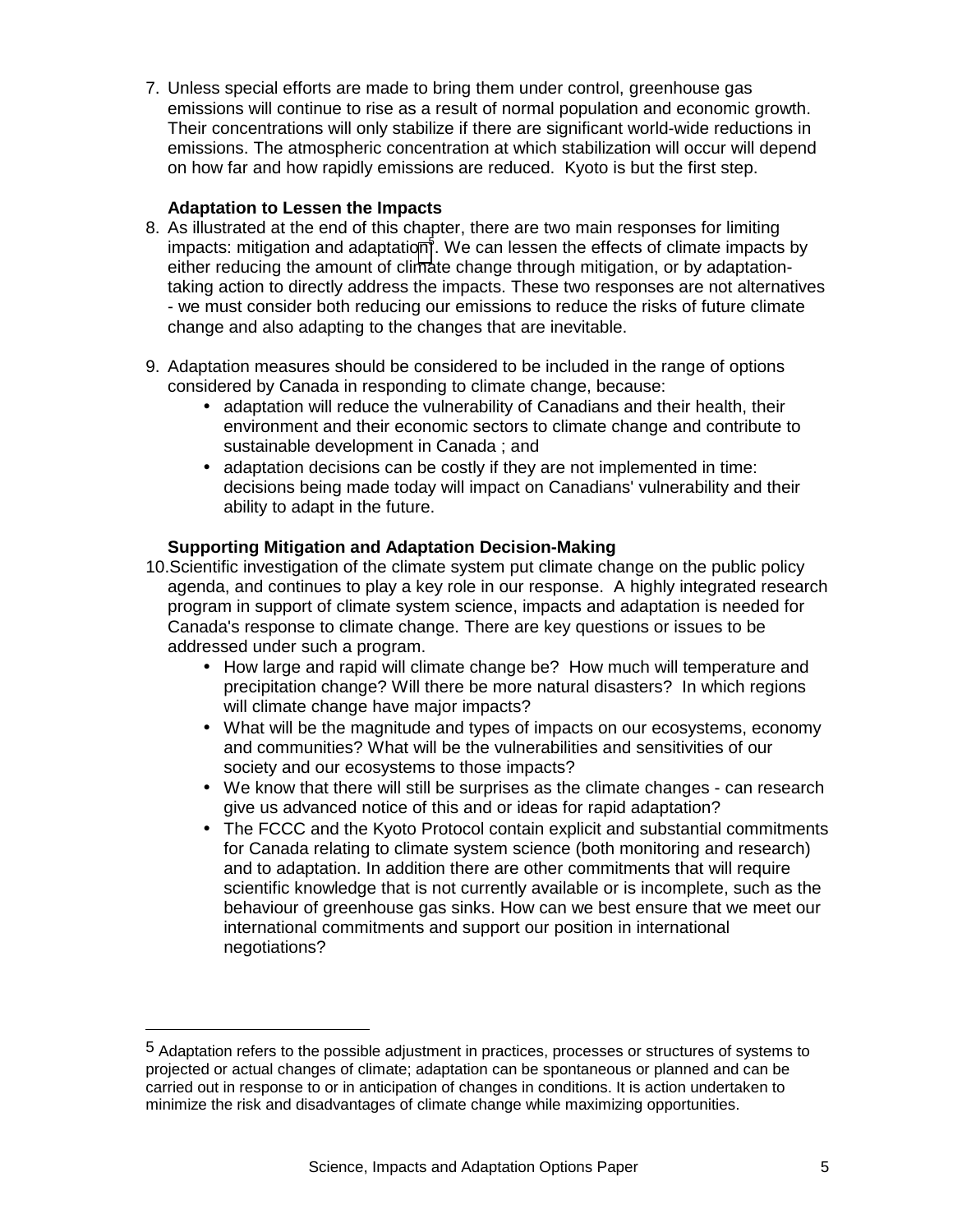#### **Climate Change and BC Salmon - A Case for Concern**

The Fraser River is home to several species of Pacific salmon and is Canada's biggest salmon producer- millions of fish return each year to spawn, supporting commercial, recreational and First Nations fisheries.

Temperatures in the headwaters of the Fraser River system often reach 21-22 degrees in the summer, coincident with the return of fish to the spawning grounds. These temperatures are approaching lethal values now for the spawning fish. Furthermore, the warm water causes impairment of migratory ability, exhausting energy reserves of migrating fish, and interfering with reproductive success.

If the temperature regime continues to move towards warmer water, migration and spawning will be further impaired, and if the summer temperatures increase a degree or two most of the spawning fish will die, causing a collapse of the salmon resource. Climate models grounded in the state-of-the-art climate system science will serve as the foundation for determining the sensitivities of this ecosystem to increasing temperature.

Adaptive measures may include allowing more fish to enter the river to allow for en route mortality due to temperature increases; however, this means many fishermen will forego their catch. If conditions worsen to the point of becoming lethal to many of the fish, historic runs will be lost forever and major investments in hatcheries and stock rehabilitation will be affected. Adaptation strategies might include building hatcheries elsewhere, changing flow regimes to decrease temperatures, moving fishing activities to other species, aquaculture, etc. In any case, more research is required in order to provide the foundation for risk analysis and to choose the right mix of adaptive options.

# **Managing the Risk of Climate Change**

- 11. Decision-makers must respond to the risk posed by climate change in the face of uncertainty. This relates to:
	- scientific technological, social and economic uncertainties associated with the projections of climate change;
	- biophysical and human systems a less than thorough scientific understanding of the functioning of these systems has made it difficult in many cases to quantify the impacts of climate change; and
	- policy instruments the effectiveness of employing certain mitigative or adaptive measures and their impacts on other environmental and socioeconomic problems.
- 12. Uncertainty however, is not an excuse for inaction. Uncertainty is best address by managing the risks associated with decisions. Given the evidence provided by the scientific community, world leaders have deemed it prudent to begin to address the issue of climate change. Nationally, decision-makers are challenged to meet our Kyoto commitments by designing an integrated package of mitigative and adaptive measures. Issues of equality, timing of measures, monitoring impacts of decisions and re-evaluation of effectiveness of the package are important elements of this response. Ultimately, addressing climate change will involve making a series of resource choices: choices that will be affected by uncertainties. Decision-makers will have to evaluate the risks involved in making these choices. While an elaboration on risk management is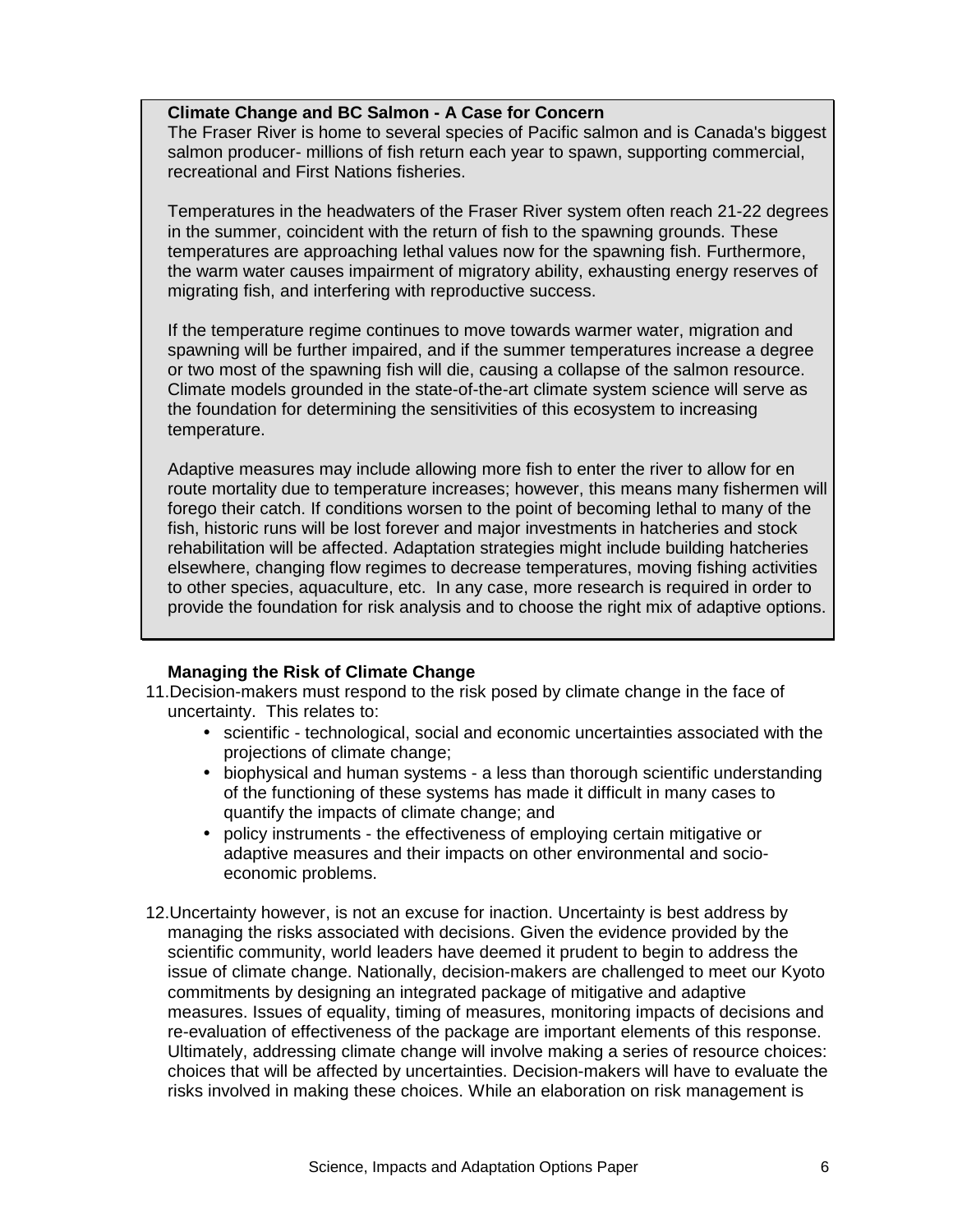not the primary focus of this Options Paper, it is worthy of note that science provides an informed basis for managing the risk of decision-making.

## **Scientist Role in Public Education and Outreach**

13. Public commitment to the reduction in greenhouse gas emissions and to adaptation depends in part on Canadians understanding the scientific basis for concern about climate change, its consequences and its implications for sustainable development. The results of climate system science, monitoring, impacts studies and development of adaptation options need to be accurately and effectively communicated to Canadians. The climate system science, impacts and adaptation community have a responsibility to assume a dialogue with Canadians from all walks of life regarding their climate change concerns.

### **The Excellence of Canadian Climate System Scientists**

Canada's global climate modelling team, based in Victoria, have developed one of the most advanced models of the climate system now available. Model results confirm that it can replicate the behaviour of the current climate very well. Projections for future climates, if humans continue to emit greenhouse gases and aerosols into the atmosphere without controls , suggest that Canada could, on average, become 5-6 degrees warmer by the mid-20th century. The Canadian model projections have been accepted by the IPCC for further distribution to researchers around the world for impact studies. A second modelling team at the University of Quebec at Montreal is now developing a complementary regional climate model that can use the global model outputs to generate more detailed descriptions of possible future climate change.

Canadian researchers have also gained high respect from the international scientific community in a number of other climate change related areas of investigation. These include the study of ocean dynamics and biogeochemistry, hydrological processes within terrestrial ecosystems, the role of the Canadian soils, boreal forest and wetlands in the global carbon cycle, and methodologies for studying the impacts of climate change.

# **International Responsibilities and Opportunities**

- 14. The global nature of climate change has created the need for international scientific co-operation which has benefited the Canadian policy and scientific establishment. Canada is a major player in these science and policy frameworks and it is vital that we maintain and strengthen our national commitment to:
	- monitoring networks to support climate change detection and attribution studies;
	- improved understanding of the behaviour of greenhouse gas sources and sinks; and
	- improved information on regional-scale vulnerabilities and impacts in order to formulate adaptation responses.
- 15. There are several specific commitments with respect to the international science dimension.
	- The IPCC Third Assessment Report due in 2000/01 is being prepared now and will be the major scientific contribution to the future evolution of the FCCC.
	- Canadian scientists have committed to contribute to this Assessment and the science informing these Assessments needs to be supported.
	- Climate system science dealing with greenhouse gas sources and sinks is needed to support the Canadian position at international negotiations.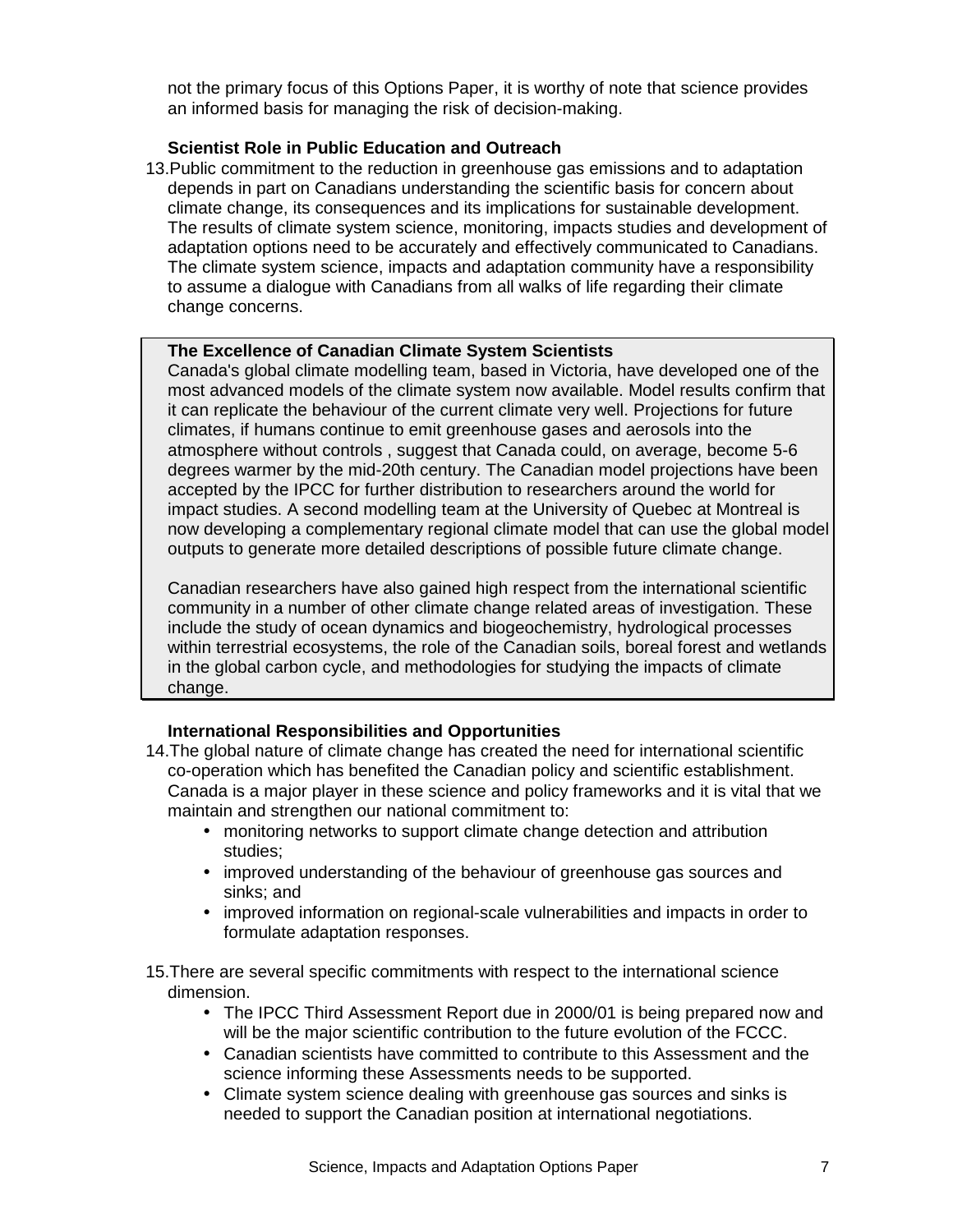- There are specific commitments in the FCCC and the Kyoto Protocol directed toward monitoring the climate and tracking climate change. At the fourth Conference of the Parties in Buenos Aires, in 1998, parties were encouraged to develop national plans for observing climate.
- It is vital for Canada to recognize its role in nurturing the scientific capacity in developing countries such that those nations can benefit from a domestic perspective on climate change mitigation and adaptation decisions.
- It is not only in our self interest to formulate, publish and update national and regional programs to document the impacts of climate change, and facilitate adequate adaptation to climate change, but the FCCC and the Kyoto Protocol, as well as our ongoing commitment to the IPCC assessments, require that we do it.

#### **Summary**

- 16. There is a general scientific consensus that climate change is already happening and that the risks of significant climate change are real. The observational record, output of climate models and the results of climate change impacts collectively indicate that there is reason for concern. Climate system science has provided the basis for international recognition of this issue. It will continue to underpin our mitigative and adaptive responses to climate change.
- 17. The formulation of mitigation and adaptation strategies is an evolving process. Evolution will take place as new targets and processes are negotiated, as our knowledge improves, as new technologies come on stream and as we clarify potential residual impacts. To be successful these areas we would be well served b having an adequate science base. To support mitigation and adaptation requires that we invest in targeted scientific research.
- 18. Although there is uncertainty about the implications on humanity of future climate change, we have inadequate knowledge on how we can best adapt to climate change and offset adverse present and future impacts, and also take advantage of future positive impacts. Adaptation is not a replacement for mitigation. We require both. Indeed, mitigation efforts are a precondition for the success of adaptation strategies, because adaptation is more likely to succeed if climate change is kept to a moderate pace and human pressures on the climate system are eventually stabilized.



**Mitigation and Adaptation**

# **Recommended Reading**

The Canada Country Study: Climate Impacts and Adaptation, National Summary for Policy Makers, Canada,. Environment Canada, 1997.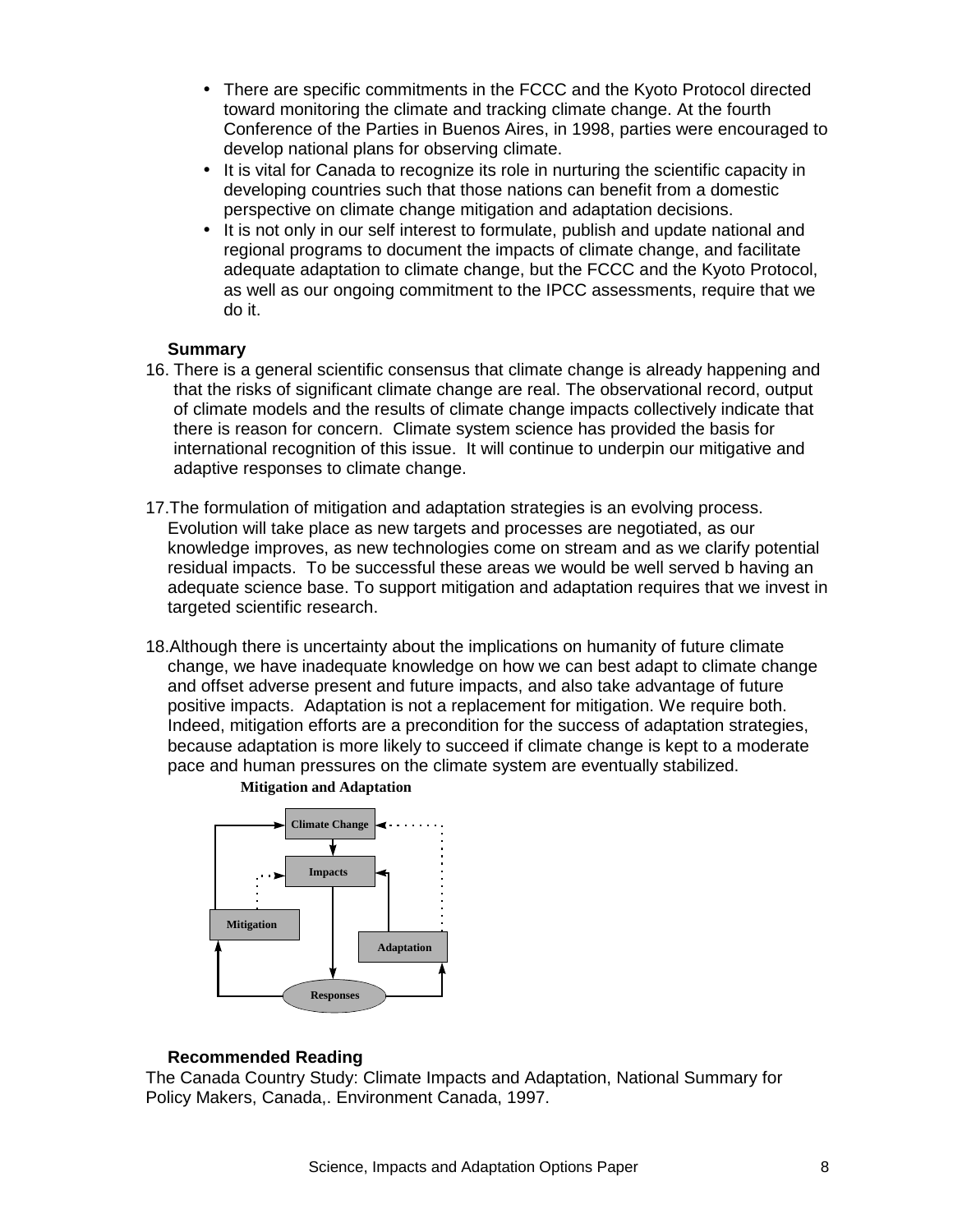IPCC, Climate Change 1995: Impacts, Adaptation and Mitigation of Climate Change (Working Group III), 1995.

# **Chapter 3 - Science for Kyoto Emissions Reductions (Mitigation)**

#### **Science Relevant to Policies on Greenhouse Gas Emissions Reductions**

1. As noted in Chapter 2, the Kyoto Protocol requires that the scientific basis for Canada's measures to mitigate the risks of climate change must be credible. Judicious selection of measures to achieve the objectives of Kyoto will require a good understanding of the effectiveness of such measures within a changing environment. To do so, related gaps in the relevant scientific knowledge and information must be properly addressed within both the national and international context.

#### **Climate Change Action Fund - Science, Impacts and Adaptation**

The goal of the science, impacts and adaptation component of the Climate Change Action Fund (CCAF) is to address key gaps in science needed to help Canada meet its obligations under the Framework Convention on Climate Change and the Kyoto Protocol. The CCAF results are to support a national long-term plan for climate system science, impacts and adaptation. The federal and provincial governments, university researchers and the private sector would deliver this plan.

Over the past year, the CCAF has initiated several targeted scientific workshops and requests for proposals to catalyze Canadian science to support decision making in the following areas:

Climate Model Improvements

Global Climate Observing Systems

Greenhouse Gas Sources and Sinks

Arctic Climate System Research and Monitoring

Impacts and Adaptation

In addition to funding research planning and activity, CCAF funds will support Canadian scientists involved in the Intergovernmental Panel on Climate Change (IPCC), with the primary support directed to those involved as lead authors in chapters of the Third Assessment. Nearly thirty Canadian scientists, split about equally between university and government experts, receive CCAF support.

- 2. There are two key scientific concerns:
	- There are important scientific uncertainties with respect to how carbon is stored in our forest, soil and wetland ecosystems, how carbon accumulates and is retained within these sinks, and how measures adopted to sequester carbon may affect the emissions of other greenhouse gases. There are equally important uncertainties in the sources of greenhouse gases from agricultural and other managed ecosystems.
	- Changes in temperature and water resources under warmer climates may have important implications for the long-term effectiveness of some of the mitigation measures being considered as options for meeting the Kyoto commitment.
- 3. The following sections present an assessment of these needs, and provide recommendations for consideration within the National Implementation Strategy.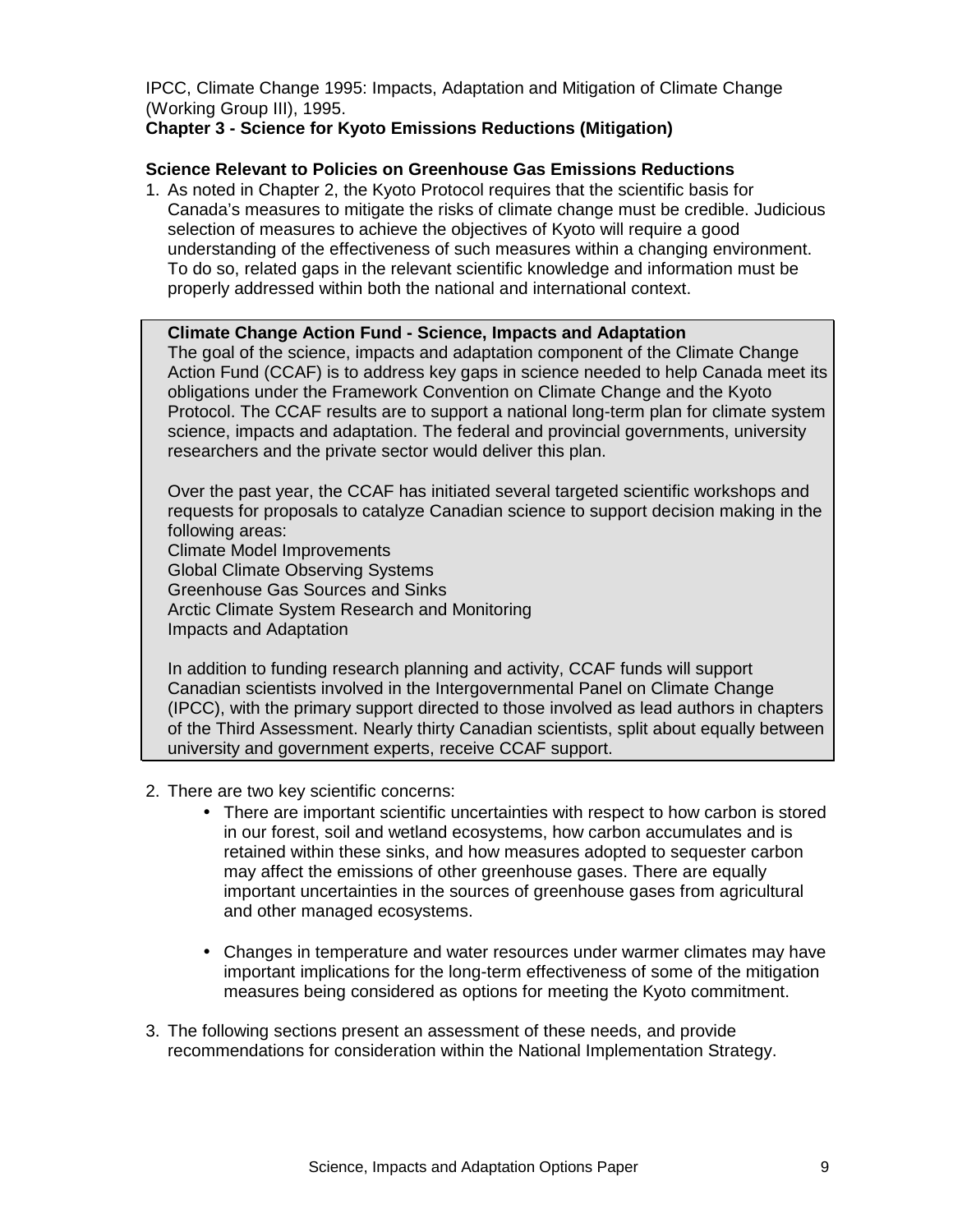## **The Climate System Science Relevant to Carbon Sequestration <sup>6</sup>**

- 4. Canada is a vast country consisting of a broad range of complex and diverse ecosystems. These include Arctic tundra systems, coastal salt marshes, interior wetlands, prairie grasslands, boreal forests, temperate deciduous forests and coastal rain forests. The rate at which each of these ecosystems take up and release carbon dioxide and other greenhouse gases is critically dependent on a number of variables, including local temperature and hydrology, soil conditions, topography, natural disturbances and time of season. These conditions can vary dramatically from one metre to the next within an ecosystem, and from one ecosystem to the next. Some also change dramatically from one day to the next. Furthermore, as climate changes, some of these controlling variables may change well beyond their historical ranges, and thus expose Canadian ecosystems to conditions unprecedented in recorded human history.
- 5. As noted in the Greenhouse Gas Sinks Table, Forest Sector Table and Agriculture and Agri-Food Table Options Papers, the area of Canadian ecosystems affected by human activities, (and therefore to be assessed for contributions to sources and sinks of greenhouse gases under the Kyoto Protocol and subsequent agreements), can be estimated with reasonable accuracy provided that improved land use inventories and more careful monitoring systems for land use change are developed. However, the magnitude and sustainability of the carbon sink (that is, the net quantity of carbon dioxide removed from the atmosphere and stored as carbon) per hectare of land area involved is much more difficult to establish, particularly if climate conditions and other controlling environmental factors change significantly. Furthermore, changes in land use also have poorly understood implications for emissions or removal of other greenhouse gases, such as nitrous oxide and methane. Thus these uncertainties present important barriers to credible and verifiable reporting of sustainable carbon sinks and other greenhouse gas fluxes resulting from carbon sequestration measures. Several key issues are described in the following paragraphs.
- 6. *Monitoring and Reporting of Sinks*. Available inventories of carbon stored within terrestrial ecosystems for selected sites across Canada have, in general, been developed independently for other purposes. This leads to a number of problems in assessing current carbon inventories and their status. There is a need, therefore, to develop appropriate definitions , and measurement and reporting procedures (involving a combination of space, airborne and surface monitoring systems) to address these problems. Furthermore, the sequestration of carbon in a particular ecosystem like a forest or an agricultural field may have related implications for adjacent systems such as wetlands, peat bogs or coastal ocean systems. For example, Canada's peatlands, which contain about 10 times as much carbon per unit surface area as forest biomass and agricultural soils combined, are primarily found within the boreal forests. Hence any measures to sequester carbon in the latter through afforestation, should consider the consequence for the production of methane and nitrous oxide within peat bogs. Since the related processes involved are poorly understood, the related effects of sequestration measures will be difficult to assess.

1

 $6$  In this paper, carbon sequestration refers to the removal of carbon dioxide from the atmosphere by growing trees and other vegetation and its long-term storage within a stable reservoir, such as soils, wood in trees, or peat in wetlands. The stored carbon is also often refereed to as a carbon sink. If the carbon is released again as carbon dioxide, it is a carbon source.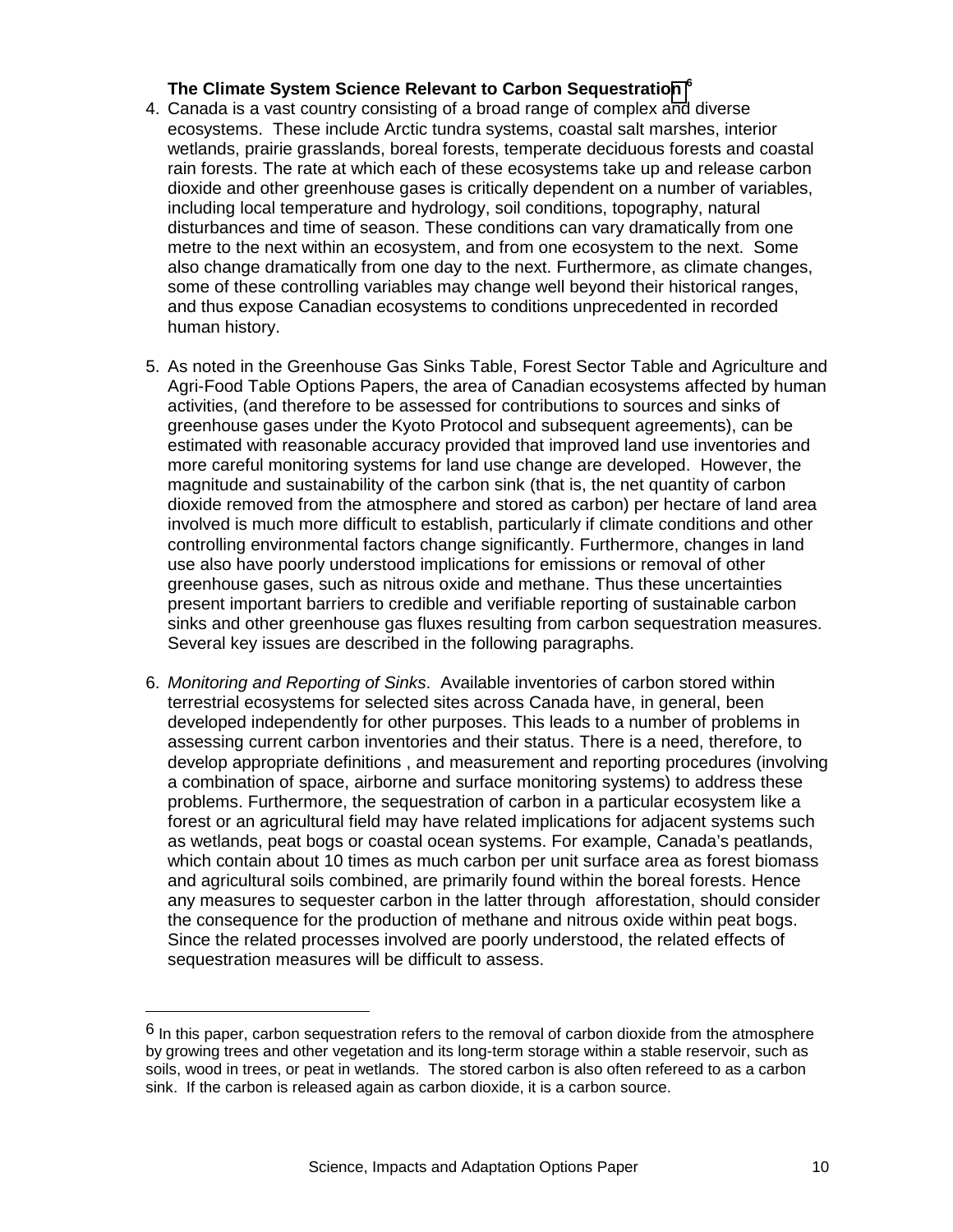- 7. *Long Term Viability of Sinks*. A second major concern in estimating the effects of Kyoto-related carbon sequestration projects is that much of the understanding we do have about processes that control carbon changes in our ecosystems do not extend to how these processes may change as the environment changes. Yet, as noted in Chapter 2, Canada's climate is already changing, melting permafrost is altering our northern systems, and forest age and species are being transformed. Increased concentrations of carbon dioxide and nitrogen compounds in the atmosphere (both of which are plant nutrients) will also directly affect the carbon flux processes within ecosystems. There is very little information on how these environmental changes will alter carbon flux processes within the ecosystems, and hence the estimation of carbon sequestration under the Kyoto Protocol is made more difficult.
- 8. *Developing Credible Tools for Reporting Carbon Sequestration*. While measurements and research into carbon flux processes can help address the above deficiencies in understanding, complex ecosystem models are needed to accurately describe these processes and relationships in an integrated and dynamic manner. While a number of such models have been developed within Canada and have gained considerable international recognition as quality tools for studying carbon dynamics within the respective ecosystems, these have been designed for applications other than assessment of carbon sequestration potential due to human management. They also continue to inadequately simulate the behaviour of some of the carbon components within soils, particularly those related to respiration. These models need to be further developed, validated against observations, and tested within the international climate system science community.
- 9. *Ocean Sinks*. Sequestration of carbon into the oceans, either through direct dumping of carbon dioxide into the deep ocean or by removal through enhanced biological production induced by iron fertilization activities in nutrient deficient ocean surface waters, is being investigated by some countries as an alternative approach for reducing the growth in atmospheric carbon dioxide concentrations. There are still many technical and environmental questions related to the viability or acceptability of such measures. It is unlikely, therefore, that they will be considered within national mitigation strategies under the Kyoto protocol in the near future. However, Canada's negotiators do need to be cognizant of the potential, the state of the climate system science, and the benefits and/or hazards of such sinks, should they be tabled by other countries. The very large potential magnitude of such sinks and the potential for irreversible, long-term harm to the ecosystem of enhancement techniques such as iron fertilization may make such research of particular importance in the long-term.

#### **Science Relevant to Other Mitigation Options**

- 10. Changes in temperature and water resources under warmer climates may have important implications for the long-term effectiveness of some of the mitigation measures being considered as options for meeting the Kyoto commitment. Furthermore, such measures may have indirect effects on the environment that may partially offset (or perhaps enhance) the expected reductions in greenhouse emissions. There are several related mitigation measures, as discussed below.
- 11. *Hydro-electricity*. Hydro-electricity offers an important alternative to producing electricity through the combustion of fossil fuels. However, hydropower relies on water resources, which are in turn vulnerable to changes in climate. Hence all mitigative measures that view increased use of hydro-electricity as a means of reducing greenhouse gas emissions must do so with the understanding that future distribution of rainfall and evaporation may change substantially from that of the past. Most studies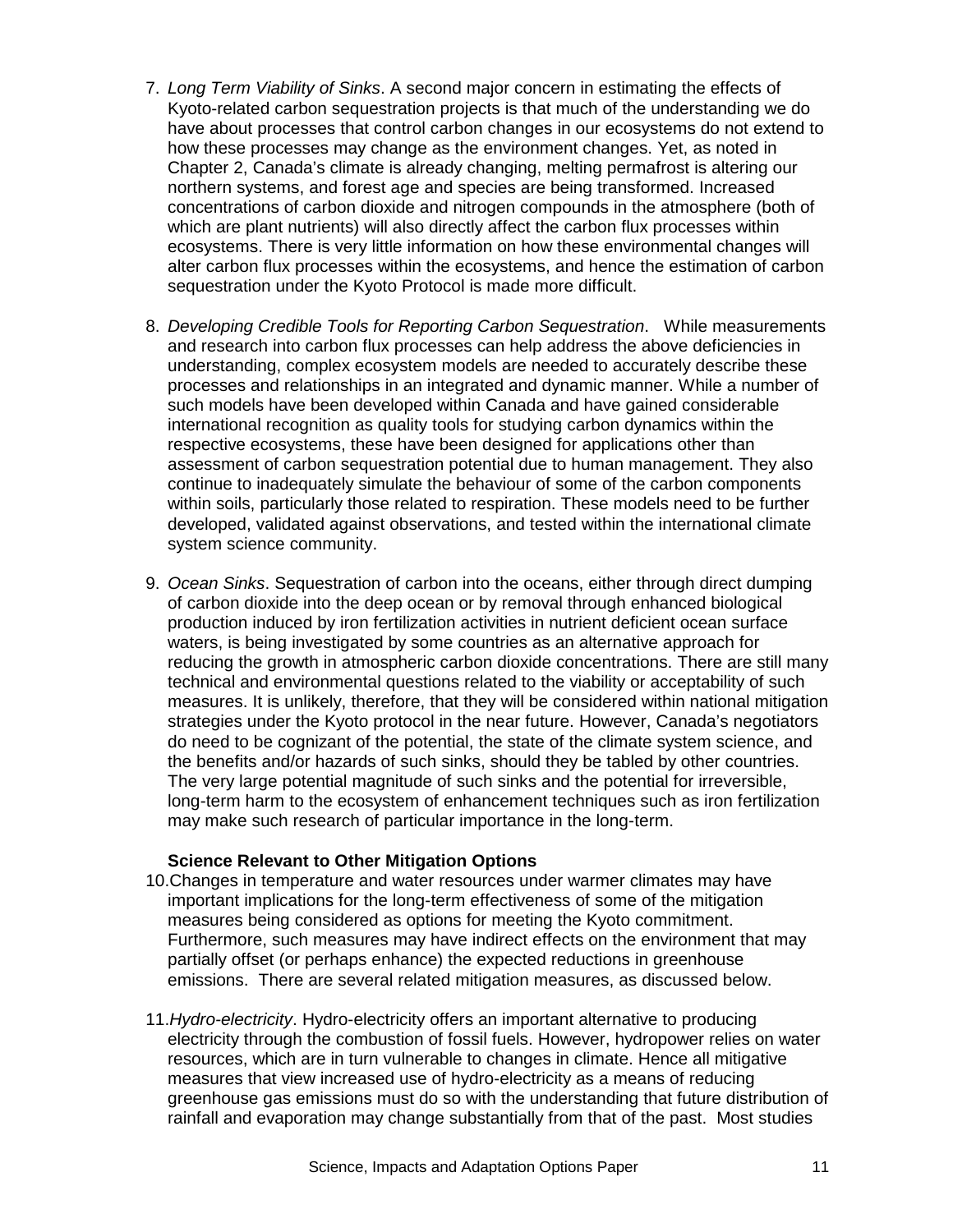suggest that water resources will decrease in southern Canada but could increase in parts of northern Canada. However, there is still low confidence in our ability to predict changes in water resources. Some hydroelectric complexes also result in the flooding of large amounts of vegetation within the water storage reservoir. Studies have concluded that such flooding can result in the release into the atmosphere of large volumes of methane. Since methane is much more potent per unit volume as a greenhouse gas than carbon dioxide, some of the gains from reducing the greenhouse gas emissions by displacement of fossil fuel burning power stations may be negated. However, as with wetlands, the processes which govern the generation and release of methane from hydroelectric reservoirs remain as yet poorly understood and require further investigation.

- 12. *Wind and Solar*. Wind and solar power options for displacing the use of fossil fuels as a source of electrical power are sensitive to climate change. Solar power is limited by the amount of sunshine reaching the earth's surface. This in turn is determined in part by the amount and type of cloud cover, which may change as climate changes. They are also sensitive to the concentrations of aerosols, such as the acid-rain causing sulphates, that are released as part of our industrial activities. Yet cloud response to changing climate and the role of sulphates remain two of the most perplexing problems in modeling climate change today, and hence are high priorities for climate change research. Both need to be resolved to address their effects on performance of future solar powered energy projects. For wind powered energy sources, changes in wind intensity is the primary concern. Such changes are determined in part by large-scale changes in atmospheric circulation systems which dominate broad scale wind patterns and behaviour. However, geographical features that contribute to local wind conditions, such as lake and sea breezes, can also be of critical importance to wind power potential. Future changes in these variables and their contributions to wind power have been inadequately investigated.
- 13. *Biomass Energy*. Tree plantations for use as biomass fuels, whether through direct combustion or conversion to liquid fuels, could be important options for replacing fossil fuels. The selection of species and hence growth potential and success of such plantations depend on local temperature and precipitation regimes, and how they will change as the global climate is altered. These factors remain as yet uncertain, particularly at the local scale.
- 14. *Other Renewable Energy Sources*. There are other proposals for options to reduce greenhouse gas emissions that are also sensitive to climate change. Use of lake bottom waters, for example, to help cool buildings in summer and heat them in winter through the use of heat pumps, is sensitive to changes in lake temperature as climates change. Likewise, wave and tidal energy proposals are sensitive to changes in sea level and in wave heights. These linkages need to be explored.
- 15. *Energy Efficiency*. Many energy efficiency programs are directed at more efficient systems for space heating during cold seasons and space cooling for warm seasons. The consequences of such measures on energy use, and hence on greenhouse gas emissions, will be sensitive to changes in ambient climates. For example, warmer winters will reduce the demand for space heating. A changing climate will also have consequences for the return on investments for efficient space heating technologies. Likewise, hotter summers will increase space-cooling demands and thus increase the economic benefits of efficient space cooling technologies. The regional characteristics of climate change are therefore important in assessing the economic viability of such measures, and need to be predicted with greater accuracy.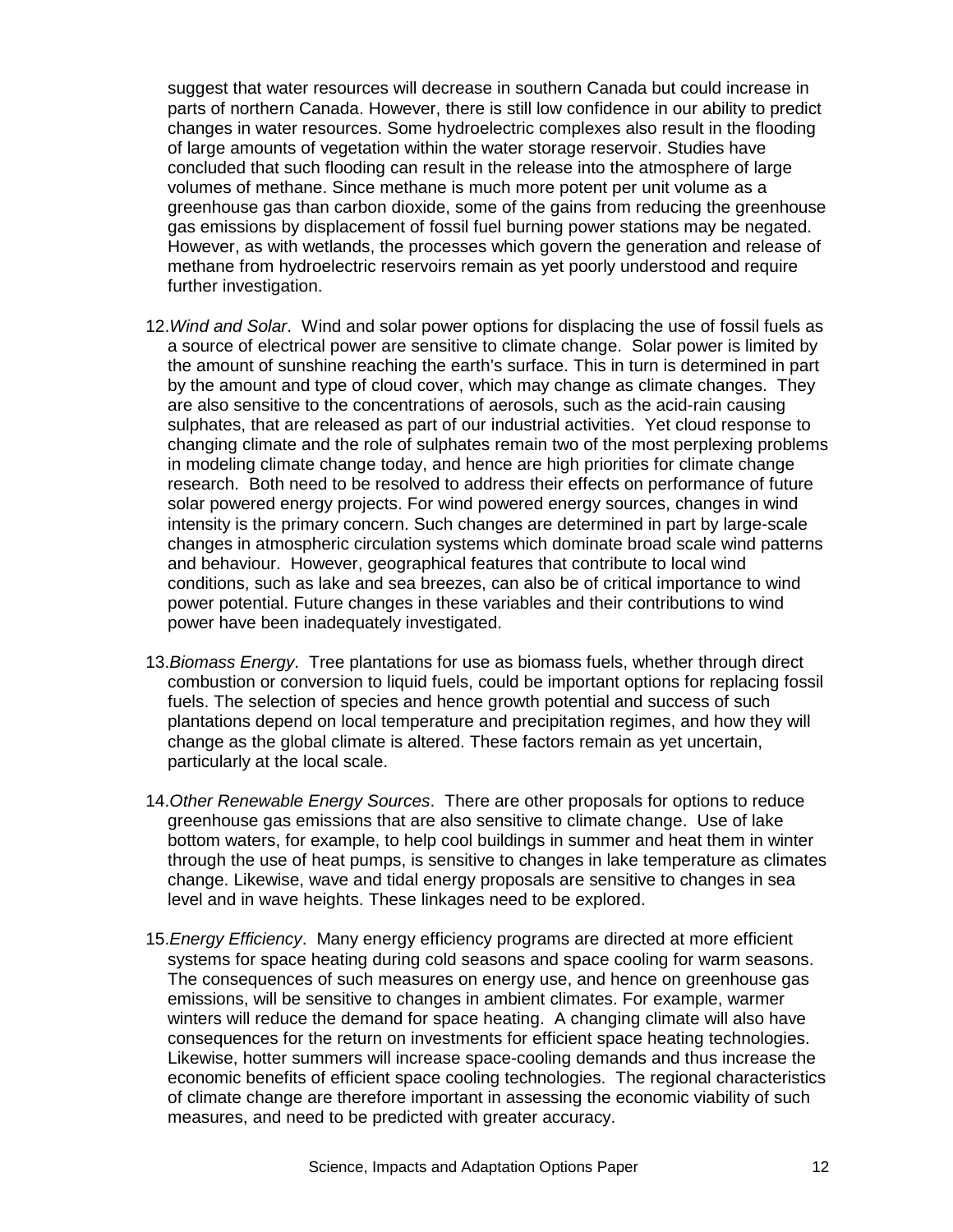- 16. *Agricultural and Landfill Measures*. Many of the sources of methane and nitrous oxide involve biological processes in agricultural systems and in landfill sites. The processes that govern these emissions are not well understood. Hence the consequences of measures aimed at reducing these emissions are difficult to estimate. These measures include options for manure management, the application of nitrogen fertilizers on agricultural fields, and the collection and processing of gas emissions from landfill sites.
- 17. *Geological Sinks*. The petroleum industry has proposed injecting carbon dioxide into oil producing and uneconomic or depleted reservoirs to sequester carbon deep underground. While potential exists, there is also inadequate understanding of the longevity and magnitude of carbon sequestration using this technology.

### **Weyburn Carbon Dioxide Project**

PanCanadian Petroleum plans to begin injection of carbon dioxide into its Weyburn Field in southeastern Saskatchewan in the fall of 2000 as part of an enhanced oil recovery project. This initiative could be employed to sequester carbon dioxide in producing oil reservoirs and uneconomic or depleted reservoirs. PanCanadian estimates that a total of approximately 20 million tons of carbon dioxide will be permanently sequestered underground over the remaining 40-year life of the field.

An extensive monitoring program is being considered for implementation at the project site to improve scientific understanding of this technology. The monitoring program would also verify the quantity of carbon dioxide sequestered, identify methods to improve the safety of carbon dioxide injection, and provide information required to increase the public acceptability of underground sequestration of carbon dioxide.

#### **Summary**

- 18. With appropriate coordination and resources, climate system science will significantly contribute to informed negotiations and implementation of mitigative measures under the Kyoto Protocol. Such research will need to address two distinct aspects of mitigative response.
- 19. The processes by which carbon can be sequestered within Canada's ecosystems. Coordination of this research must be improved, and additional, sustained resources for related systematic observations, analysis and modelling of how these processes respond to human interference under a changing environment.
- 20. The implications of climate change for proposed measures for mitigation. Many of the initiatives proposed as options for reducing Canada's greenhouse gas emissions are sensitive to a changing climate and other environmental factors. More research is required into these sensitivities and related implications for the NIS.

#### **Recommended Reading**

Options Papers from the Sinks, Agriculture and Forestry Tables

Report on Carbon Flux Process Experts Meeting, January 18-19, 1999

IPCC, Climate Change 1995: Impacts, Adaptation and Mitigation of Climate Change (Working Group II), 1995.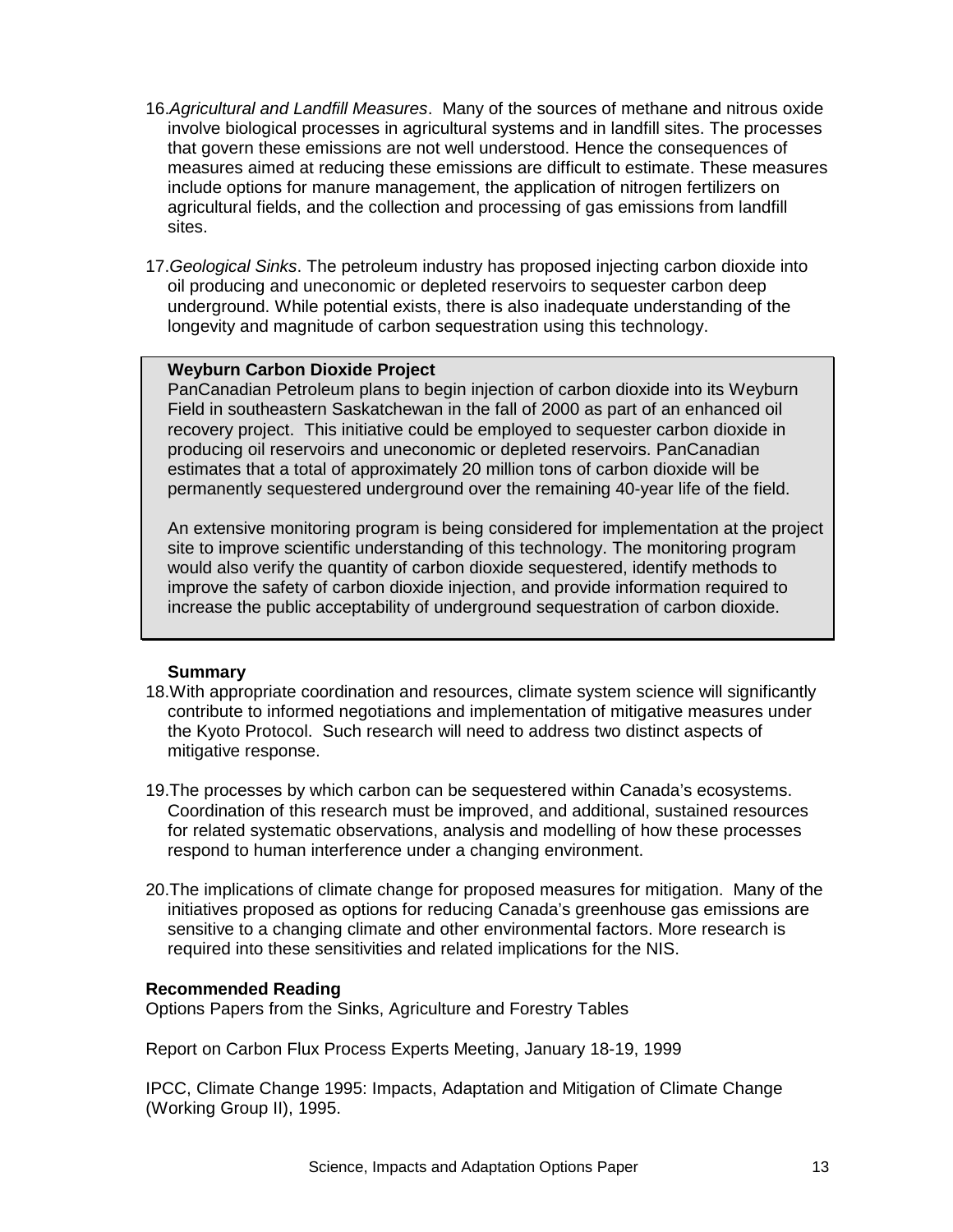# **Chapter 4. Impacts and Adaptation - Developing an Evolving Strategy**:

# **Changing Perceptions**

1. Our climate is currently changing. Furthermore, it is now widely accepted that even after introducing significant mitigation measures, we will still experience some additional degree of climate change and that this will impact Canada and Canadians. There will be both positive and negative impacts. Comprehensive adaptation strategies must complement mitigative actions so as to minimize the potentially negative impacts, and to maximize the opportunities that will arise from such change.

## **The Kyoto Protocol and the United Nations Framework Convention on Climate Change**

- 2. The Kyoto Protocol and the UNFCCC have explicit requirements for "Parties" relating to impacts and adaptation work, reporting and principles.
	- From the Kyoto Protocol, Article 10b: *…formulate, implement, publish and update national and regional programs containing measures… to facilitate adequate adaptation to climate change*.
	- From the UNFCCC, Article 4: … *co-operate in preparing for adaptation for the impacts of climate change.*

…*take climate change considerations into account to the extent feasible in their relevant social, economic and environmental policies and actions.*

• From Article 2:

*`The ultimate objective…[is to] stabilize greenhouse gas concentrations at levels that would prevent dangerous anthropogenic interference with the climate system. Such a level would be achieved within a time-frame to allow ecosystems to adapt naturally to climate change, to ensure that food production is not threatened, and to enable economic development to proceed in a sustainable manner.'*

- 3. Thus, impacts and adaptation researchers (including socio-economic researchers) have substantive roles in defining what are suitable stabilization levels and rates of change. Dangerous interference cannot be defined on the basis of climate system science alone.
- 4. Concern over the potential impacts of future climate, including future climate extremes, is driving the national and international response to climate change. Knowingly or not, Canadian society adapts to current climate conditions, albeit in an *ad hoc* and imperfect manner. One estimate is that we already spend about \$11 billion each year to do so. Part of our problem is that we continue to plan, design, and build under the assumption that our climate is quite static and unchanging. This view is not borne out by climate observations in Canada over the past 50 years or more which show very distinct trends.
- 5. Climate change has direct and indirect adverse effects on human health. For example: severe heat waves kill frail infants, elderly people and those with pre-existing heart and lung diseases. Extreme weather events, e.g., floods that disable sewage treatment plants, can lead to epidemics. Insects and other disease vectors proliferate in warm, moist environments and waterborne disease pathogens flourish in warmer lakes, rivers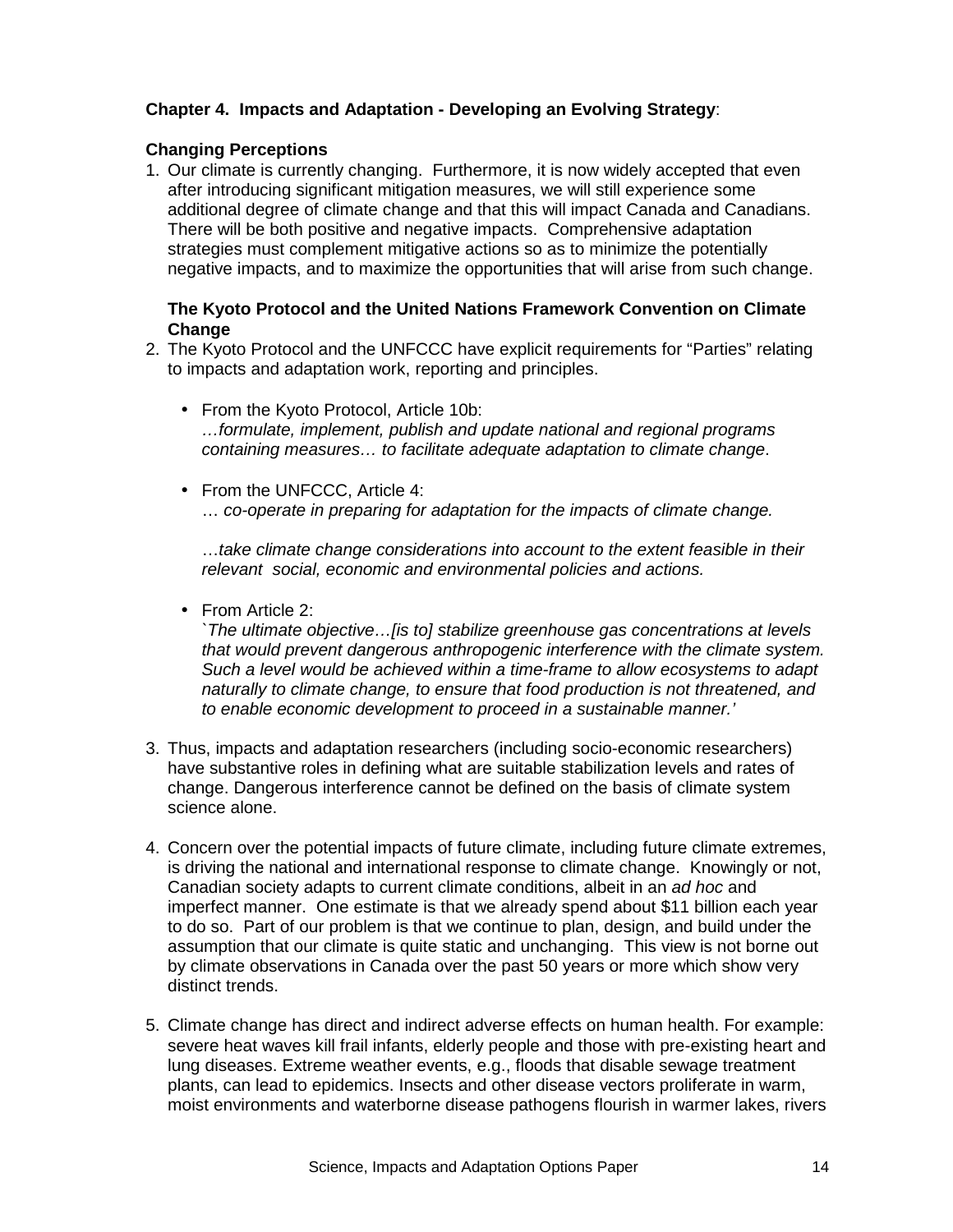and coastal waters. Dangerous mosquito-borne diseases (virus encephalitis, dengue and perhaps malaria) that are rare or non-existent in Canada now could occur increasingly often. Rising sea levels, floods and severe droughts displace large numbers of people ("environmental refugees") whose emergency care can stretch public health infrastructure beyond acceptable limits.

- 6. In order to achieve cohesive and positive adaptation we cannot continue to adjust only in an *ad hoc* and autonomous manner to climate change. Autonomous adaptation tends to be re-active, happening after some damage has occurred, and thus incurs avoidable risks, costs and losses. Pro-active planning and design in advance of the changes (anticipatory adaptation) is required. This can significantly reduce costs, and realize benefits. It is also helpful in the management of current risks. Thus there are benefits to taking action today to deal with climates of the future. There are costs to inaction, as options and/or opportunities can become more limited with time. We must carefully assess our options today. Where appropriate, such action must involve different levels of government.
- 7. In a simplistic sense, the choice the world will have to make for its future is, at what level will atmospheric greenhouse gas concentrations stabilize, and when. In reality, it is likely that this target may require constant or frequent adjustment and become instead a long- term target that we move toward. The implication is that the adaptation process will be an evolving and developmental response to the anticipated impacts of a changing climate.

#### **Understanding Climate Change Impacts**

- 8. The impacts of climate change may be classified as either physical, social or economic. They will occur in all areas of Canada. Climate system science must be used to inform impacts and adaptation research. Our confidence in the appropriateness of any adaptive strategy to redress or take advantage of these impacts is only as good as the weakest of the assumptions upon which the estimated impact is based. Definition at the local level, of the magnitude, frequency, duration, suddenness and areal extent of future climatic variations is a fundamental consideration. Unfortunately, it may be years before we have a high degree of confidence in regional climate models and how they deal with the above outputs.
- 9. Furthermore, we can only determine the impacts to which we will have to adapt if we fully understand the climatic sensitivities of the systems for which adaptive strategies need to be devised. While determining these sensitivities requires an intensive research program, it does not require prior detailed knowledge of future climate change.
- 10. Thus we must improve our knowledge in both climate system science and impacts and adaptation. A long-term goal is the development of reliable integrative modeling capability that combines climate model output with, ecosystem models and socioeconomic models.
- 11. We already have sufficient knowledge of the likely direction of future climate change and the resultant broad scale impacts to commence a meaningful and needed program. The impacts of climate change are already apparent in some regions of the country. Permafrost is thawing in the western Arctic. Sea ice is thinning. Drought is an ongoing concern in some parts of the Prairies. Sea level rise and storm surges are already significant issues in Atlantic Canada. In western Canada, forests are being weakened by drought. Across the country, there is evidence to suggest that forest fire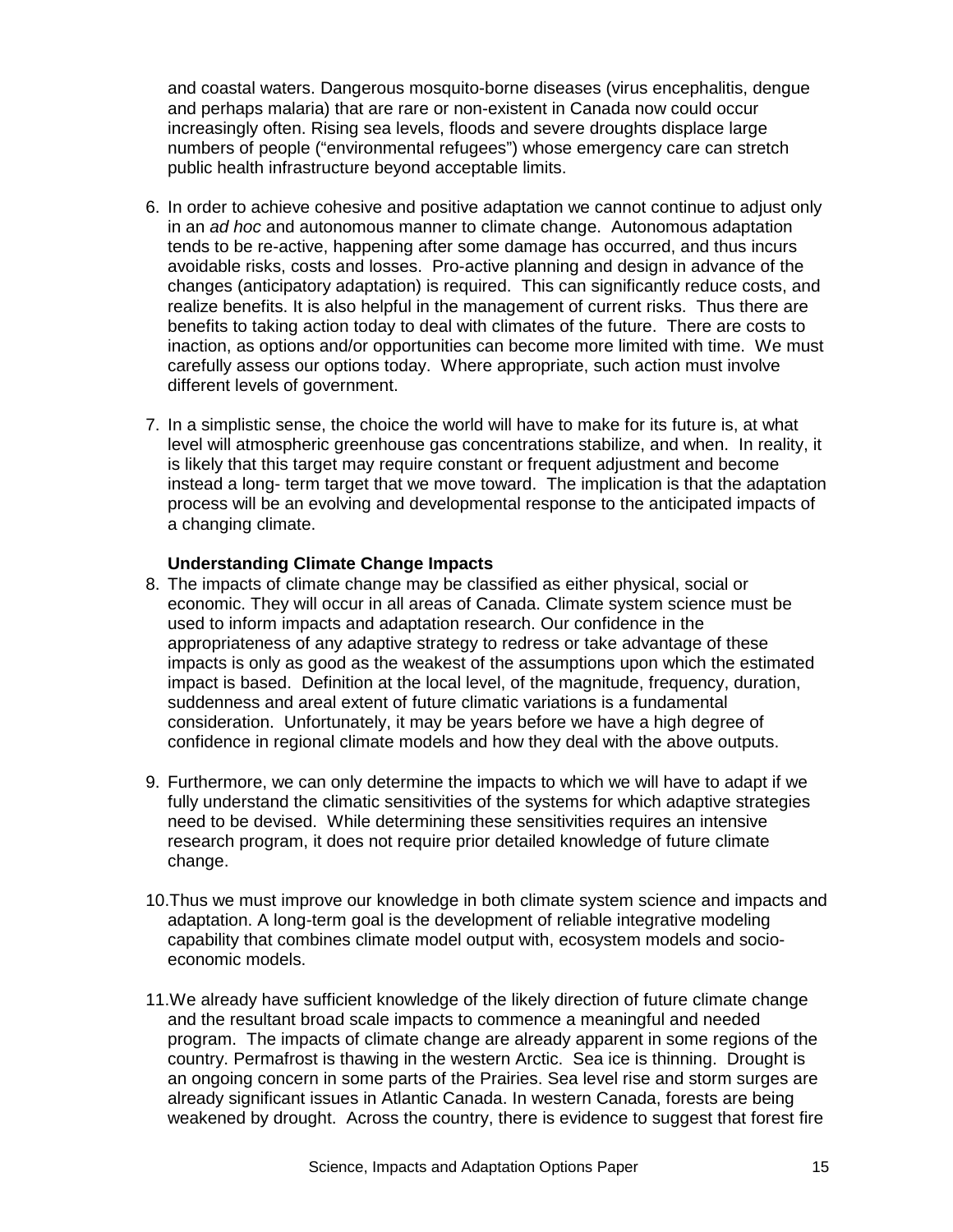frequency is increasing, and communities are having to deal with extreme flood events. These situations are consistent with the types of change that we expect to see continue and increase in the future. We can begin to undertake adaptive measures today.

- 12. To facilitate this, impacts and vulnerabilities resulting from historic and current climate (and other) trends need to be investigated in more detail. In some cases these trends are likely to continue for at least the immediate future (20 years or more). For example, in the Halifax area sea level is rising at a rate of about 40cm/100 years and is likely to continue. Such "scenarios" must be combined with climate scenarios of future climates as they are developed from Global Climate Models (GCMs) and Regional Climate Models (RCMs) in considering future impacts.
- 13. There is a need to move quickly to develop information on system (ecological, social and economic system) response to climate change. A key activity in this research will be to define sensitivities, vulnerabilities and critical climatic thresholds for key species, and systems as a whole. At what water temperature will lakes no longer support trout? Under what precipitation regimes will certain crops no longer be viable? Under what climate conditions will the geographic scope of certain vector borne diseases spread? If we have such answers then we will have a good indication of regional responses to probable future climates and some concept of when dangerous interference may occur. We also must monitor impacts as they occur.
- 14. Priority research needs to involve detailed case studies in representative "communities" in these regions to analyze what the current impacts of this change are; and what our regional adaptation options could be in response to the impacts we are already seeing. In what areas can we reduce our vulnerability to climate change? We can immediately commence this research based upon our current knowledge.
- 15. For the foreseeable future one of the major drivers defining targets for the climate modelers will be the "impacts and adaptation research community". If the latter can identify critical ecosystem or social economic system climatic thresholds at either the national or regional level, then the onus will be on the modeling community to identify the probability of those climatic thresholds being exceeded and determining when. With such information we can develop risk based adaptation responses.

#### **Who will be affected by climate change?**

- 16. Virtually all sectors of the economy and society as well as the broader physical and ecological environment will be affected by climate change. The following (listed alphabetically) are some of the major sectors in which adaptive responses will be necessary to deal with the impacts of climate change:
	- Agriculture
	- Communities/Municipalities
	- Ecosystems (biological environment)
	- Energy
	- Fisheries and Aquaculture
	- Forestry
	- Infrastructure (including utilities, waste, pipelines)
	- Human Health
	- Landscapes (physical environment)
	- Light and Heavy Industry
	- Transportation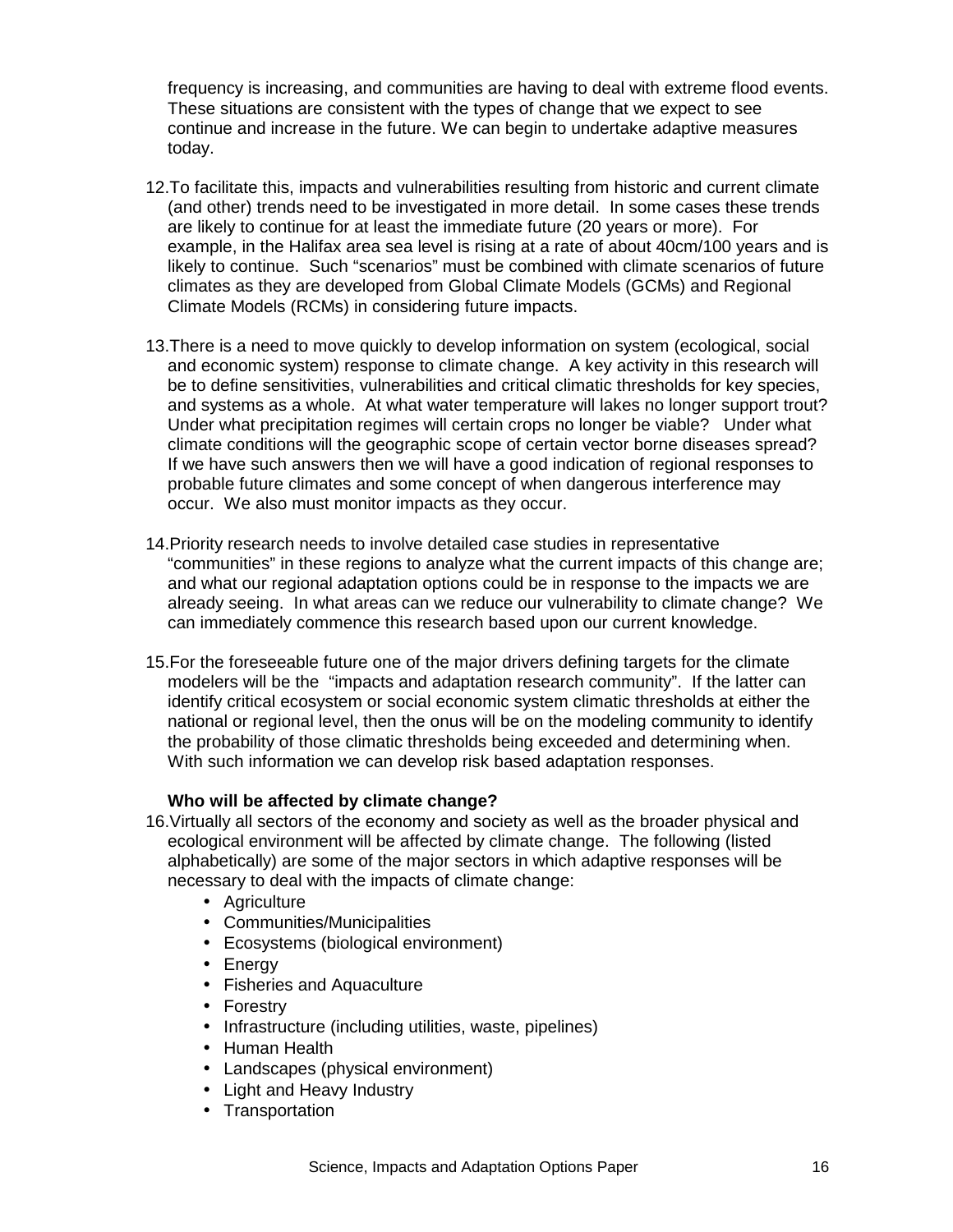- Tourism
- Water Resources
- 17. Each of these sectors will be affected in different ways, and not all of them will be able to respond with equal effectiveness. As well, extreme events and emergency preparedness will be a continuing issue. Expertise and capacity to deal with the issue of climate change must be multidisciplinary (physical sciences, life sciences, social sciences) and multi-sectoral (government, academia, private sector). There are national and international aspects that must be kept in mind, however, there are regional considerations as well.
- 18. Since the impacts of climate change will vary considerably from place to place and sector to sector, responses will tend to be focused at the local or community level. For this reason, it will be difficult to roll up sector impacts and adaptation options as though they apply as a suite to the country as a whole. This is too simplistic. This work must also have a regional focus. Thus efforts must be made to build not only national but regional expertise and to coordinate/facilitate actions.

#### **Where do we focus first?**

19. Within the bounds of our current knowledge of future climate changes, with optimal funding levels and the necessary research capacity we would be able to address the potential impacts of climate change and conduct case studies to develop adaptation strategies for all major sectors and regions of Canada. With less than optimal funding and more limited capacity we would have to focus upon key sectors and regions of the country that are already experiencing significant impacts and which are most at risk.

## **Phased work program**

- 20. Whatever the scope of the program, it must occur in stages, while the results of the work program must be delivered in such a way that regional variations may be extracted in order to provide the basis for discussion of national, regional and local implementation.
- 21. For each topic/sector, under each of the options, a phased work program should answer the following questions dealing with impacts and adaptation:

#### **a. What are the climatic impacts (positive and negative) to which sectors will have to adapt?**

• What is the anticipated magnitude and rate of change in climate to which sectors might be exposed?

#### **b. Who (which sector/region) is vulnerable?**

- What is the sensitivity of that sector or region to potential climate change? What are the likely impacts and can it adapt (i.e. vulnerability)? What is the regional variation in both the sensitivity and vulnerability of the sector?
- What are the cross sectoral and cross regional issues involved? By assessing the levels of sensitivity of various sectors to climate variability and change we can identify priorities for action.

#### **c. What is the objective of adaptation?**

(ie, given the potential impacts, what do we strive to achieve through adaptation?)

• Can we reduce the vulnerability to climate change?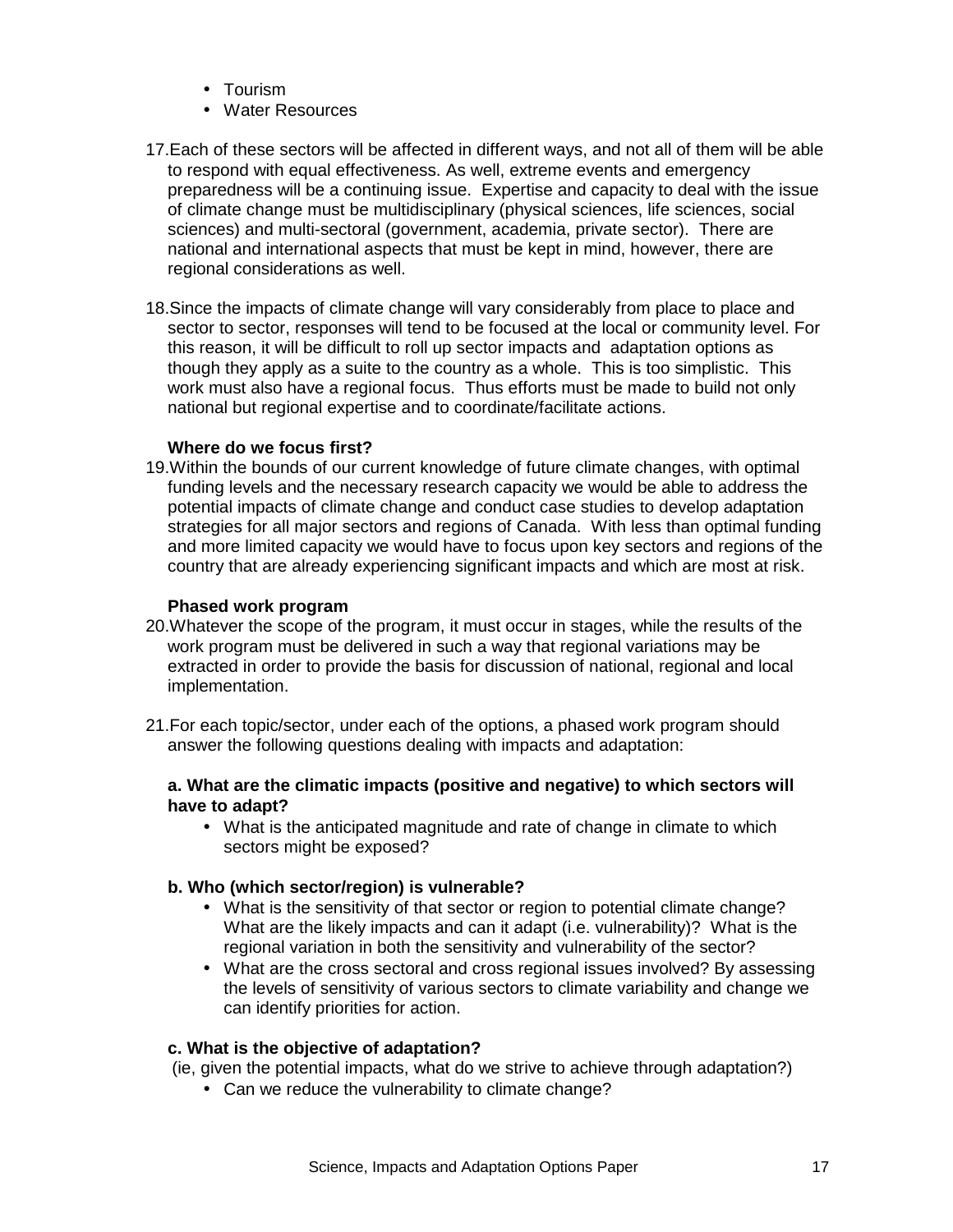- Will a particular adaptive response buy us only a few years' grace, or will it give more permanent protection? By knowing this, we can target our efforts more efficiently and economically.
- By adapting, what will we gain and what will we potentially lose; are there synergistic or conflicting issues?

# **d. How well are we adapting already?**

- What has been tried in various circumstances to date, since there has been adaptation to past climatic extremes or variations (i.e. what do we know now?).
- What roles did individuals, corporations, municipalities, provincial government, and federal government play?
- What were the barriers to adaptation and were they (can they be) removed? What are the other drivers affecting the sector or region (population, industrial shifts, resource markets).

# **e. What else do we need to know - what do we need to do to achieve that objective?**

• What are the social components (gains/losses) associated with needed decisions: dislocations, loss of a way of life, regional disparities, (including environmental consequences), regional opportunities and how to take advantage of them.

# **f. What will it cost, for what benefit?**

- What is worth doing? What value do we put on each?
- What is the overall cost-effectiveness of the potential mix of measures that might be introduced? Are we willing to accept some impacts? There may be some impacts for which there are no adaptation options (other than accepting them) what are these and what value do we place on them?
- Is there co-consideration of mitigative and adaptive strategies at, for example, the community level? Some mitigative strategies may support or enhance the scope of adaptive strategies while others may prevent their introduction.

# **Priorities for Research**

- 22. There is a need to follow on from the Canada Country Study to further clarify the impacts of climate change on Canada and to develop adaptation options. Although further research is needed to better identify the critical foci, on the basis of work completed to date, sectoral reports, and workshops and consultations, if less than optimal funding were available then focusing upon the following sectors would seem to give the greatest and most immediate return:
	- Municipalities/Infrastructure (having significant input from, for example, the insurance industry)
	- Water Resources
	- Food Supply (would include Agriculture, Fisheries and Northern wildlife)
	- Human Health
	- The Coastal zone (encompassing both infrastructure and livelihood)
	- Forestry
- 23. Of these sectors it is suggested that concentrating on municipalities may bring the most immediate and widespread benefit. Thus the above selected sectoral list, led by municipalities, forms a priority list for research. Also, because of its vulnerability, there should be a specific focus on these issues and sectors in northern Canada.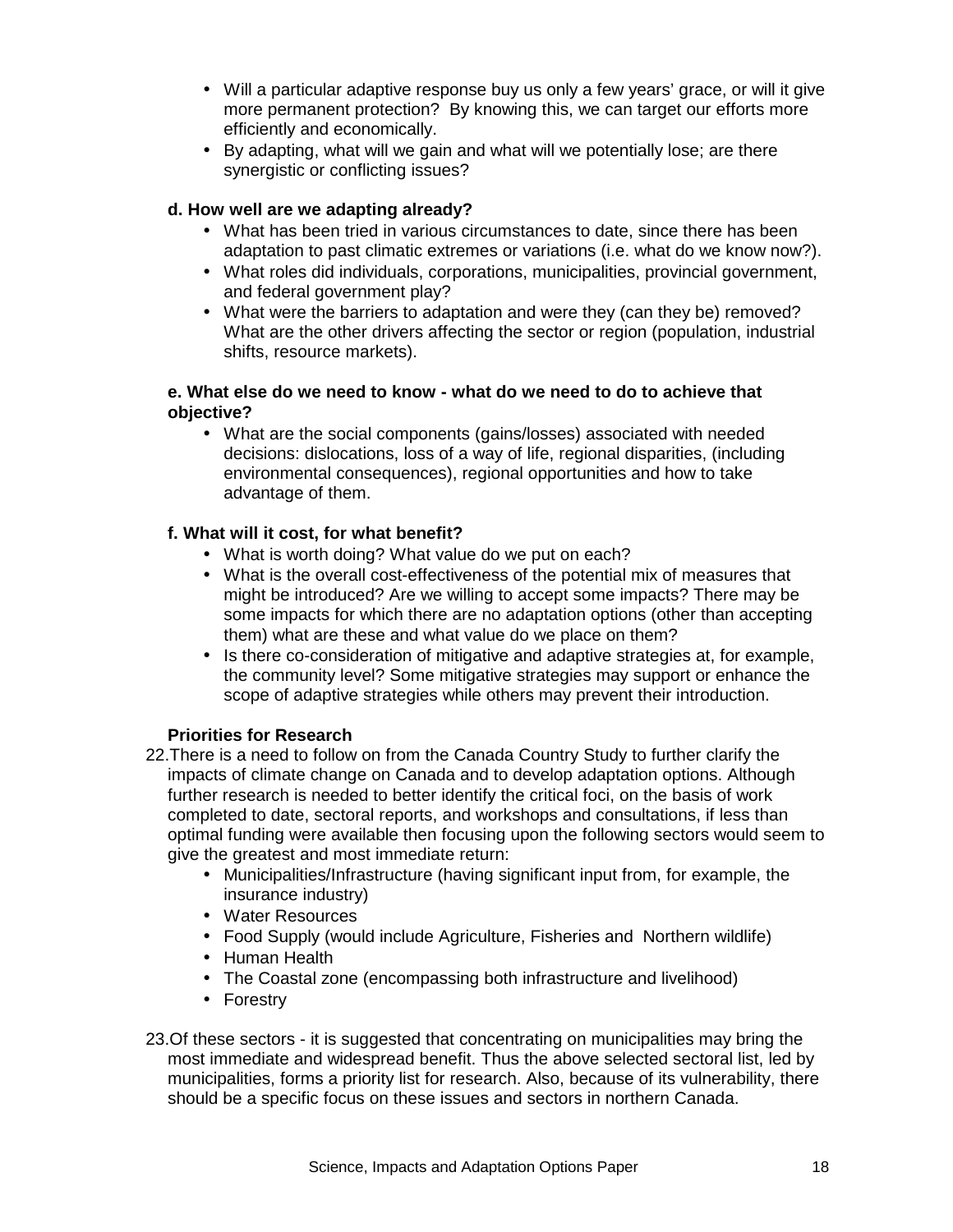# **Technology**

24. The adaptive response to potential climate change impacts may be behavioural, administrative or technological. There may be commercial opportunities if such technologies come into widespread use at home or abroad. However, it may take several years to identify where the greatest potential lies. Will solar powered pumps become both useful and popular in drought prone areas? The needs for technological solutions will be defined, not only with respect to the primary objective of communities, but also in areas such as aquaculture, biotechnology, satellite-aided farming, flood control structures and water conserving irrigation systems. As well, there will be an identification of the mechanisms needed to spur innovation needed to address adaptation, from research & development to market readiness both for domestic and international needs.

# **Canadian Climate Impacts and Adaptation Research Network (C-CIARN)**

- 25. In order to meet the challenge and to complete the research needed, it is proposed that C-CIARN be established to coordinate impacts and adaptation research in Canada and to provide a better focused research and assessment capability. There is a need, on a systematic and ongoing basis, to:
	- Develop and communicate a nationally (i.e. spatially) consistent picture that reflects the regional and sectoral differences and needs in impacts and adaptation research;
	- Examine and consider cross sectoral and cross regional research issues and synergies;
	- Provide, on a periodic basis, national assessments of the current state of knowledge of the impacts of climate change on Canada; and
	- Address the international aspects of impacts and adaptation.

This network will link university, federal and provincial researchers and important stakeholders. It will build on and complement existing sectoral and regional efforts.

26. C-CIARN would consist of a series of nodes representing key regions and sectors. It is anticipated that there may be 6 regional and 10 sectoral/topical nodes. At a minimum each node should be led by a principal investigator, supported by one person. Each PI would be responsible for leading the coordination of the impacts and adaptation research for their area of responsibility (a region or sector) and for representing that region or sector in the overall management of the network operation. A national coordination office would support the day-to-day functioning of the network. That office would also support the Board of Representatives who will set the direction for the research and liaise with the national climate change process.

# **Research Capacity**

27. The ability to carry out the program required on impacts and adaptation is limited by the current research capacity within Canada and around the world. In comparison with the worldwide focus on mitigation and energy conservation, impacts and adaptation research in Canada and elsewhere is largely in its infancy. Few research institutions in universities, government and industry are focused on the issue of adaptation to climate change. New funding is required to build sectoral, regional and integrative capacity in Canada.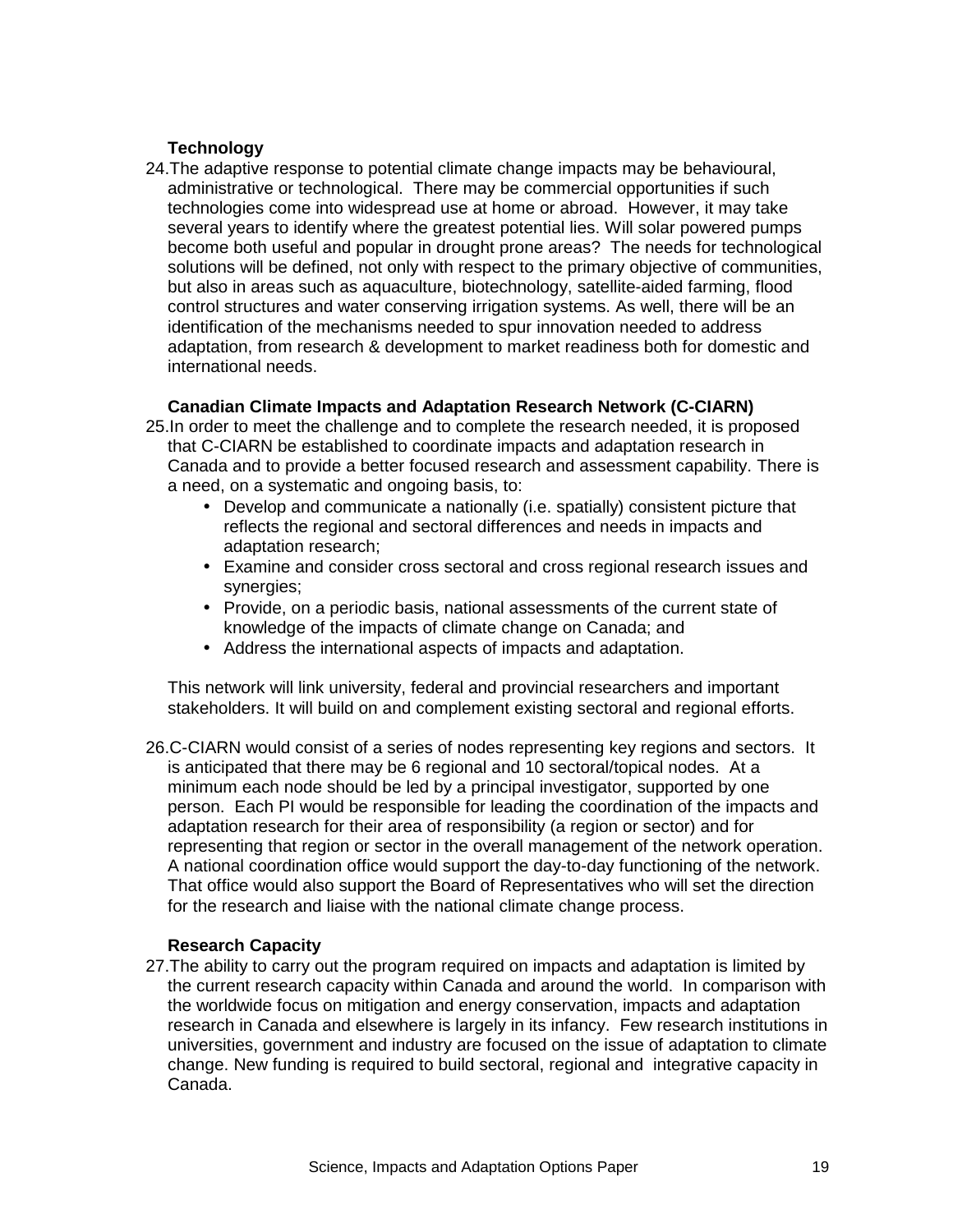#### **Partnerships to build capacity**

- 28. One capacity building model that could be considered is a cost-sharing process. With new funding under the NIS, universities would create a new position in impacts and adaptation research that would be eligible to apply and compete for additional funds to support a second researcher (up to a maximum of \$50K per year for 5 years). Similarly, government institutions would be encouraged to enroll existing staff in programs directed towards impacts adaptation research by offering to support a second researcher (up to a maximum of \$50k per year for 5 years). A separate fund would be established for each of the two cases. Competition for the funding would be based on the relevance of the proposed research to the needs identified.
- 29. Additional incremental funding would be allocated to the Granting Councils (medical, natural sciences and engineering, social sciences and humanities) to fund studentships and post-doctoral fellows in impacts and adaptation research. Funding would be tenable at any institution conducting research in that area (not only universities and government institutions, but also in industrial laboratories whose work is freely published).
- 30. The investment made in developing new researchers and in redirecting researchers will be realized in advances in understanding impacts and developing adaptation options in each of the sectors identified above. This is an investment that must be made, given the long-term nature of the problem.

#### **Domestic Considerations**

- 31. Clearly a range of funding is possible. Eventually all sectors and regions of the country must be covered as is identified under the optimal funding option. At less than optimal funding levels, the focus of the work in each of the above sectors will vary with the funding levels available.
- 32. The operating principle used is that with less than optimal funding and limited capacity, a staggered program will be initiated that focuses upon fewer sectors than in the ideal case. It is likely to be both more realistic and productive to focus on fewer sectors, than to spread our effort equally amongst a wider range of activities in a manner that would yield less than adequate results.
- 33. For each of the six key sectors identified, with only threshold funding a major focus would be on the Municipalities sector, the other sectors being covered to some degree. With optimal funding all sectors would be addressed. With intermediate level funding, more detailed work and case studies would be carried out on the six sectors identified.
- 34. Work on impacts and adaptation must be must be completed and reported on as part of the UNFCCC and the Kyoto Protocol.

#### **International Considerations**

35. Although climate impacts and adaptation are primarily a domestic concern, there is a significant international dimension as well. Our economic systems are linked to the global economy. The differing impacts of climate change around the world and the adaptive actions taken will be an important influence, as will the international ramifications of our adaptive actions. This is particularly true along our borders with the USA and in the Arctic where Canada shares a special responsibility with our circumpolar neighbours.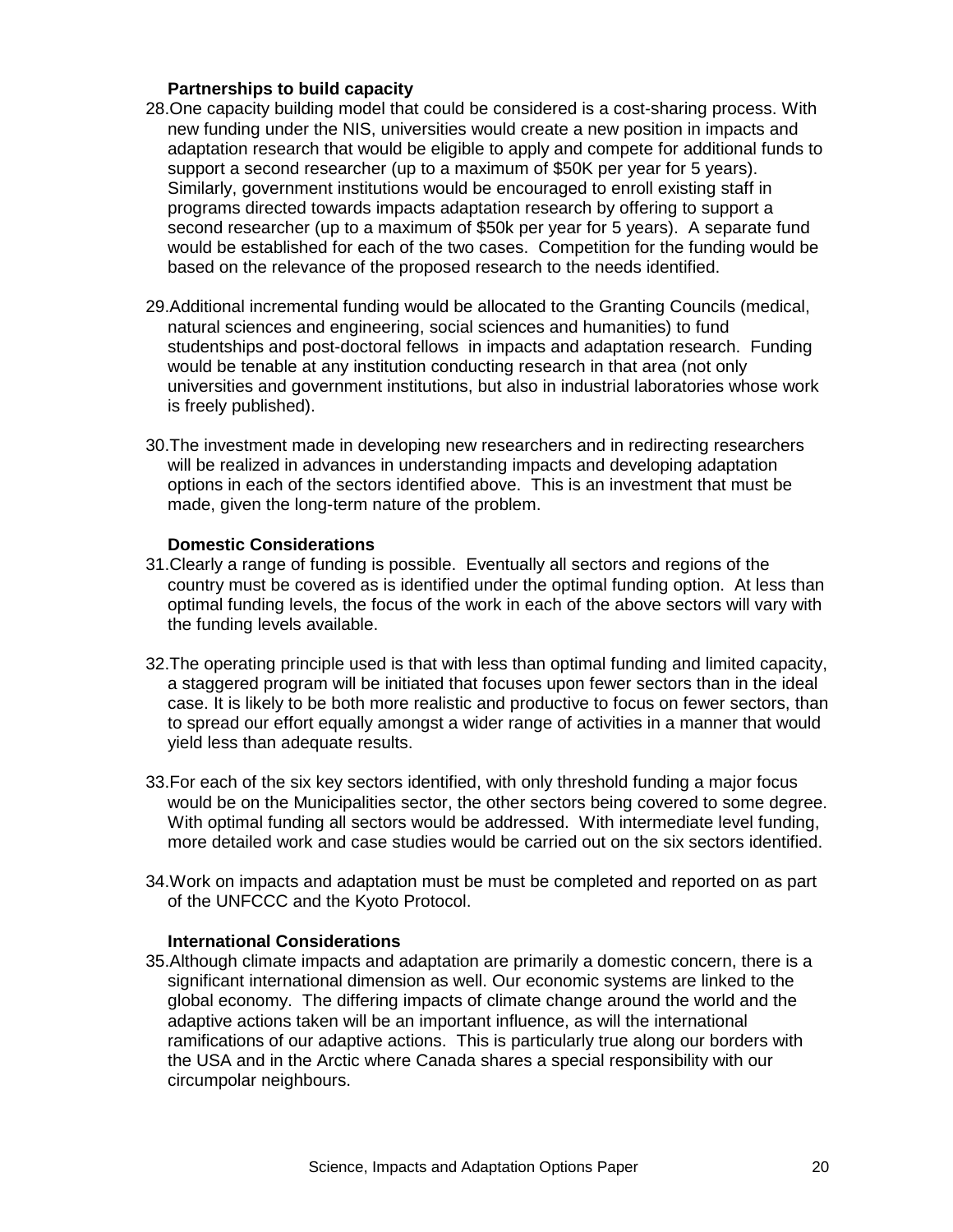- 36. If we are to influence international policy and science as it relates to impacts and adaptation research then we must have strong participation in the IPCC.
- 37. As a donor of international aid, Canada will inevitably need to deal with the consequences if developing countries do not (or are unable to) adapt successfully to climate change. Many of these countries often lack the infrastructure that will be needed to adapt to many of the climate change problems they will face. Developing countries have identified adaptation as a major concern. It is therefore in Canada's interest to assist them in the task of adaptation and the enhancement of their adaptive capacity.
- 38. With minimal funding, except for participation in the IPCC, international implications will only be considered either as part of the work carried out by the impacts and adaptation sectors or though separate funding mechanisms. The upper limit to investment in international work is a political rather than a scientific decision. A paper exploring the scope of opportunities open to Canada on the international scene is urgently required; with substantive funding, work could commence at once.

#### **Governance: Roles and Responsibilities**

- 39. Adaptation to climate change will require socio-economic decisions to be addressed at three levels:
	- governments (public sector)
	- industry (private sector)
	- individuals
- **40.** Responsibility for adapting to specific impacts will rest with those industries, communities and individuals that are most affected. Various levels of government (municipal, provincial and federal) can provide leadership resources and legislative authority by removing barriers and setting standards and regulations to implement adaptation strategies. As well there will be consequences for government operations and properties - governments can lead by example. The challenge is to define the various roles and responsibilities of the public and private sectors more precisely. When should governments get involved, what should they do, and what decisions and actions are best left to industries and to individuals? A process is required, not only to decide on the most appropriate adaptation strategy, but also on how that strategy will be implemented. It is proposed that an urgent element of the National Implementation Strategy is to commission a paper describing the possible options for governance of the process of adaptation. In the longer run, funding will be required both for a series of consultations and to run the process.

#### **Summary**

- 41. We know enough about the direction and potential general impacts of climate change to warrant an immediate start on research on potential impacts, sensitivities and vulnerabilities to climate change across Canada, this includes an assessment of the potentially positive benefits. At the very least, the program should ensure that our adaptation options remain open while we more fully address sensitivities and vulnerabilities in key sectors and assess priorities for future work.
- 42. There are areas of Canada where the impacts of climate change are already occurring. These are key areas where we can begin the process of studying impacts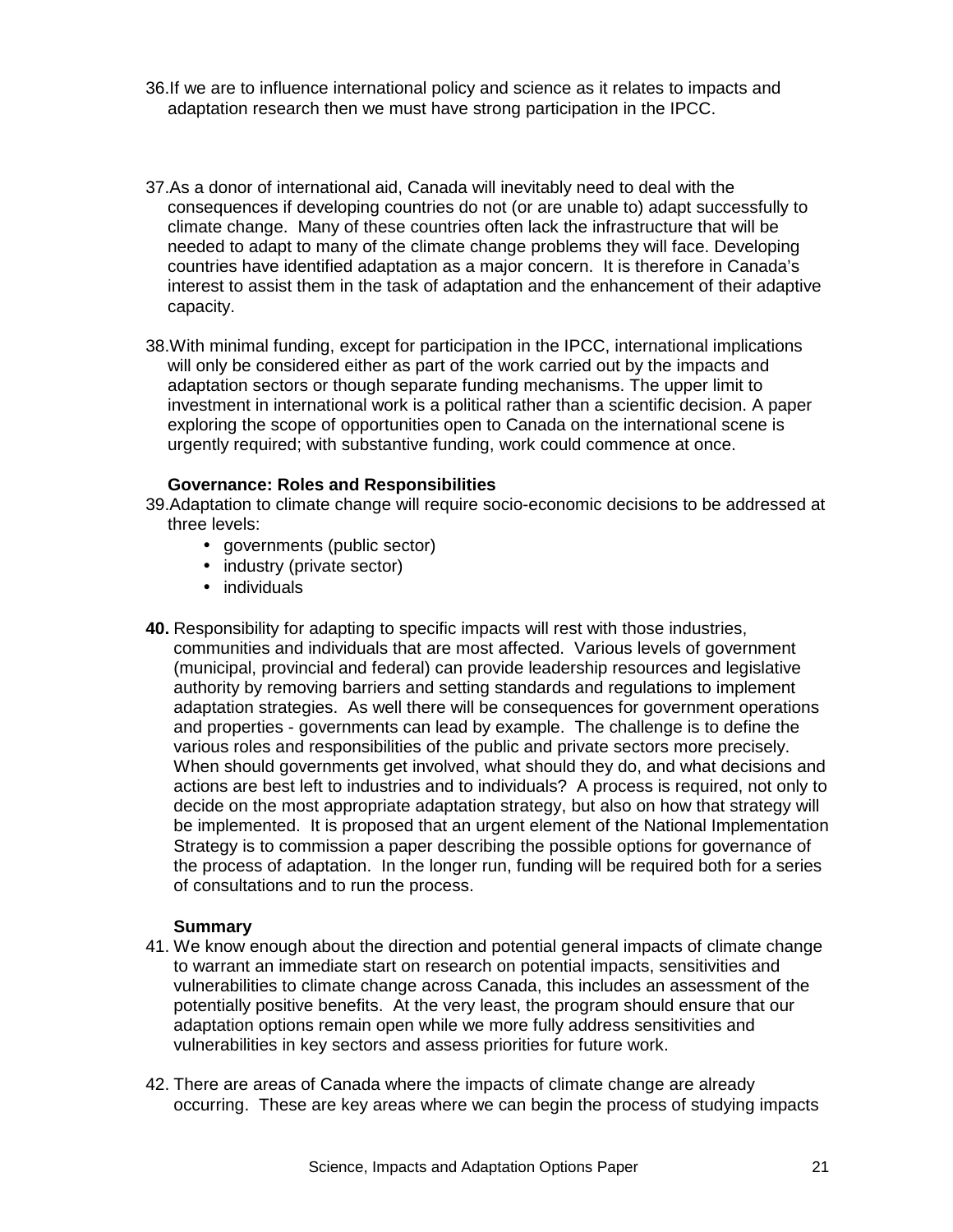and thresholds in more detail and start considering today's and tomorrow's adaptive strategies. In some cases adaptive responses are justified now.

- 43. We can also immediately begin the process of defining the need for technological development in key areas and identifying the mechanisms needed to spur innovation.
- 44. Climate change impacts and the process of adaptation will be with us for the foreseeable future. We must invest in developing our ability to adapt. We must invest in developing our capacity to do this work, to co-ordinate and facilitate it (i.e. develop C-CIARN) and to manage the implications inherent in implementation, especially where cross border jurisdictions are involved (i.e. consider issues of process).
- 45. As this area of research is relatively new, the extent of the program would be largely controlled by the funds invested in it. Recommendations and funding requirements are covered in Chapter 7.

#### **Recommended reading**

Shriner, David, and Roger Street. North America. In R.T. Watson, M.C. Zinyowera and R.H. Moss (eds.) *The Regional Impacts of Climate Change: An Assessment of Vulnerability*, A special report of IPCC Working Group II, Cambridge, Cambridge University Press, 1998, pp. 253-330.

Maxwell, Barrie, Nicola Mayer and Roger Street, *The Canada Country Study: Climate Impacts and Adaptation, National Summary for Policy Makers,* Canada, Environment Canada, 1997

De Loe, Rob, Reid Kreutzwiser and Moraru Liana, *Climate Change and the Canadian Water Sector: Impacts and Adaptation,* Report prepared for the Adaptation Liaison Office Natural Resources Canada, 1999.

Smit, Barry, *Agriculture Adaptation to Climate Change,* Report prepared for the Adaptation Liaison Office Natural Resources Canada, 1999.

Muir, Langley R., *Adaptability of the Canadian Energy Sector to Global Climate Change,* Report prepared for the Adaptation Liaison Office, Natural Resources Canada, 1999.

Bein, Peter, et al., *Costing Climate Change in Canada*: *Impacts and Adaptation,* Report prepared for the Adaptation Liaison Office Natural Resources Canada, 1999.

Andrey, Jean and Brian Mills, *Adaptation to Climate Change in the Canadian Transport Sector,* Report prepared for the Adaptation Liaison Office, Natural Resources Canada, 1999.

Hauer, Grant, T. Williamson and M. Renner, *Socio-economic Impacts and Adaptive Responses to Climate Change A Canadian Forest Sector Perspective*, Report prepared for the Adaptation Liaison Office, Natural Resources Canada, 1999.

\*Copies of the reports prepared for Natural Resources Canada are available on the web site at: http://sts.gsc.nrcan.gc.ca/adaptation/ or by contacting the Adaptation Liaison Office, Natural Resources Canada Tel: 613 943-8199 1. Fax: 613 992-0190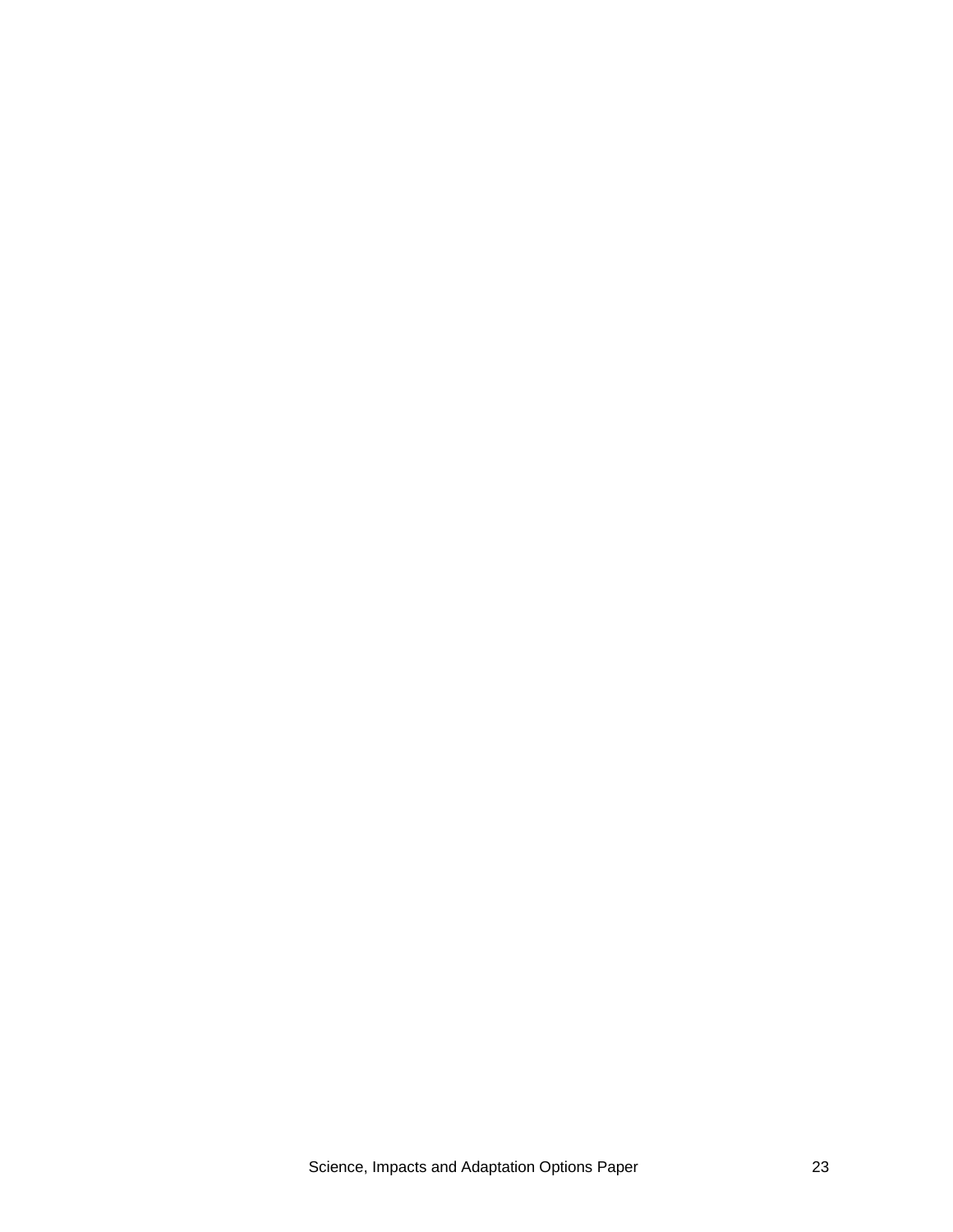# **Chapter 5: Climate System Science - A Necessary Investment**

# **Why Science is Needed - Science for Future Negotiations**

- 1. Scientific effort has been used for understanding what is happening to our climate, why it is happening, what changes in the climate can be anticipated, and what impacts the change will have on our natural systems and human economy. Science will be needed to support the development of reduce greenhouse gas emissions (mitigation) and to adapt to inevitable change. It is becoming clear that under any realistic scenario of mitigation there will be significant climate change. It will be important to understand these climate changes and their regional variations and implications in order to adapt efficiently and effectively. We do need to understand how adaptive or mitigative actions will feedback on the speed and impact of climate change itself.
- 2. As more is learned about the impact of human activities on the climate system it can be expected that agreements such as the one concluded in 1997 in Kyoto will be refined and renegotiated. It will be vitally important for Canada to maintain a high level of expertise in climate system science, modelling and analysis to inform those negotiations and enhance our credibility. The history of the agreements on stratospheric ozone depletion may provide an instructive analogy. Under the original Montreal Protocol, the level of ozone-depleting chemicals in the stratosphere would have continued to rise at a rate not much less than that of a business as usual scenario, yet that is all that nations were willing to commit to initially. Subsequent amendments, made in the light of accumulating scientific evidence of the need for stronger action, remedied this. It took several rounds of negotiation but nations eventually agreed on the much stronger measures now in place. The climate change issue seems to be on a similar track. However, the actions required to reduce the emission of greenhouse gases will be much more difficult and disruptive than those required to control the emission of ozone depleting chemicals, so it will be even more vital to be well informed. The negotiations can be expected to be protracted, repeated and difficult. Climate system science will play an essential role.
- 3. The climate system is global and we know that climate change will not be a simple warming. Some areas will warm much more than others and some will actually cool. Even more importantly, variability and the frequency of extremes will change and these changes will be local. We have much at stake as stewards of the northern half of the North American continent and its adjacent continental shelf and marine resources, areas where the impacts are already predicted to be large. We require the capability to calculate for ourselves local climate changes and to see the risks to our natural ecosystems and resource dependent socioeconomic activities.
- 4. The kinds of science that will be needed will include augmented systematic observations, research on and modelling of the climate system, the production of climate change scenarios and research on the impacts of climate change on natural systems, the human economy and human health. In order to assess options for adapting to or mitigating climate change impacts we will require effective tools for better integration of scientific knowledge into policy-making fora. We will have to develop models for an integrated assessment of various adaptation and mitigation options.

#### **Systematic Observation of Climate**

5. The characterization of past and current climate provides the basis for assessing Canada's future climate and its changes. We must describe the mean state and natural variability of the present climatic regime before any human induced climate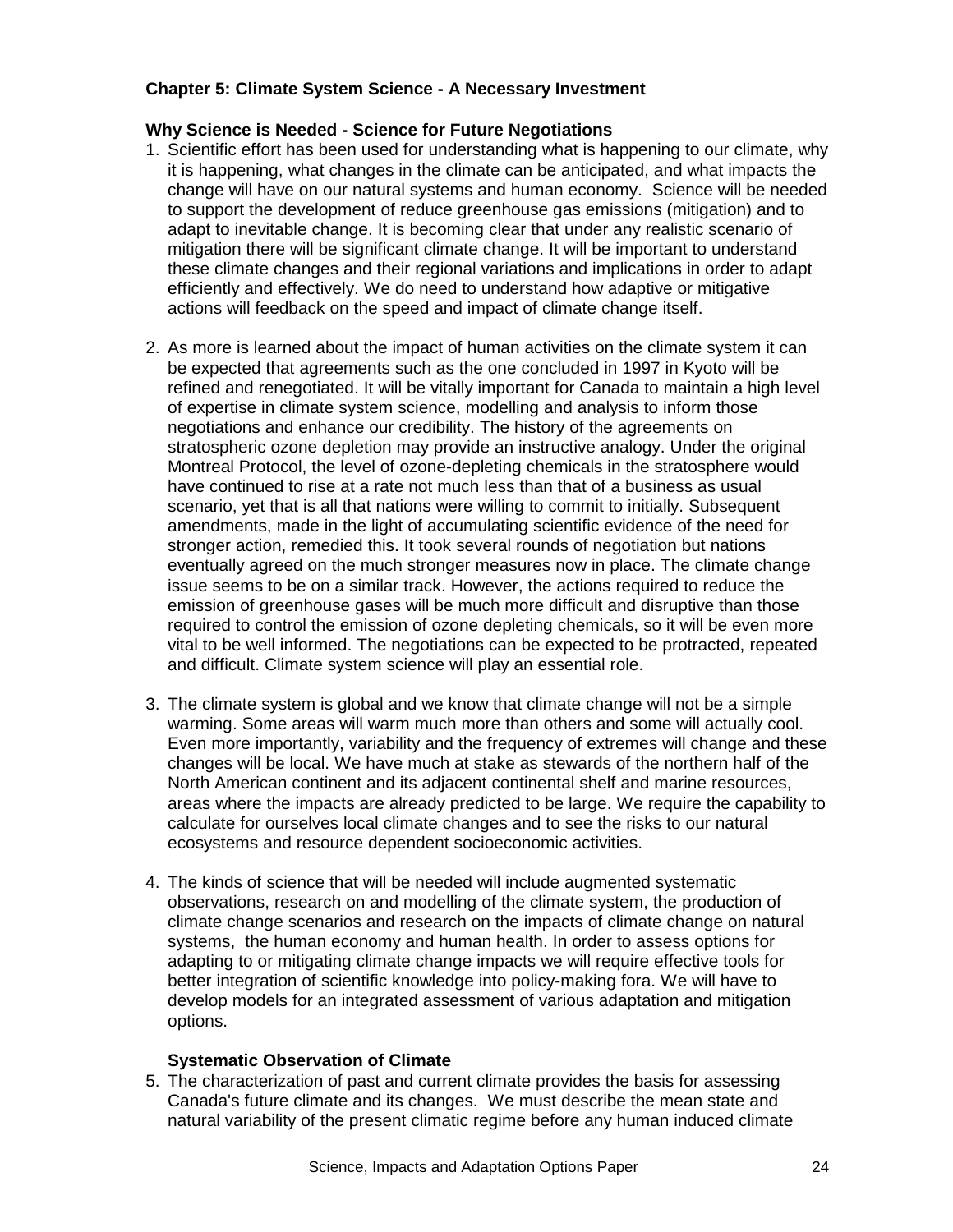change can be found as a residual signal. This necessitates long-term routine systematic observation of key atmospheric, oceanic, hydrologic, cryospheric and terrestrial variables, using techniques that not only determine average conditions but also yield information on rates of change and on extremes. It requires that observations be representative, free from extraneous influence and free from long term drift. They must be quality assured, documented, archived and made readily accessible, all in accordance with international standards. Although remote sensing can provide excellent spatial coverage of many climate variables, the continuing use of in-situ observation remains vital, both for ground-truthing of remotely sensed observations and to provide data that cannot be obtained in any other way. Large parts of Canada have suffered a decline in coverage of *in-situ* observations, to the point where internationally, our data programs have fallen below acceptable standards in terms of our ability to define the climate.

- 6. Canadian atmospheric monitoring programs reflect a balance between affordability, practicality and ability to respond to needs on a variety of scales. Consequently, climate-observing networks are most dense where population and economic activity are greatest. But they are well below internationally recommended standards in the northern two-thirds of the country. As a response to these shortcomings a federal program called the Climate Reference Network has been identified to provide stable, homogeneous, long-term, observational data. Automatic stations now enable us to obtain at least some observations nearly anywhere and, as a result, the spatial distribution of climate observing networks can be improved. The capabilities of satellite remote sensing programs are expanding. These positive measures need to be strongly supported in order to ensure our domestic capacity and meet Canada's international commitments.
- 7. With the world's longest coastline, Canadian interests include three neighbouring oceans. Existing Canadian ocean observing programs are very limited in scope, and are not designed or maintained as a climate observing system. Observations from coastal buoys, the tide-gauge network, meteorological observations from vessels plying our economic zone and a few long-term oceanographic sections and stations represent the only systematic efforts. Canada's long term observations at single sites in the North Pacific, Beaufort Sea and Labrador Sea as well as its research programs in these same regions show that these regions have experienced strong variability over the past few decades. A continuation and expansion of these observations is needed to determine whether indeed this is climate change and to predict its impacts. A national ocean observing system that simultaneously meets domestic needs, responds to our international commitments and contributes to the internationally developed plan for ocean climate observations is required. Canada will also need to implement observations focused on the impacts of climate change on our shelf and inshore waters.
- 8. The response of water resources will be a critical factor determining the environmental, economic and social costs of climate change to Canada. It is, therefore, important that our hydrological observing programs have the capacity to monitor and detect climate induced changes in the hydrological cycle. Remote sensing and modelling are receiving increasing emphasis as a result of reductions to in-situ measurement programs. Remote sensing can be used for national assessments of surface waters, in particular lakes and wetlands, and provides a means of improving the hydrological database. Similarly, hydrologic modelling can be applied to estimate the major hydrologic variables, as an alternative or supplement to direct measurement.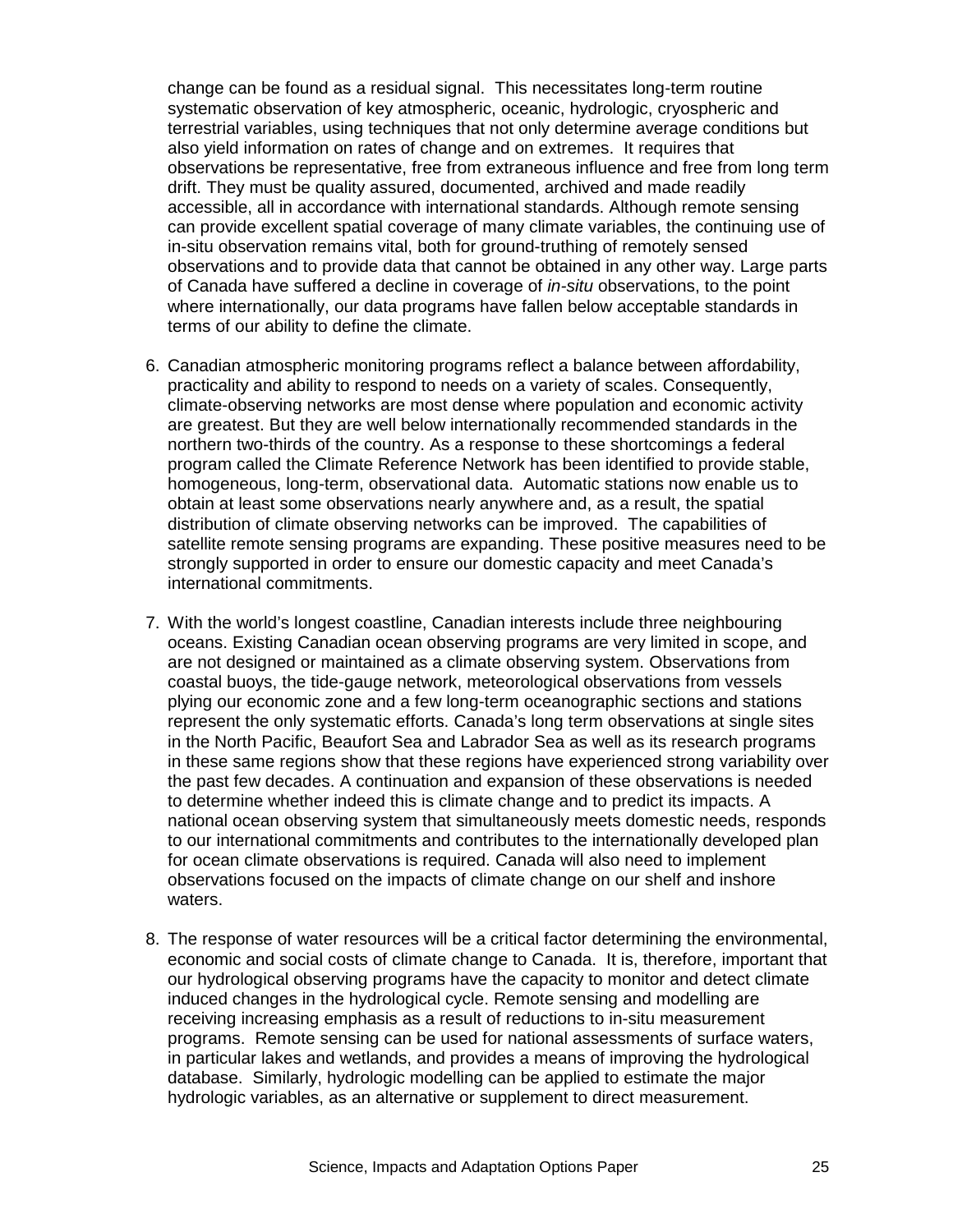- 9. The cryosphere includes ice sheets, ice shelves, ice caps and glaciers, sea ice, seasonal snow cover, lake and river ice, and seasonally frozen ground and permafrost. It is an integral part of the global climate system, influencing surface energy and moisture fluxes, clouds, precipitation, hydrology, and atmospheric and oceanic circulation. Consistent, long-term information on cryospheric variables over a range of spatial and temporal scales is required for climate change detection. Canada is uniquely placed to provide necessary data on the cryosphere and indeed has an international obligation to do so. There is a need to improve access to and exchange of Canadian cryospheric data sets. Additional efforts are also required to fill spatial and temporal gaps in data records through integration of in situ data, physical models and remotely sensed information.
- 10. Very few Canadian terrestrial ecosystem observing programs collect extensive, longterm data sets to sufficiently high standards to track climate change and its effects on managed ecosystems such as forests and agricultural lands, and especially its effects on plants and animals in unmanaged ecosystems. There is, furthermore, no network of terrestrial sites that provides long-term records of climatological data in conjunction with terrestrial vegetation observations. In particular, observations are required from transition zones and climate sensitive ecosystems such as alpine tree lines, the southern fringe of the permafrost zone, coastal floodplains and the edges of prairie grassland. Shifts in forest fire patterns and trends in higher intensity and larger fires are also potentially useful indicators of climate change. More sophisticated monitoring of fire occurrences and patterns will provide a basis for relating long-term climate trends to forest fire characteristics. By taking the fullest advantage of new remote sensing and modelling technologies it should be possible to design a terrestrial ecosystem monitoring system that meets national climate monitoring requirements as a first priority, rather than being an afterthought or an add-on to systems designed for other purposes.
- **11.** In addition to monitoring ecosystem impacts, we need to systematically collect data on the impacts of climate and climate change on human economic and social systems and on human health. Key information such as insurance claims, crop yields, lake levels, tonnage shipped, etc. and especially the impact of severe weather events (the eastern Canada ice storm of 1998 comes to mind) needs to be gathered and preserved.
- **12.** The issue of inadequate access to climate data in Canada comes up time and again when talking to researchers. Government cost recovery policies should be reviewed to make sure that they do not pose unnecessary barriers to access to existing data. The archiving of climate data is so highly fragmented that it is difficult to find out what datasets are available, let alone how to access them. The existence of data may be acknowledged but access is denied. Much climate data has been collected under the auspices of other programs and is not identified as climate data. Other datasets are regarded as the property of the researcher who collected them, rather than the research community at large.

#### **Developing a Better Understanding of the Climate System**

13. Augmented research on the climate system itself will be required in order to improve our understanding of how the system functions and hence our ability to model and predict how human activities are affecting it. We need to clearly understand the probability of change in average conditions, but even more important than this is the need to understand the probability of change in climate variability, in the frequency of extremes and the risks of severe storms, floods and droughts. There is also a risk of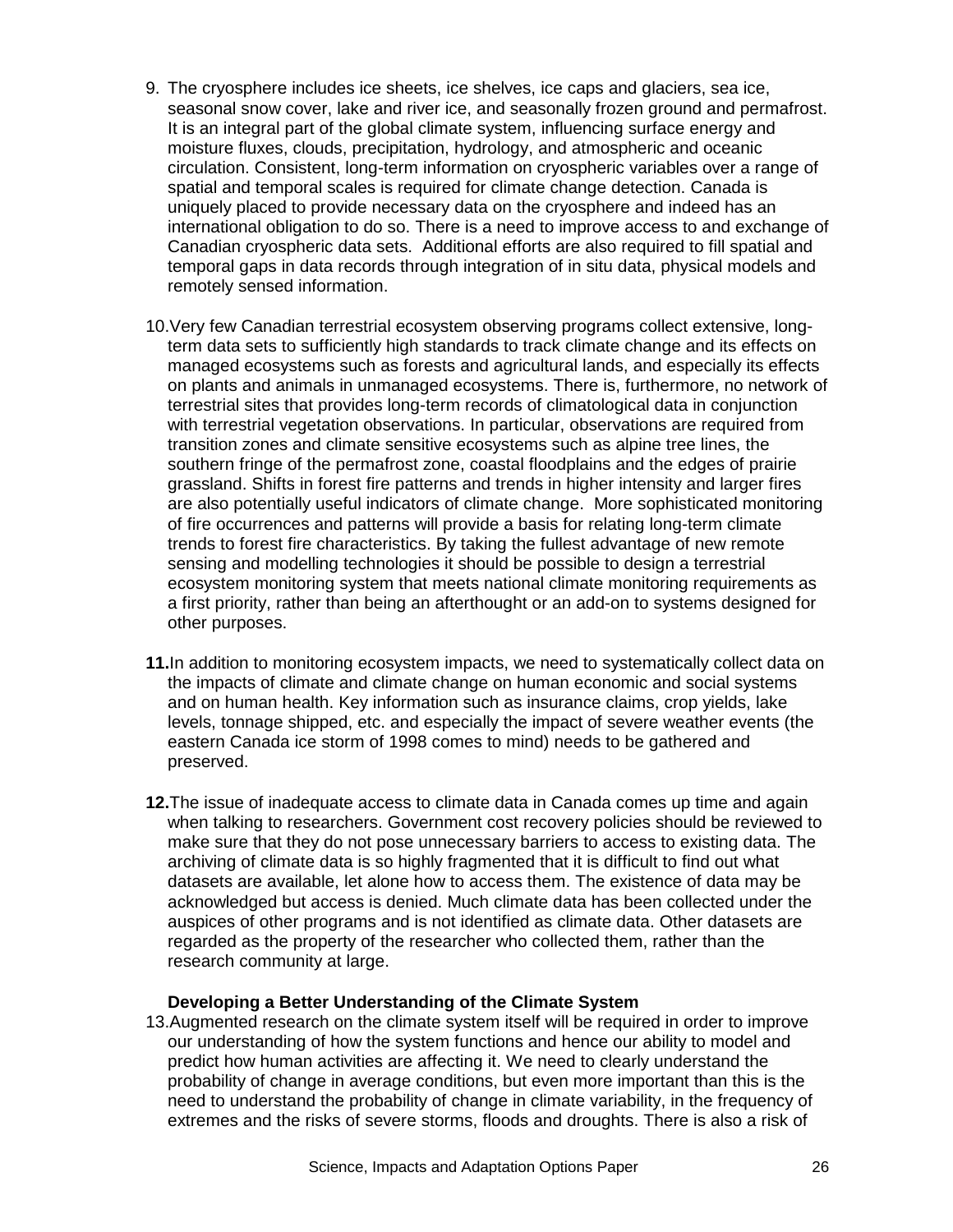climate "surprises", such as a shutdown in the North Atlantic thermohaline circulation (the Gulf Stream) the "conveyor belt" ocean circulation that keeps northern Europe warm that warrant further study.

- 14. Climate system science operates on several fronts. One is analysis of the past behaviour of climate as reconstructed from observations of the climate system or suitable proxies. Another has to do with building conceptual or simplified models of the dynamics and physical processes of the climate system. The final stage is to build models of the whole climate system, as nearly complete as possible, with the key processes represented to the highest possible level of fidelity, consistent with their impact on results. Canada has been an important contributor to the planning and execution of international climate system science programs since their inception in the early 1970's. We have made major contributions, in particular, to the science and technology of climate system modelling, building on a solid basis of earlier and continuing contribution to the related field of numerical weather prediction modelling.
- 15. The effects of the well mixed greenhouse gases on the flow of radiation into and out of the Earth's atmosphere are quite well understood, although the effect of aerosols (suspended liquid and solid particles) or short-lived gases such as ozone is much more uncertain. The understanding of the effect of aerosols on cloud properties is currently too poor to make credible estimates of their magnitudes. The responsive changes in vertical and horizontal distribution of water vapour, a very important but complex amplifying mechanism within the climate system, are as yet difficult to predict and hence a significant source of uncertainty. Likewise, the response of cloud properties and cover, changes in sea ice distribution and ocean circulation changes are important feedbacks within the climate system that are inadequately understood and are key areas where study is required in order to reduce the uncertainties in model predictions. Studies into past changes in the Earth's climate also reveals that regional climates can change abruptly, suggesting the possibility of large "surprises" in how the global system responds to increasing emissions of greenhouse gases.
- 16. The Canadian Centre for Climate Modelling and Analysis (CCCma) $^7$  has built a series of increasingly sophisticated global climate models, and has recently completed version II of a coupled ocean-atmosphere general circulation model (CGCM). However, the ability of the group to attract the additional scientific talent it needs in order to be able to incorporate all of the physical and, increasingly, biological processes of the climate systems is limited by resource constraints. As noted below, this group gets significant support from university researchers, but it requires additional professional staff in a number of new disciplines to assist with the integration of new algorithms and components into the CGCM. The original idea was to furnish the group with a dedicated supercomputer. This was not possible and it continues to share a supercomputer facility with operational weather forecasting. Continued access to the highest order of computing power is absolutely essential for this type of modelling.

1

 $<sup>7</sup>$  The Canadian Centre for Climate Modelling and Analysis (CCCma) is a Division of Environment</sup> Canada located on the University of Victoria campus to which location it was moved in 1994 in order to facilitate interaction with ocean modellers. It is Canada's national climate modelling centre.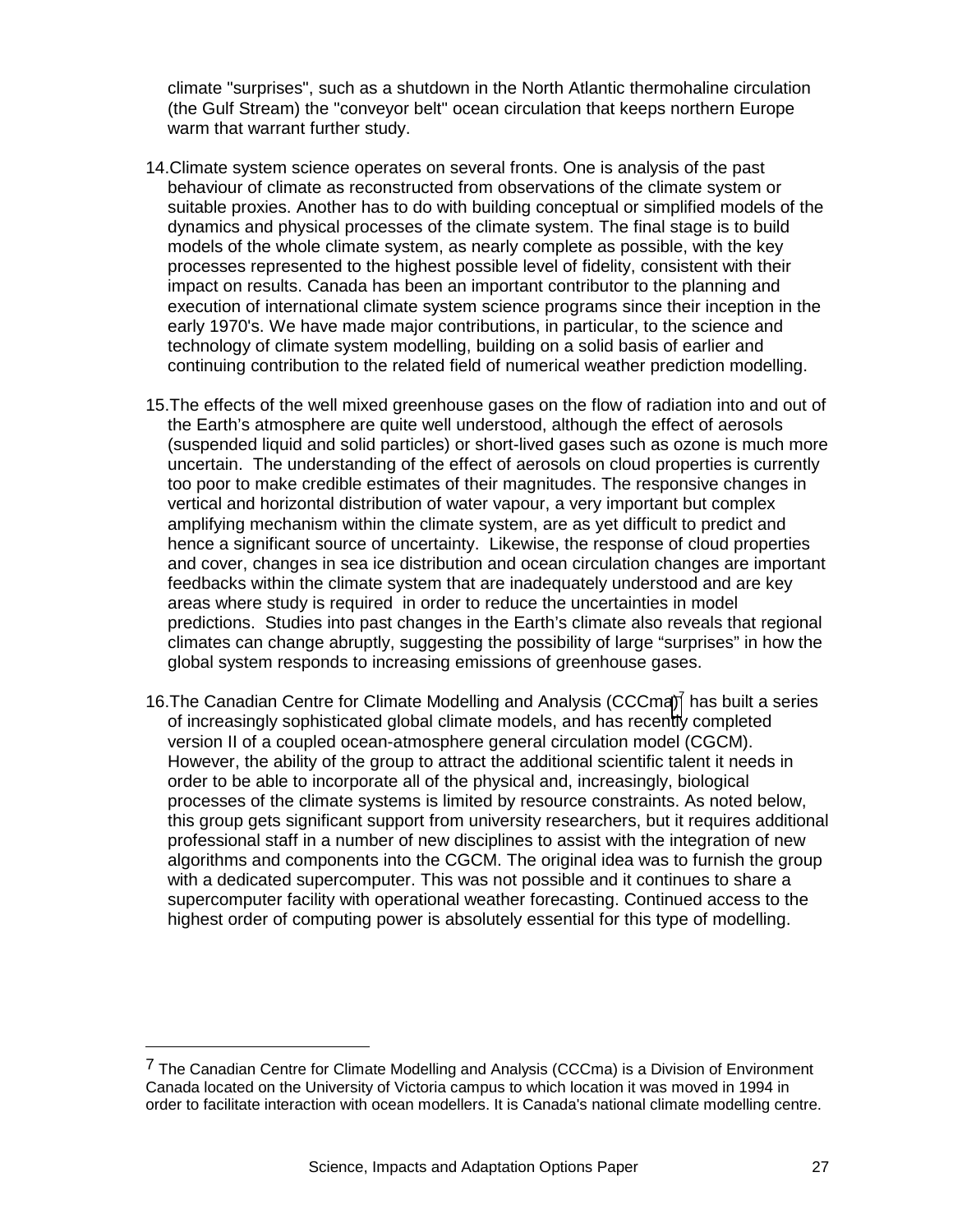- 17. CCCma has been supported by work in other government laboratories and in the universities, notably by the Climate Research Network (CRN) 8 a collaborative research network established in 1994 and funded largely by Environment Canada. This innovative arrangement was devised in order to tap talent in the universities rather than attempt to build up in-house resources. It currently has nine nodes or major projects involving more than a dozen universities. Most of these have succeeded in attracting additional funding from other sources, notably NSERC. In this way university talent, both post-doctoral and graduate students has been developed and focused on climate issues in a way that simply wouldn't have happened otherwise. CRN research is concentrated in areas such as climate variability studies, ocean modelling (global, Arctic and North Atlantic), land surface process modelling, cloud and aerosol modelling, lake and ocean ice modelling, stratospheric process modelling, carbon cycle modelling and regional climate modelling. All of these areas are crucial for understanding and predicting climate change in Canada. In addition, the results of this research would enhance the accuracy of the global and regional modelling effort at CCCma.
- 18. Ocean modelling has been stimulated in the universities through the CRN, and some scientists have been involved. However, government labs are not eligible for CRN funding. Hence, there is a need for additional government funding of ocean modelling in Canada's major oceanographic institutes.
- 19. Increasingly, climate models will have to incorporate elements of biological systems as well as the physical systems that have been treated so far. The full treatment of the carbon cycle requires biogeochemical modelling of terrestrial and oceanic living systems that participate in the uptake, storage and release of carbon dioxide, methane and other greenhouse gases. Although Canada's human contribution to the production and burning of fossil fuels is only a small percentage of the global total, our much more significant fraction of the world's forests and wetlands could play an important global role as potential sinks of carbon. As outlined in earlier chapters, our international position would be greatly enhanced if we understood this potential for the coming rounds of negotiations on emission reductions and carbon sinks. Adding these aspects to the Canadian global climate model will require significant additional to the expertise and computer resources.
- 20. Regional climate modelling is still in its infancy, yet it is at the regional level that climate change impacts are going to be felt. Canada has unique circumstances, including a dependence on agricultural, forestry and marine and freshwater ecosystems that may be particularly vulnerable to climate change. We cannot expect modellers in other countries to deal with these issues. We have made a beginning in modelling these scales but only a beginning. The Canadian Regional Climate Model was developed at the University of Quebec at Montreal as a CRN project using elements of the CCCma global climate model. Further development of this technology and the commensurate dissemination of model results for the production of climate scenarios for impact and adaptation research, are required.
- **21.** Climate variability is becoming better understood, especially the role of quasi-cyclic oscillations of the ocean-atmosphere climate system such as "el Niño/ la Niña". These

1

 $8$  The Climate Research Network (CRN) is a collaborative network of university based researchers working on problems related to improving climate modelling. It is funded through a research contribution program managed by the Canadian Institute for Climate Studies, a non-profit Canadian corporation also located on the University of Victoria campus.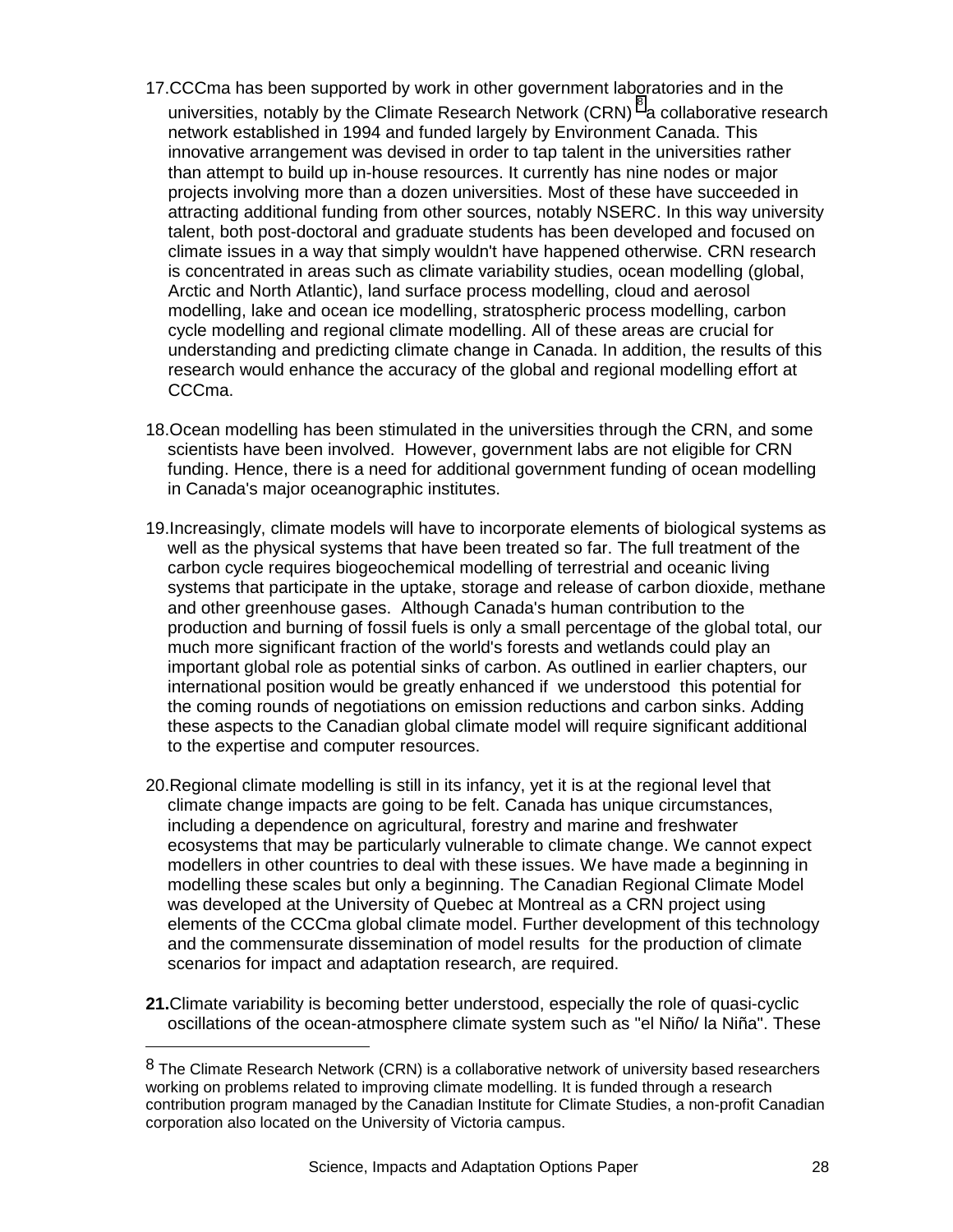cycles have ramifications for regional climate throughout Canada and, of course, elsewhere. It is at least a possibility that the global climate system will respond to greenhouse gas forcing by spending more time in a particular phase of such oscillations. The future climate may look something like a quasi-permanent el Niño, for example. Our knowledge is still in its infancy on these matters and on the related question of carbon uptake and release by the oceans as a function of temperature changes and the feedback of that on climate change.

#### **Greenhouse Gases and Sinks**

- 22. The processes that determine the direct emissions of greenhouse gases from most industrial sources, such as that of  $CO<sub>2</sub>$  from the burning of fossil fuels, are in general reasonably well understood and hence can be estimated with considerable accuracy. However, emissions from sources involving biological processes, such as methane from livestock, manure, landfill sites and hydroelectric reservoirs or nitrous oxide from cultivated soils are highly variable in space and time and are much less well understood. Hence, if policy makers are to have a better grasp of how options to reduce greenhouse gas emissions will help meet future targets, the processes involved need to be further investigated and understood, and appropriate models developed or improved to simulate how these processes will contribute to emissions under varying conditions. This is particularly relevant for Canada, since it is responsible for a disproportionately large share of the global terrestrial landscape.
- 23. A significant fraction of the greenhouse gases released by human activities into the atmosphere each year is removed again by natural processes. For methane, for example, chemical processes remove most of the excess gas released, while about 50% of human carbon dioxide emissions are removed by photosynthetic and absorption processes into ocean and terrestrial systems. These processes are sensitive to climate and other environmental conditions and can vary from year to year and location to location. Knowledge of how these removal processes may change in the future as the behaviour of the global climate system changes is important to how rapidly greenhouse gas concentrations will increase in response to future emissions. Furthermore, climate change can also be important in increasing or decreasing natural sources of greenhouse gases. This is particularly important for carbon dioxide, since natural emissions are more than an order of magnitude greater than human emissions. While international research has helped improve the understanding of many of these processes, it is still not fully understood how some of the human emissions are removed and where they are accumulating. Future predictions of the consequences of greenhouse gas emissions are based on physical and chemical models that attempt to simulate how the natural cycles of various greenhouse gases will change as climate warms, ocean circulation changes, and  $CO<sub>2</sub>$  fertilization of plants increases. Much of the related research in improving these models is conducted within Canada's forests, wetlands and adjacent oceans. However, there is currently no sustained program to integrate all the research, reduce the related uncertainties and improve the predictions of how human emissions affect concentrations. There is also limited understanding of how sequestration of carbon by vegetation and soils might be increased by human intervention in order partially to compensate for human emissions.

#### **Climate Scenarios**

24. Climate impacts depend on the vulnerability and sensitivity of the system effected. Research on climate impact and climate change adaptation requires scenarios of possible future climate on scales and including variables, most important for the natural ecosystems and socioeconomic sectors. More detailed (higher resolution)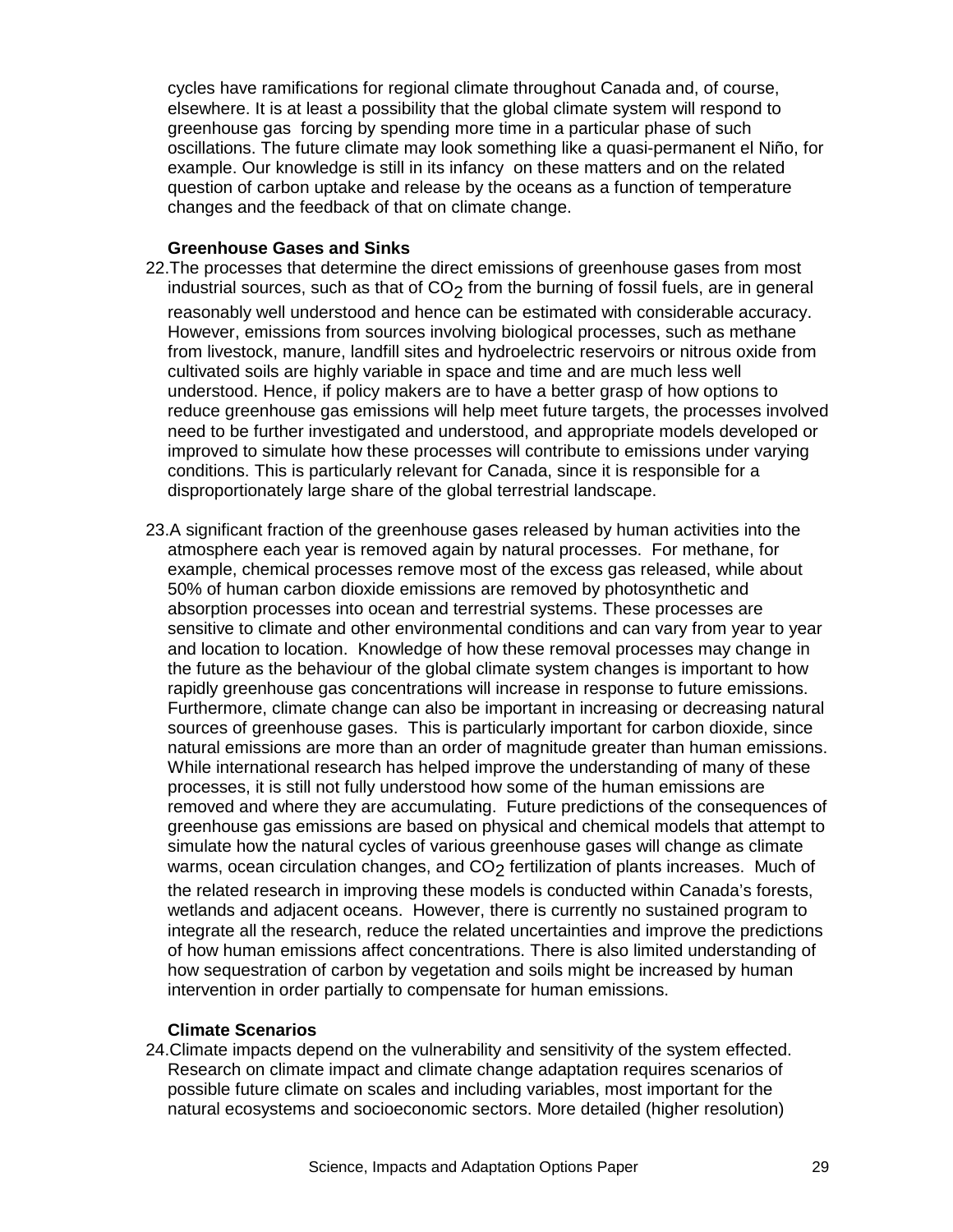climatological information on both the current and future climate would benefit the research community. More work is needed on sophisticated interpolation techniques capable of incorporating topographic effects, for example, in order to produce highresolution climatological fields from the low-resolution long-term observing station network.

- 25. There is also a requirement to make available to the research community: i) modern climate data sets including frequency analysis of extreme events; and ii) paleoenvironmental reconstruction for recent past-climates to guide or inform discussions of the potential range of impacts.
- 26. The community that does climate impact studies includes scientists in many disciplines. They are not used to dealing with the raw output from climate prediction models. Nor are they necessarily aware of the pitfalls to avoid when using modelled scenarios. There is currently no interface that translates their requirements into a specification that can be understood by climate modellers and that in turn provides the impacts community with information on the prudent use of climate scenario information. Such a facility could obviously accelerate climate impacts studies and the development of adaptive options. Other nations are setting up similar mechanisms to do this.

#### **Integrated Assessment and Integrated Assessment Modelling**

- 27. Credible climate scenarios require credible estimates of greenhouse gas emissions and future concentrations. To date these have been specified as external to climate models. Ultimately, as will be discussed below, they will need to be made an interactive part of "integrated assessment models".
- 28. While scientists, through continued research, can generate knowledge on the different aspects of the risks of climate change and its impacts, there is also a need for interactive tools that can integrate these different elements into a simple comprehensive picture for discussions between scientific experts and policy makers. A number of these tools are now under development within the international research community, but there is minimal related expertise in Canada. These tools have individual modules representing the elements of the climate system dealt with in this Options Paper. In terms of the climate system, simplified climate modules that do not need large super computing resources and can be run much faster are being developed. In addition, modellers are beginning to develop models of how the changing climate impacts ecological processes and how they in turn feed back through changes in the cycles of carbon dioxide, methane and nitrous oxide. Some countries are beginning to connect such climate models to economic models that can begin to include the human, economic and social costs and benefits of climate change, adaptation and mitigation. In this way for large areas different scenarios of directed adaptation and mitigation can be examined in the context of their feedbacks to the climate system and hence of the anticipated changes in the climates. Little is happening in the area of integrated assessment modelling in Canada although the elements exist and some proposals have been discussed. This is a significant deficiency in developing Canada's policies for adaptation and mitigation and supporting our negotiating positions.

#### **Summary**

29. Resolutions adopted by the Conference of the Parties within the FCCC have stated that the decline in long-term systematic observation must be reversed. *In-situ* networks have to meet international standards for density and quality of observations. Particular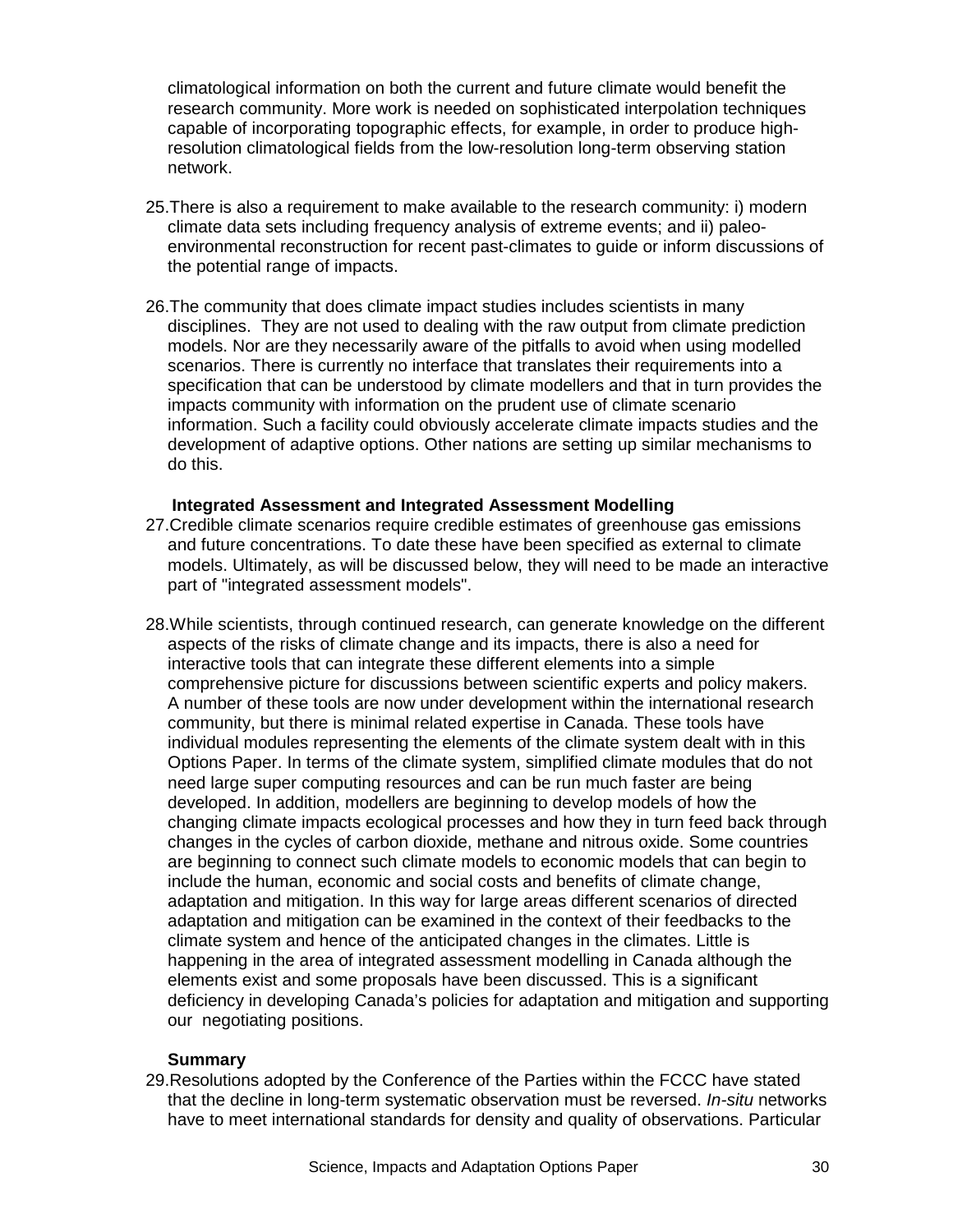attention needs to be paid to the Canadian Arctic where all components of the climate observing system are well below requirements and in some cases non-existent. The monitoring of climate should be recognized as a priority in the mandates of agencies that have carried on programs in a piece-meal fashion using research funds or as an add-on to other programs. This is particularly true of the oceans and the cryosphere. Canada has an international responsibility and national need to contribute to the global ocean observing system and consistently monitor its own coastal and Arctic waters, as outlined in detail in the National Plan for Participation in GCOS<sup>9</sup>. Monitoring of terrestrial ecosystems and their reaction to climate change is a particular need everywhere in the country. Greater advantage of modern techniques for automated observing platforms and satellite communications, remote sensing and numerical modelling and data assimilation for the integration of *in-situ* and remote observations should be considered in order to make Canada's systematic monitoring system as cost-effective as possible. Establishment of a Canadian Board for Systematic Climate Observation is needed in order to coordinate the efforts of the many agencies involved in climate observation. Such a board should be charged with improving the archiving and accessibility of climate data.

- 30. The Canadian Centre for Climate Modelling and Analysis, the unit that integrates the advances in understanding produced by the Climate Research Network, (the effective and most visible demonstration of Canada's commitment to climate system science) needs to be strengthened and expanded. The modelling capacity, particularity that of the oceans, needs significant enhancement. A lack of resources and modern facilities for much of the needed work on climate system issues has made it difficult to retain our own scientists, to hire world-class researchers and to train the next generation of climate system scientists. Canada's proven strength in numerical modelling of the climate system should be built upon and augmented. Global coupled atmosphereocean models, the elimination of flux adjustments and the treatment of sub-grid scale processes in the atmosphere and ocean components requires refinement. Significant additional work on regional climate modelling, modelling of clouds and their radiative feedbacks and modelling the carbon cycle is needed. Data assimilation techniques, particularly for ocean climate data but also for other components of the climate system, can maximise the efficiency with which climate data is treated. Research into changes in the frequency of extreme events, using both the past record and climate model predictions is just beginning. That work needs to be linked to work on the vulnerabilities of natural and human systems in order to calculate the potential in risks. The risk of climate surprises due to "regime shifts" of the climate system, as certain critical thresholds are passed is a significant threat that needs to be better defined. Canada has been a strong participant, in keeping with our economic standing and our geographic stake, in international climate system science programs. We have benefited considerably both in terms of understanding better our own climate and the anticipated changes and in enhancing our credibility in international negotiations.
- 31. A group with responsibility for the production and dissemination of climate scenarios, acting as an interface between the climate modelling community and the impacts community, should be created. Scenarios based on extrapolation of past trends and on predictions from will enhance climate change policy development in Canada.

1

<sup>9</sup> see "Recommended Reading"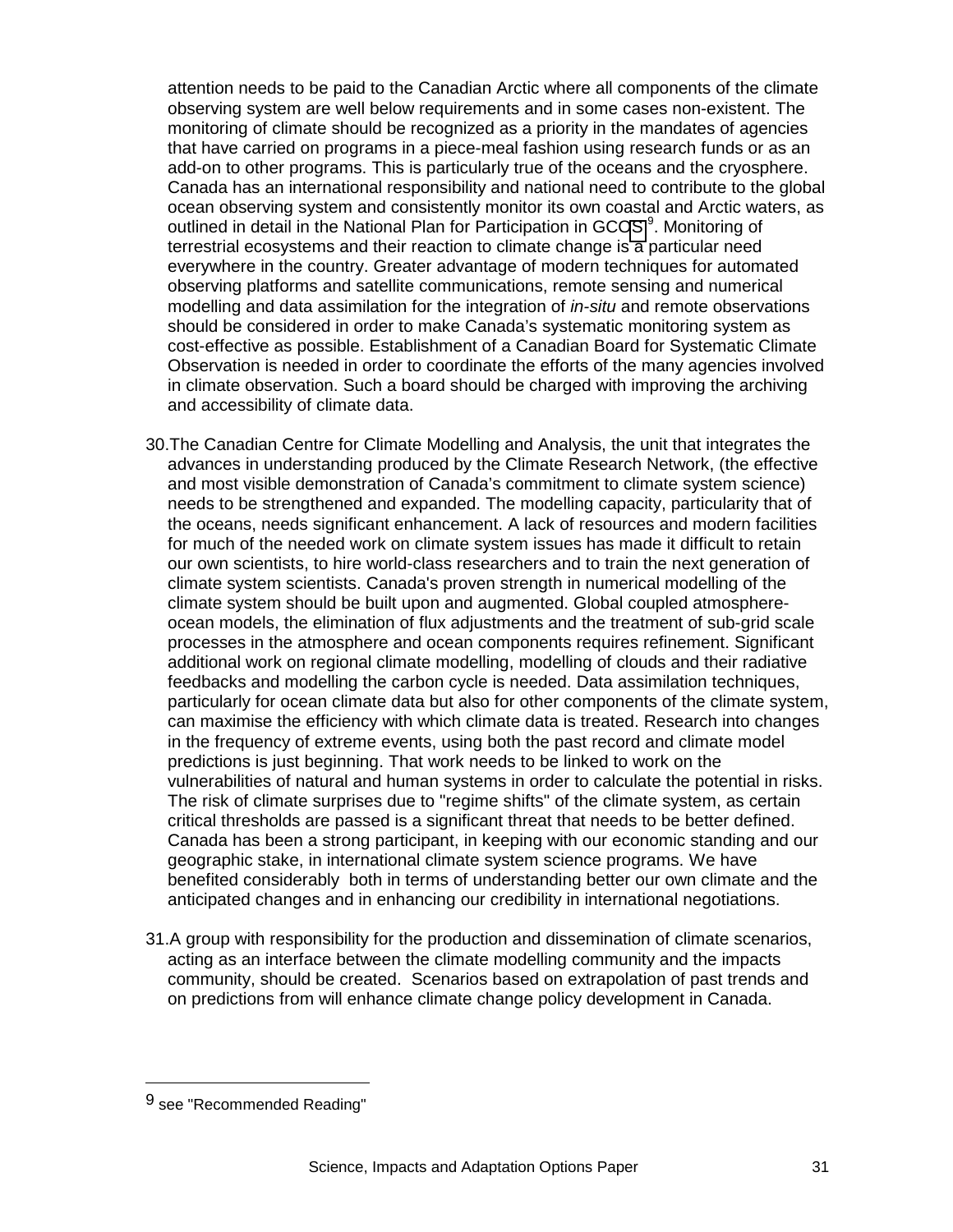32. Canada must begin the task of building integrated assessment models of climate, ecology and human economy taking account of non-linear interactions and feedbacks among all components of the climate system.

## **Recommended Reading**

*The Case for Canadian Contributions to the Global Climate Observing System (GCOS)*. Report to the Canadian Climate Program Board and the Canadian Global Change Program Board, May 5, 1995.

*Report on the Adequacy of the Global Climate Observing Systems*. UNFCCC, November 2 - 13, 1998, Buenos Aires, Argentina.

*Draft Plan for Canadian Participation in the Global Climate Observing System (GCOS)*. Final Report under Contract No. KM040-8-6683, prepared for Climate Research Branch, Atmospheric Environment Service, 4905 Dufferin St., Downsview ON Canada M3H 5T4 by the Canadian Institute for Climate Studies, 130 Saunders Annex, University of Victoria, PO Box 1700, Stn CSC, Victoria BC Canada V8W 2Y2

*Climate Scenarios for the Canadian Impacts Community ÿ Identifying the Needs*. Report on a workshop held 27-28 May 1999 at Ste-Adele Quebec, prepared for the Environmental Adaptation Research Group, Atmospheric Environment Service, 4905 Dufferin St., Downsview, Ontario M3H 5T4 by Climate Research and Consultancy, 2256 King Street, Regina, Saskatchewan S4T 4H1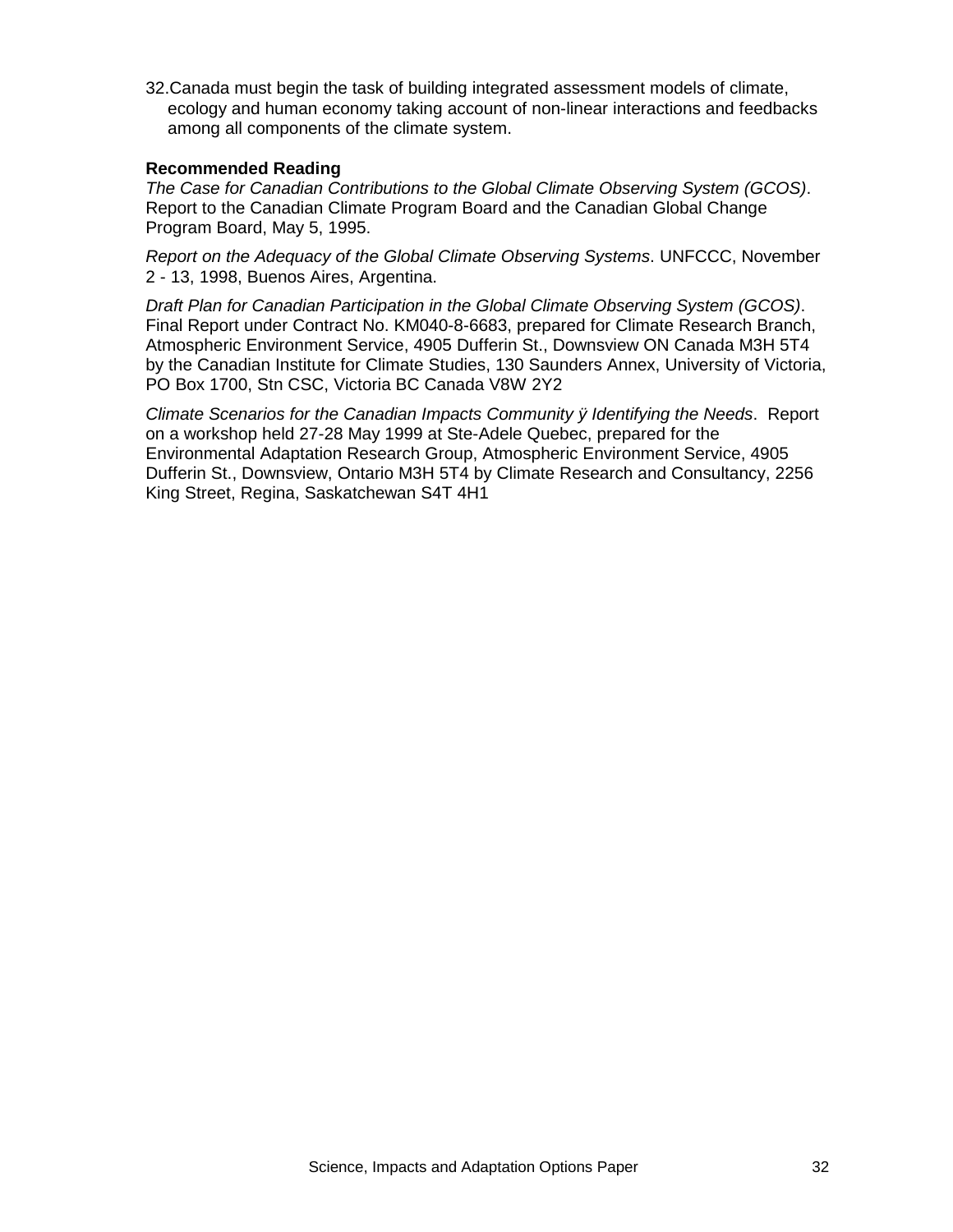# **Chapter 6: Making Informed Decisions**

#### **Context**

- 1. All Canadians will be faced with perplexing, complex and difficult decisions as they consider policies and actions on mitigation and as adaptation strategies take shape. We have shown that it is necessary for these decisions to be based on sound science. We believe it is vital for Canadians to understand the science; what is known and what is uncertain. We believe there is also considerable risk of confusion since there are potential overlaps and conflicts in how each sector of society might seek to move in the future, both with respect to mitigation and to adaptation.
- 2. In order to optimize analysis for decision and minimize confusion, it is essential for the federal government to ensure that all Canadians have clear, consistent, unbiased and sound information on which to base their decisions. Moreover, we believe that such information must be delivered and presented to Canadians in a manner consistent with their ability to comprehend the science.
- 3. Because of the critical importance of a well-designed Public Education and Outreach (PEO) program to public policy and action on climate change, we are including recommendations for PEO as it pertains to the climate system science, impacts and adaptation agenda.
- 4. We recognize the importance of ensuring that climate change public policy under consideration by the federal government be developed with the best scientific advice available and offer a specific recommendation to achieve that goal.

#### **Principles**

5. There are a number of important principles related to public information programs on climate system science, impacts and adaptation.

#### *Need for a Long Term View*

- 6. The world is learning about climate change. Canadians will be continuously learning as science and experience provides us with increased understanding over time. There is therefore a need for long-term investment in PEO programs. Canada's approach to PEO on climate system science, impacts and adaptation should be based on this principle and leave an ongoing legacy.
- 7. As science evolves and we acquire improved understanding of how the climate system operates, Canada will need to refine its greenhouse gas emissions reduction and adaptation actions based on this new understanding. Such refinement will likely require additional changes in the lifestyle of Canadians. Adaptation options and strategies will also change as more is learned about the impacts of a changing climate. By laying a firm foundation now, it will be easier later to present new scientific information to motivate Canadians to make the required changes.
- 8. The long term nature of the climate change issue also makes it necessary to plan for regular reviews of any PEO programs and to measure Canadians' understanding of and attitude towards climate change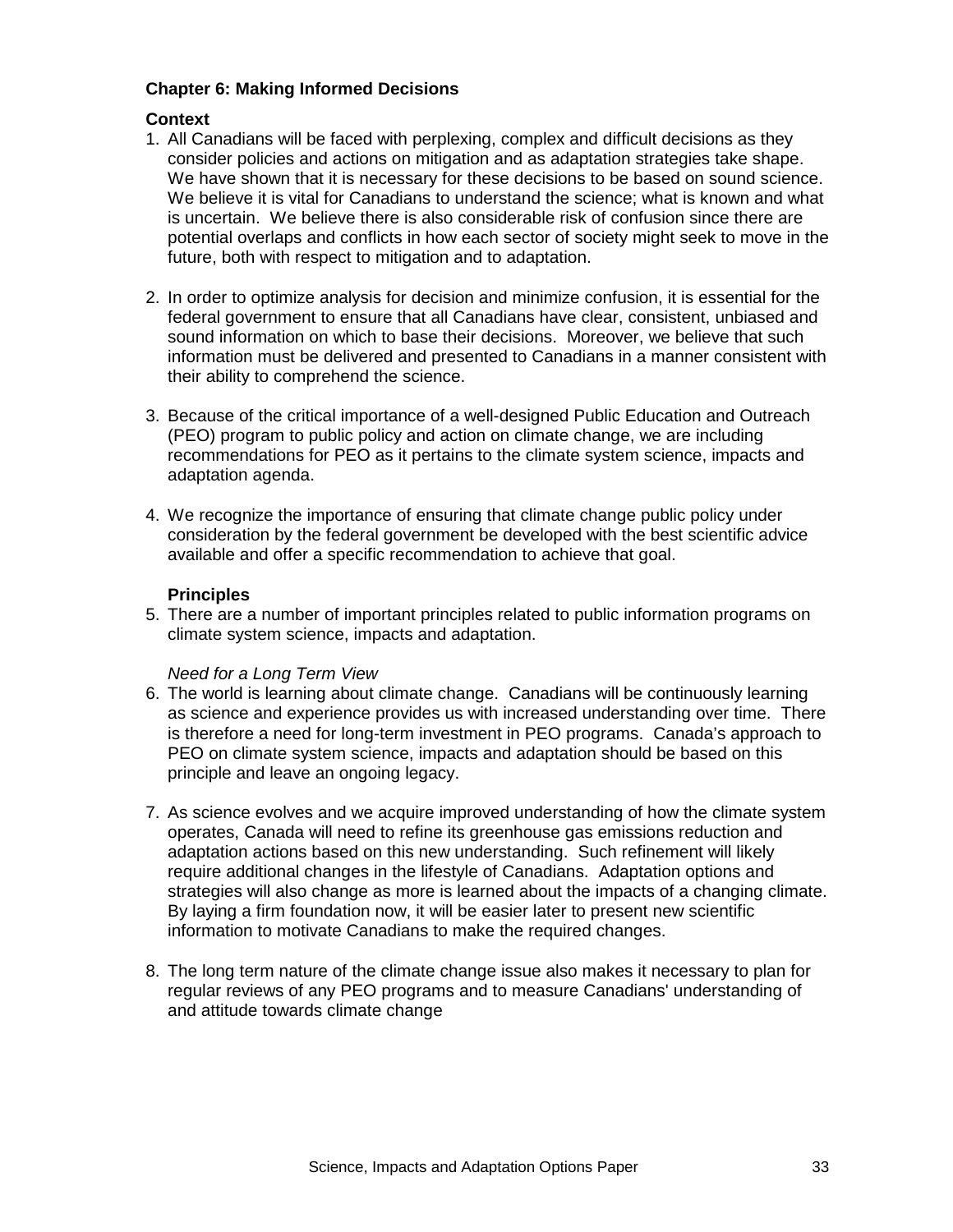### *More than Greenhouse Gas Reductions Policies*

9. Much of the existing effort to provide advice to government on climate change policy has correctly been focused on the difficult issue of global greenhouse gas reductions. Canadians should be urged to learn about the potential impacts of climate change both positive and negative. Impacts and adaptation should be included as a priority in PEO policies and programs. Canadians should understand that greenhouse gas reduction is a vital goal but not the only goal.

#### *Environmental Benefits of Action*

10. Canadians will be invited to take action to help reduce the risk of negative impacts of climate change. Many of the required actions will have general benefit to the atmosphere we all breathe and to the environment. Indeed, these other benefits may be more persuasive in having Canadians take action. Canadians take action. There are areas where the changes we are seeing today are consistent with the changes we expect in the future (as detailed in Chapter 2). We will benefit by dealing with these issues today. Such benefits should be highlighted for Canadians in the government's PEO programs.

#### *Uncertainty and Risk*

11. Science has told us that man is influencing the climate of the earth. Science cannot yet tell us in detail about the impacts resulting from a changing climate where and when this will be significant for example and that, in and of itself, should be enough cause for concern and participation on all fronts. It is particularly the uncertainty about climate system science and impacts that has many people unsure regarding what they are dealing with. Canada's PEO programs should take this uncertainty into account.

#### *Minimize Overlapping and Confusing Messaging*

12. Increasing information on climate change is available to the public. There is a danger of "information overload" for the public with climate change messages coming from all directions including those that are highlighting the scientific uncertainties and creating confusion. It is important to ensure that any public outreach program be designed to avoid overlapping and confusing messages. The messages have to simple, clear and reinforcing.

#### *Regional Differences*

13. Any PEO activity on impacts and adaptation in particular must acknowledge that there are and will be strong regional differences in the way the climate affects Canadians. Canada is a large country that experiences many different climates. Science as well as experience tells us that impacts will be different. It is therefore important for federal policy to recognize these differences.

#### *Credibility*

- 14. At "Opportunities for Action", a forum on climate change public outreach held in Toronto in June 1998, it was concluded that climate change is most easily communicated by those perceived as having no vested interest in the issue.
- 15. This need for credibility was reinforced at the National Forum on Climate Change sponsored by the National Round Table on the Environment and Economy.
- 16. Moreover, specific sectors and interest groups will tend to find the opinion of leaders in their communities more credible than that of "outsiders". It is therefore important to recognize the value of credible sources and multipliers of information.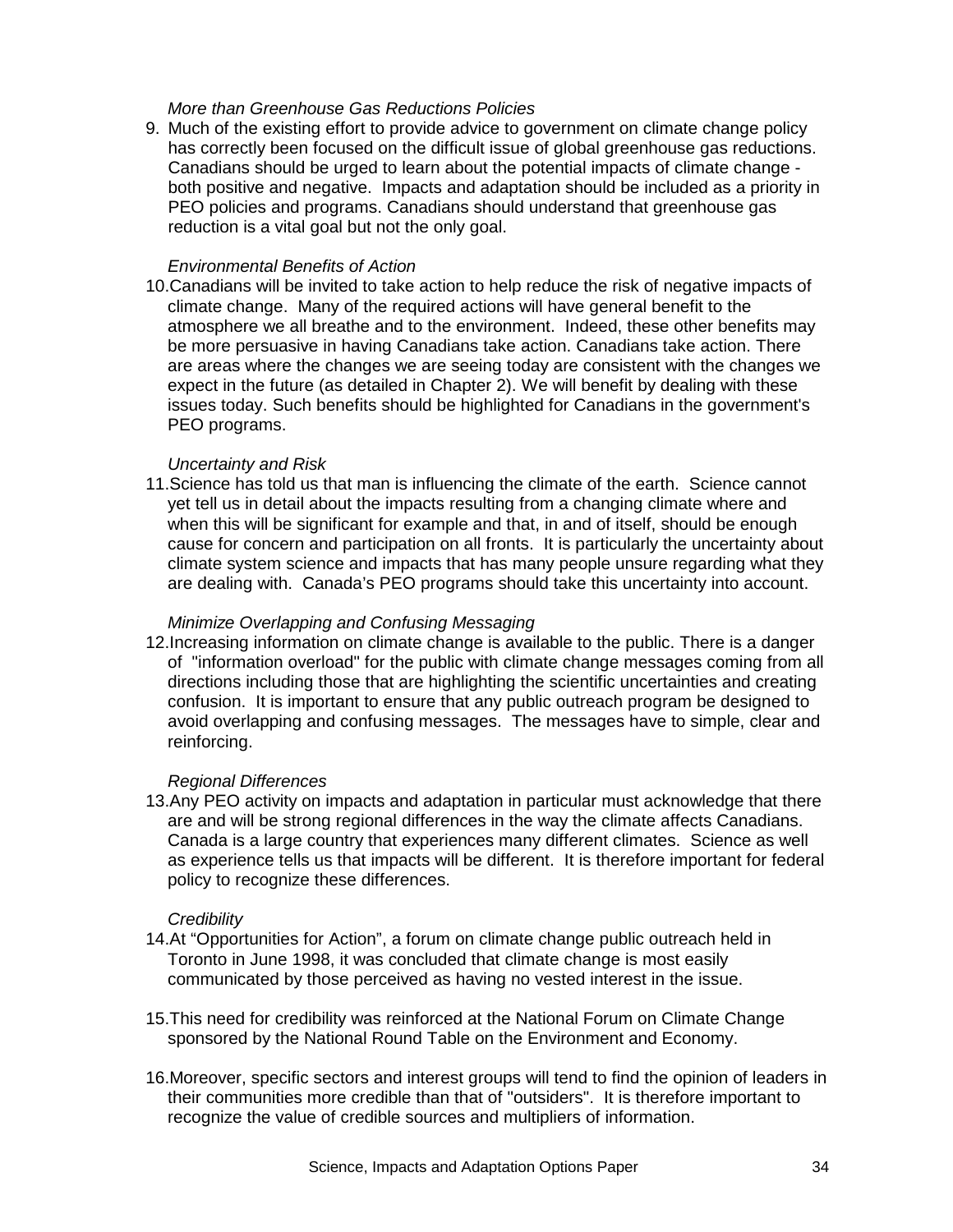## *The Important Role of the Media*

17. The public and most decision-makers will continue to get their information on latest developments from media sources that are often themselves biased towards controversy or are uninformed about the science. PEO policies on climate change must pay particular attention to meeting the needs of the media for balanced, up-todate, understandable and credible scientific information.

#### *Matching Messages and Delivery Mechanisms to Audiences*

18. In general, communication programs structure their themes, messages and delivery approaches to fit the context and the intended audience. Because of the complexity, scope, uncertainty and longevity of the climate change issue, it is of particular importance to carefully structure long- term PEO programs regarding climate system science, impacts and adaptation with specific audiences in mind. The need for "appropriate" communication is paramount, particularly for the policy community at different levels of government.

*Interpersonal Approach with Leaders, Decision Makers and the Policy Community* 19. Climate change related science is complex and relatively new for many leaders and policy makers in Canadian society. An interpersonal and interactive approach, while impossible for each and every Canadian, is the best way for experts to communicate progress and uncertainty in the complex science of climate change to specific audiences of leaders, decision makers and the policy community.

# **Goals**

- 20. The following general goals are suggested for communication of climate system science, impacts and adaptation:
	- to explain the greenhouse effect in plain language and with clear visual images;
	- to make the connection between greenhouse gases, climate change, human behaviour and adaptation;
	- to promote understanding and correct misinformation about the science of climate change;
	- to demonstrate Canadian expertise as an important source of credible scientific information on climate change:
	- to seek third party endorsement of the scientific approach and engage key intermediaries in supportive communications;
	- to communicate information about the potential impacts of climate change on the health of people and their children;
	- to point out that we can develop adaptation options to deal with these impacts; and
	- to explain that there will also be positive aspects to climate change for Canadians.

# **Communicating the Science**

- 21. For a broad public audience, the challenge in communicating science lies in simplifying both the concepts involved and the language used. In order to meet the objectives described above, short and simple plain-language messages need to be delivered on the following themes:
	- Canadians are uncertain what climate change means and need to know what it is (a long-term natural process that is being affected by people's actions) and what it is not (ozone depletion and El Niño, for example). Surveys have shown that people have very varied and often incorrect ideas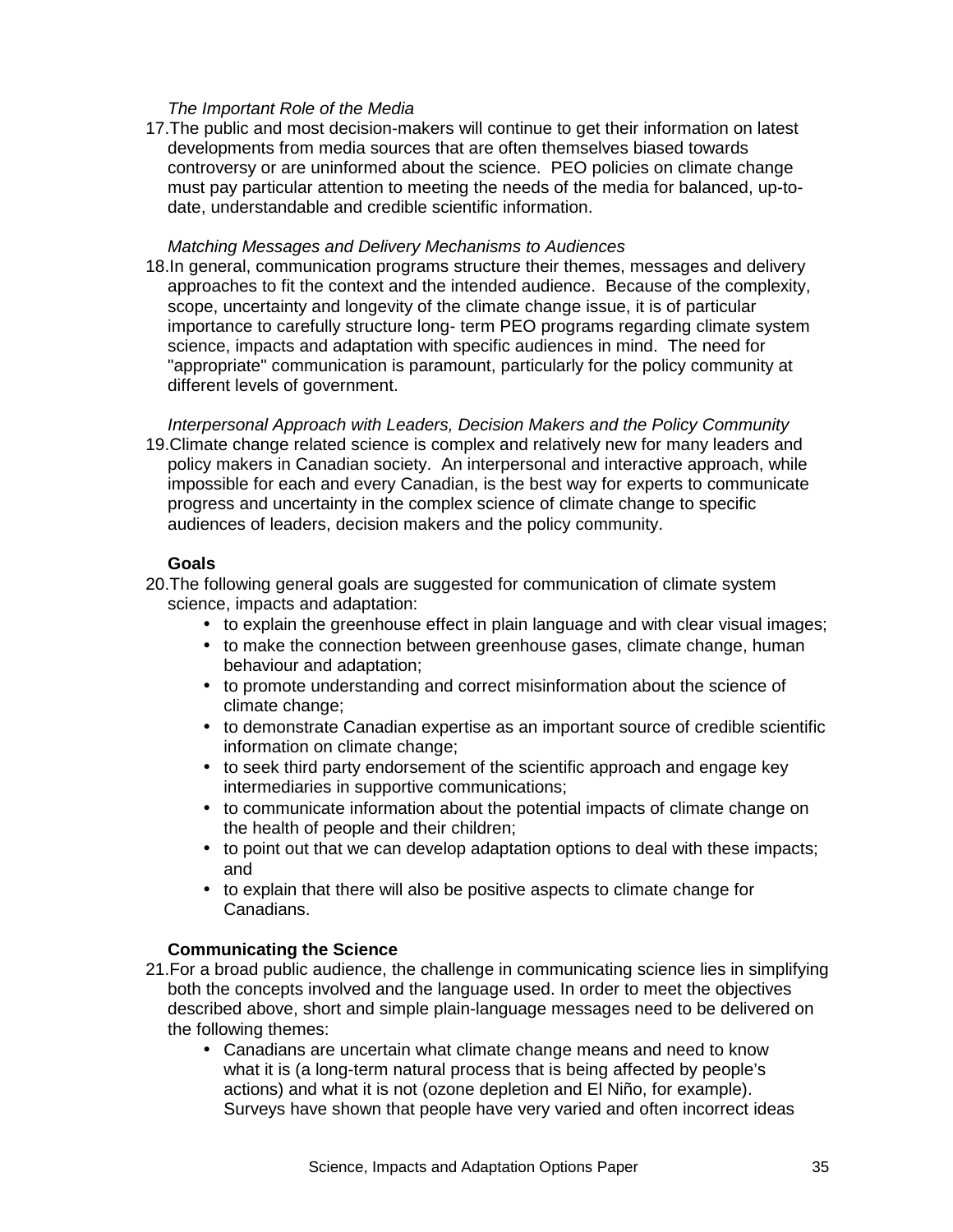about what climate change is and are confused by climate change and its causes and effects.

• Canadians are being told by some that greenhouse warming is an unproved theory. They need to know that the basic climate system science is not in dispute but that there are uncertainties regarding the extent, timing and regional impacts of climate change. Such uncertainty is precisely the reason for a strong PEO program which identifies the uncertainties clearly, keeps track of the progress science is making, and identifies prudent actions which can be taken now in spite of the uncertainties.

# **Engaging Canadians in Response Actions**

- 22. People are generally willing to consider changes in behaviour or actions only if they have a clear understanding of why such behaviour changes or actions are required. Pro-active planning and design in advance of the changes is required. Such planning can significantly reduce costs and realize benefits and Canadians will understand that. The following themes are suggested to achieve a PEO program that will encourage Canadians to take response actions in addition and complimentary to mitigation actions which the PEO Table has already identified.
	- Canadians need to know that, particularly in the longer-term, the impacts of climate change around the world will be important to them, not just the impacts that will occur within Canada. They will need to adapt to both.
	- Canadians need to know what adaptation is and what it means for each of them. This definition should include an explanation of the differences between autonomous adaptation and adaptation that occurs as a response to the stimulus of policies and decisions.
	- Canadians need to understand that we cannot continue to adjust in an *ad hoc* and autonomous manner to climate change. Pro-active planning and design are required and can significantly reduce costs and realize benefits.
	- Canadians need to know about the current state of the climate and how it affects them, and need to be shown that it is to their benefit to start adapting now in anticipation of the coming changes rather than waiting until they occur.
- 23. In order for Canadians to understand what must be done, PEO on adaptation should include messaging that would contribute to enhancing the sustainability of socioeconomic systems and ecosystems. This goal can be achieved by describing the impacts of climate change and the need to adapt to those impacts in order to minimize their adverse effects and take advantage of any opportunities they present.
- 24. Because specific and different adaptive responses to potential impacts will need to be considered by various important social and industrial communities, leaders in such communities should be provided with the information resources to develop their own outreach and leadership programs within their communities.

#### **Recommended Messages**

- 25. The following basic messages supporting public policy development and action on climate change are recommended for consideration in the development of PEO policies and programs by the government.
	- Humans are changing the earth's climate.
	- Emissions reductions made now will moderate the rate of change.
	- Emissions reductions will reduce health-damaging smog, acid rain and mercury contamination.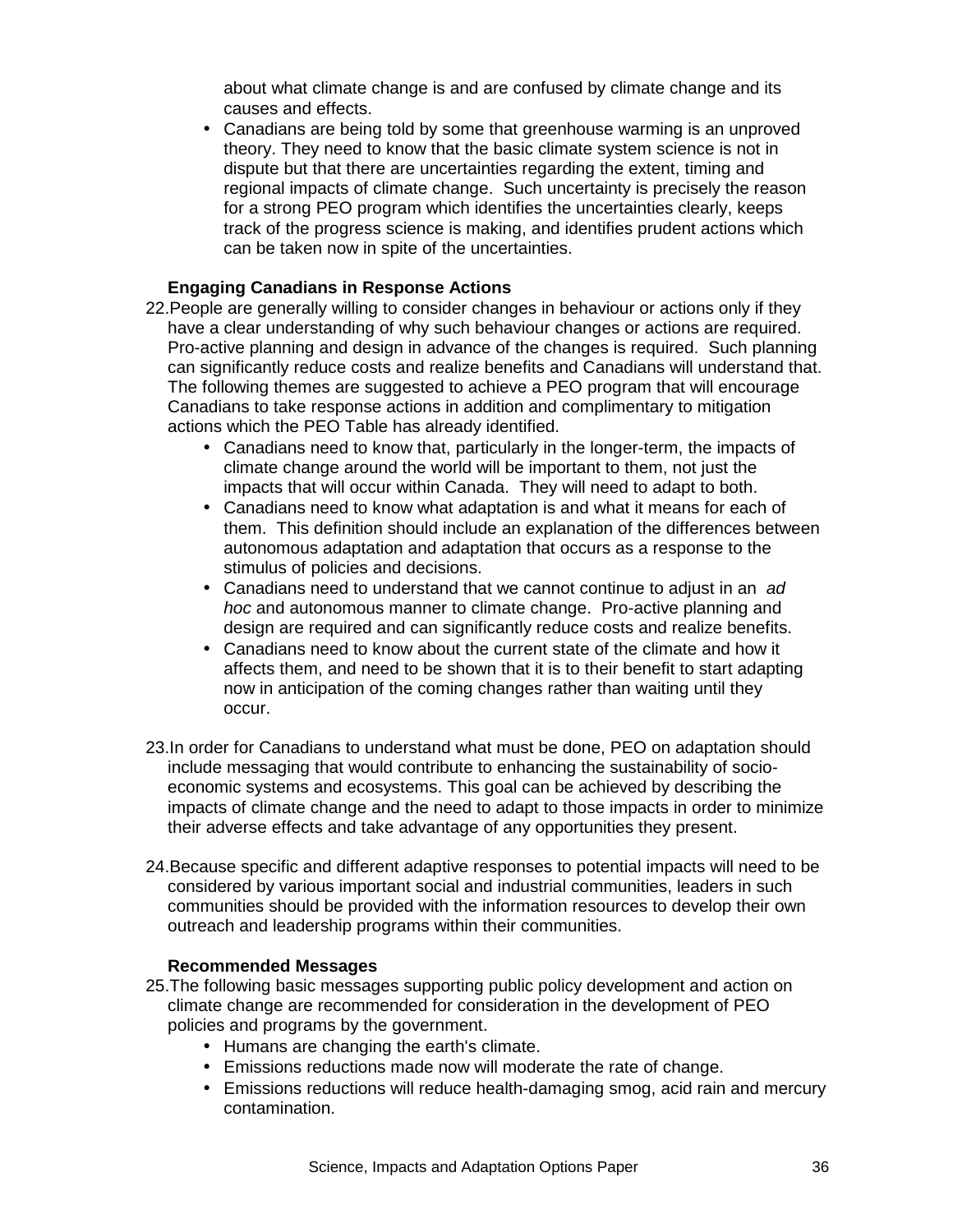- Emission reductions, while essential, will come too late to eliminate all climate change and its impacts.
- There's more to climate change than just a little warming. There will be changes everywhere in Canada's weather.
- More severe weather events are likely.
- Climate surprises are a distinct possibility.
- Improving climate change projections through observations and research is a key part of the response.
- Projected changes in climate will have impacts on Canada and on Canadians.
- Changes in the nature of Canada's severe weather and climate surprises may have more significant implications for Canada and Canadians than changes in the average climate.
- Impacts and the capacity to adapt will vary across Canada.
- Climate change may have indirect impacts, notably on human health, and exacerbate problems in activities not normally associated with climate such as provision of health care services.
- Deteriorating availability and quality of water is likely to be an important impact of climate change on Canadians in many regions.
- Adapting now to existing changes will help us minimize the adverse impacts of future changes and help prepare us to take advantage of any opportunities.

# **Audiences**

26. We have identified five categories of audiences for the outreach messages.

- *Affected and special interest groups* who generally already have a high level of awareness about climate change issues and specific perceptions of what climate change and measures to reduce emissions will mean for them. Of this group, decision-makers in the public and private sector at all levels should be specifically targeted because of the weight their decisions carry. Their informed leadership, in turn, will influence the next category of audience.
- *The policy community at all levels of government but particularly at the municipal level.* As Canada formulates its long-term policies related to understanding and action on climate change, it is vital to ensure that relevant research results are communicated to that community.
- *The public* who, generally speaking, are much less aware of climate change issues. Science and adaptation have a critical role to play in outreach to the general public. Before Canadians can be convinced to collectively and individually modify their behaviour to reduce emissions, they need to understand the seriousness of the problem, that it is a real concern and that there will be changes to which they will need to adapt.
- *Others engaged in outreach and education*, such as the PEO table and groups outside the Table process such as health professionals who are already involved in outreach initiatives. Climate system science and adaptation messages for these groups would be intended to be used by them to augment their messaging on climate change mitigation.
- *Industry groups, science writers, journalists and broadcast media commentators* who could benefit from clear information on the climate system science and impacts and who can be very influential in promoting immediate action by individuals on adaptation.
- 27. A more thorough analysis should be undertaken of audiences within each grouping and the most appropriate means of delivering messages effectively to each audience should be determined.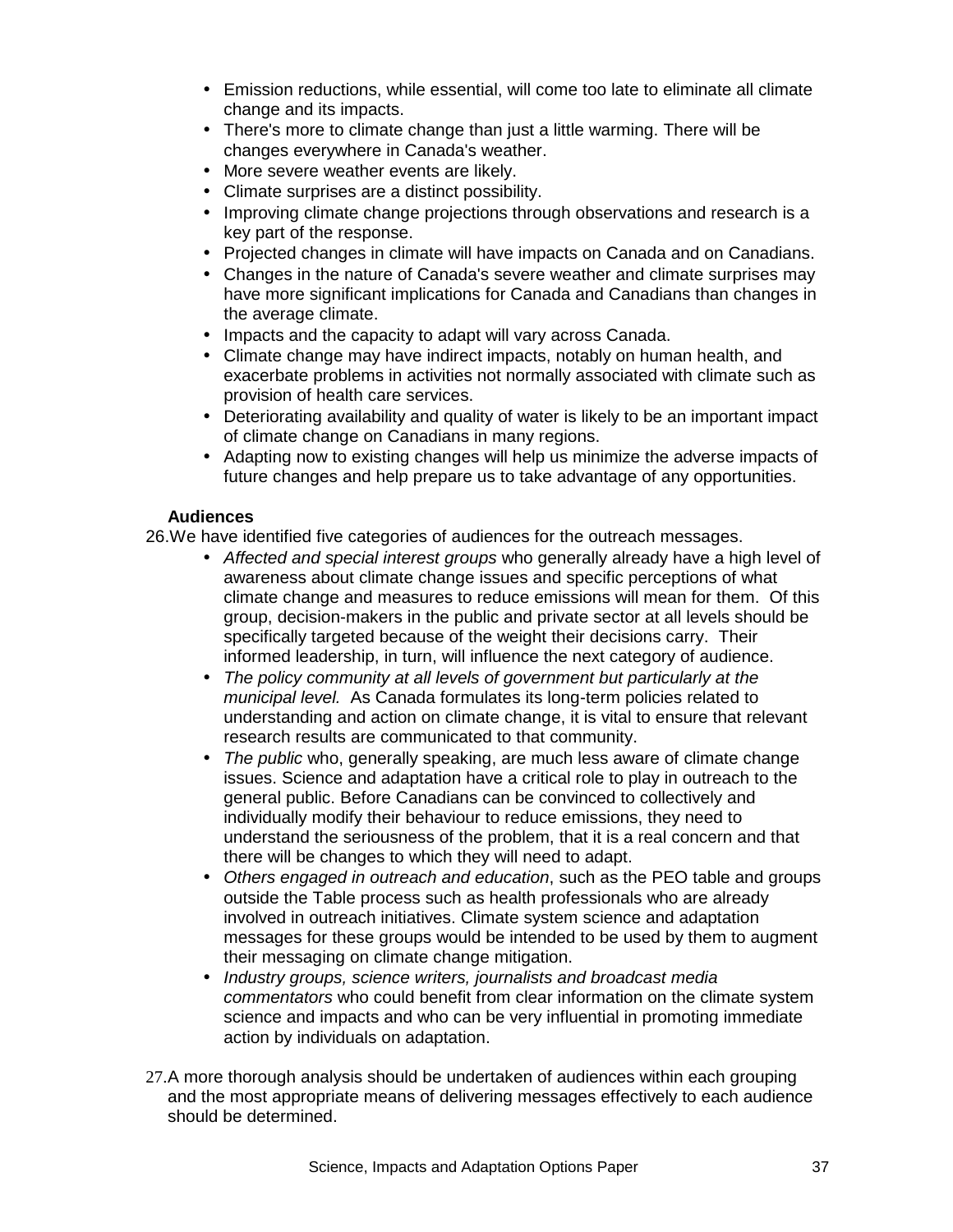# **Suggested Delivery Mechanisms**

28. The following delivery approaches are suggested for consideration.

- Briefings and informal discussions with leaders in industry, government and the media by eminent scientists. This approach has been used quite successfully in the U.S.
- An annual conference aimed at bringing the policy community in touch with active scientists and relevant research results.
- An ongoing program of educational materials for the development of school curricula.
- Workshops, information and reference materials aimed at science writers, television reporters and commentators.
- A press release series on new developments and as response to articles originating here and elsewhere to give Canadian content and flavour.
- Press releases and media blitz by "unbiased experts" leading up to any significant International event and, as importantly, following the event.
- Series of monographs dealing with topics on climate system science, each series being aimed at a particular segment of industry or society.
- Public speaking tours by noted climate system, impacts and adaptation scientists.
- Articles for the popular press and trade journals on climate system science and adapting to climate change.
- Trade-show seminars for industries.
- Media background documents during and after natural disasters.
- The encouragement of outreach partnerships between the science community and agencies or organizations representing various sectors of society.
- **29.** Because of the importance of the television medium as a delivery vehicle to the general public, consideration should be given to a widely advertised television special or series of specials along the lines of the very successful "The National Driving Test" which was done a few years ago by the insurance industry and carried by a national network. Some of the benefits of such an approach are breadth of audience reach, direct messages from scientists and spin-offs such as videos for use in schools.

#### **Summary**

- 30. The principles, goals, themes, messages and recommendations contained in this chapter will contribute to the understanding and awareness that Canadians will need in order to act in response to the climate change imperative.
- 31. Canadians' willingness to take action and to commit to the lifestyle changes that will be required in order to reduce greenhouse gas emissions depends on their being convinced of the reality of climate change and its consequences. Canadians also need to be aware that there will be changes in climate to which they will need to know how to adapt in order to preserve their well being, regardless of the extent to which humanity is able to reduce its greenhouse gas emissions. Communicating science well is the key to achieving both of these goals.
- 32. Moreover, we believe it is particularly important to ensure that, as Canada is considering broad and far reaching policies on mitigation and adaptation, policy makers at the highest levels have an ongoing understanding of the state of the science as it influences that policy.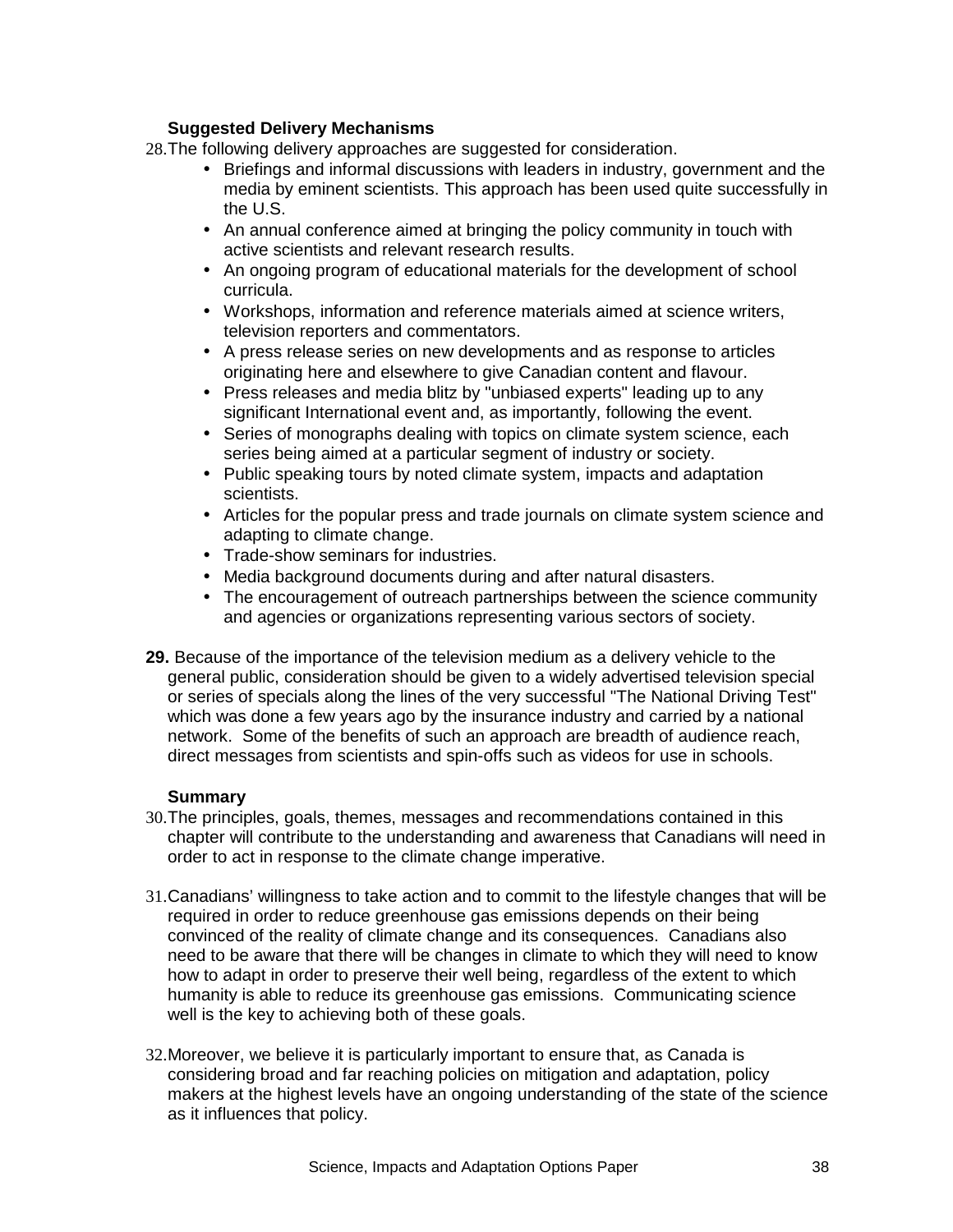33. We therefore provide the following two recommendations that are designed to ensure that all Canadians have the ability to make good decisions based on sound science:

# *Recommendation 1*

- 34. The federal government should design a science-based Public Education and Outreach Program that is specifically designed to meet the principles as outlined at the beginning of this chapter.
- *35.* We offer the following suggestion for such a program at two levels of funding*.*

# *Option 1: Basic Program*

- 36. This option attempts to maximize the use of key multipliers or partners in delivering the PEO programs and focuses on providing those multipliers with the information they need.
	- Briefings and informal discussions with leaders in industry, government and the media by eminent scientists. This approach has been used quite successfully in the U.S.
	- An annual conference aimed at bringing the policy community in touch with active scientists and relevant research results.
	- Workshops, information and reference materials aimed at science writers, television reporters and commentators.
	- The encouragement of outreach partnerships between the science community and agencies or organizations representing various sectors of society.
- 37. Estimated Cost: \$300K to \$500K annually

# *Option 2: Full Program*

- 38. This option includes the activities noted above and expands those to include a broader effort aimed directly at the public and at industry. The following mechanisms are added to the list under Option 1.
	- An ongoing program of educational materials for the development of school curricula.
	- A press release series on new developments and as response to articles originating here and elsewhere to give Canadian content and flavour.
	- Press releases and media blitz by "unbiased experts" leading up to any significant International event and, as importantly, following the event.
	- Series of monographs dealing with topics on climate system science, each series being aimed at a particular segment of industry or society.
	- Public speaking tours by noted climate system, impacts and adaptation scientists.
	- Articles for the popular press and trade journals on climate system science and adapting to climate change.
	- Trade-show seminars for industries.
	- Media background documents during and after natural disasters.
	- A television special or series of specials.
- 39. Estimated Cost: \$2M to \$3M annually depending on scope and available partners or sponsors. In order to expand television and other materials and develop a stronger program for targeted sectors, funding would need to be increased above this level.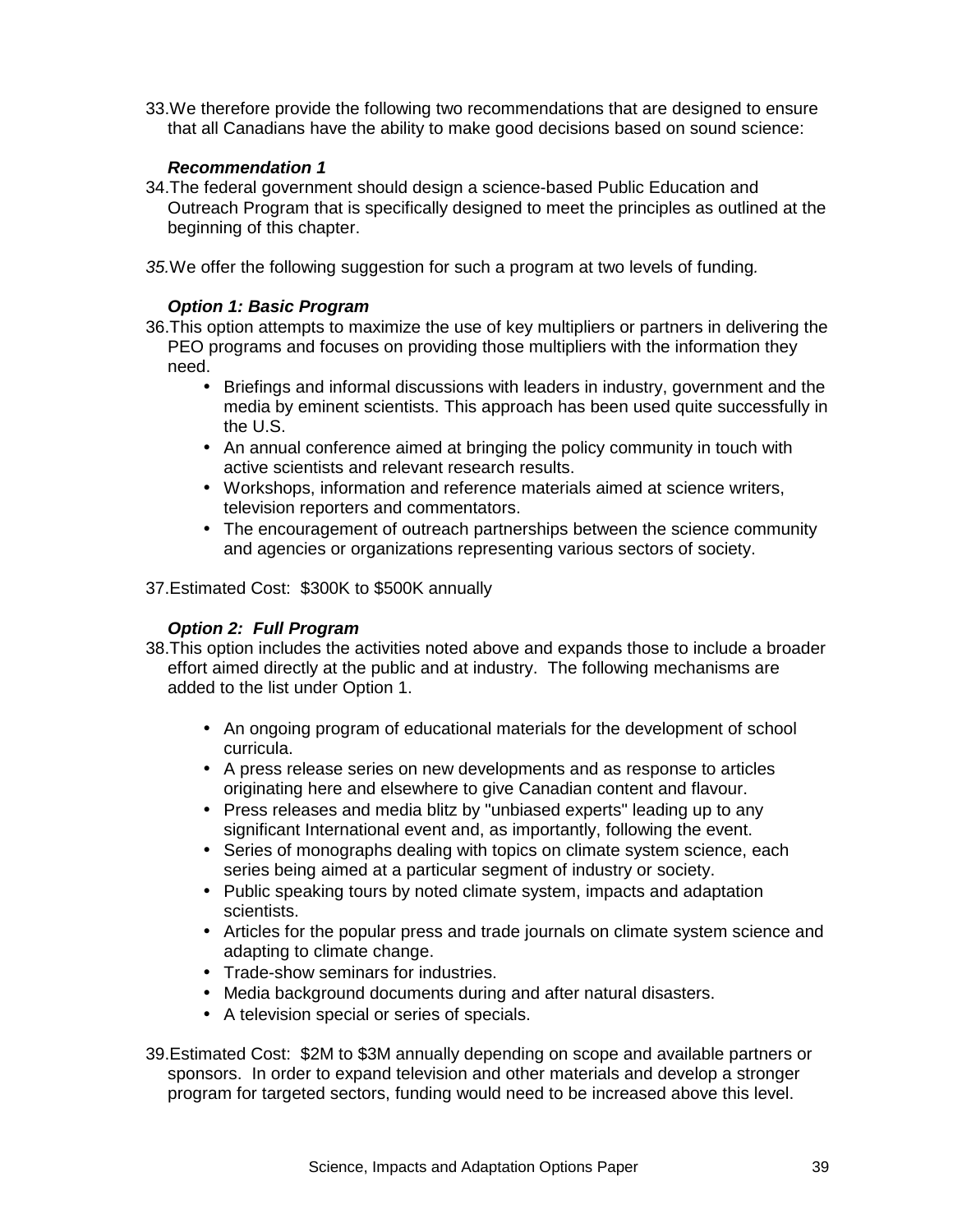- 40. We believe it is important for governments to consider sponsoring such a program but that the actual delivery be managed or directed by an independent group or groups at arms length from government. Such a group or groups should be able both to respond to the need for unbiased science expressed in understandable terms, and to form the necessary partnerships and delivery mechanisms.
- 41. The detailed design of such a program is beyond the scope of this paper, however, as the multi-sector Canadian Climate Program Board, this Table is well situated to assist the government in designing a program and we offer our help in doing so.

#### **Recommendation 2**

- 42. Governments should consider specific actions to ensure that the policy-making community is and remains well-informed on the state of climate system science. To that end we propose the following recommendations for consideration.
- 43. Efforts should be made to ensure that the policy-making community has direct access to sound science and, in the case of questions for which the answers depend on science which is yet in its infancy, access to the scientists who are actively researching the answers. The most effective way is to put senior public policy makers in personal touch with leading scientists in a continuing series of roundtables or other fora which provide the opportunity for interactive consideration of the main science factors and uncertainties involved in developing public policies around climate change.
- 44. A regular "State of Climate Science" brief should be prepared for Parliamentarians. A summary of science issues should be prepared with a focus on Canada and timed to complement international IPCC reporting.
- 45. Consideration should be given to using this advisory table, which has considerable history as the Canadian Climate Program Board, as a continuing authoritative sounding board for any specific policy alternatives being considered.

# **Recommended Reading**

While there are up-to-date references on PEO available from the PEO Table, the following are recommended for background reading to those interested:

*Opportunities for Action", A Forum on Climate Change Public Outreach*, June 15, 1998, Toronto. Environment Canada, 1998.

*Canadians and Climate Change - Analysis of Public Opinion Research*, Summary Report prepared for Environment Canada and Natural Resources Canada, Environment Canada. April 1999.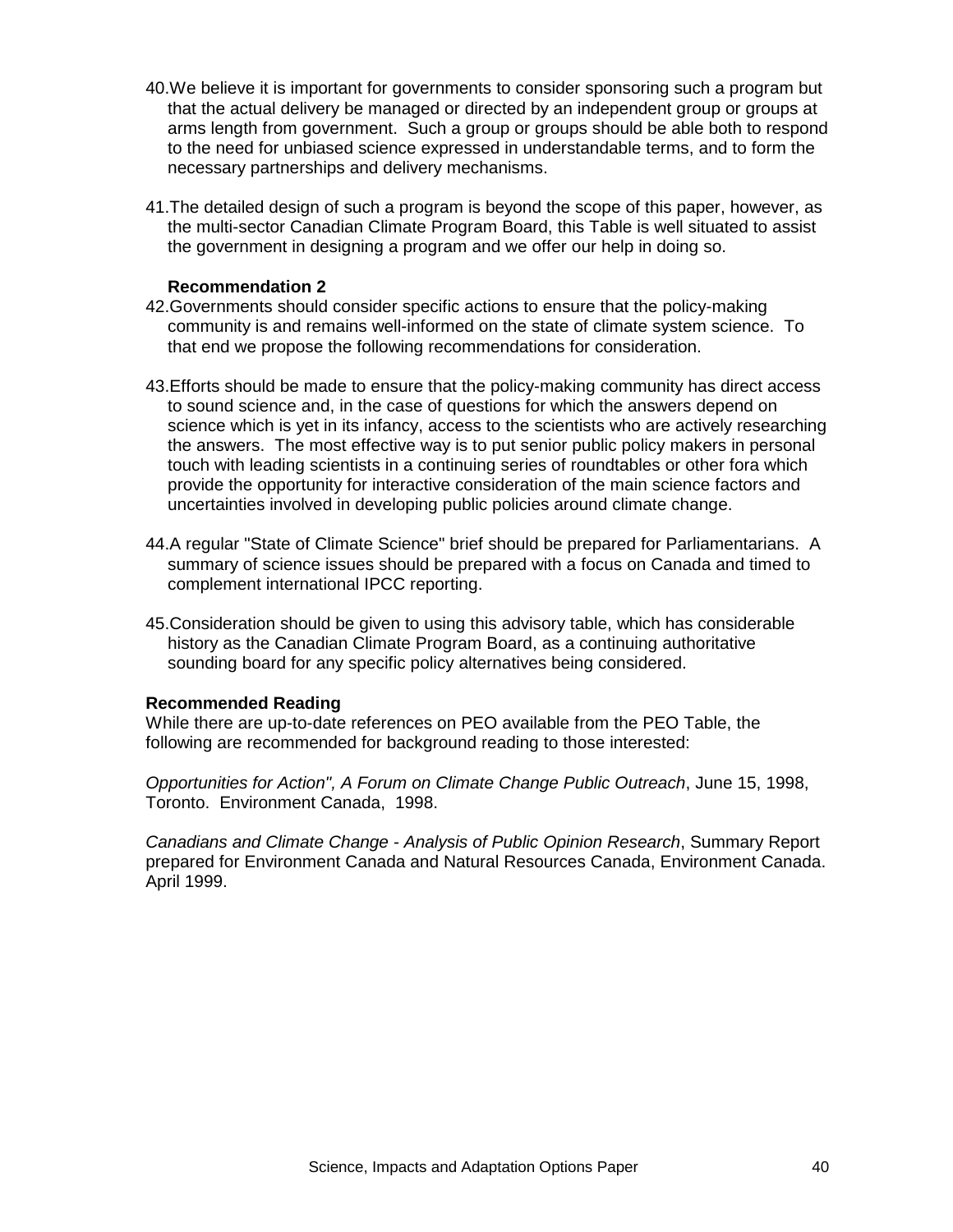# **Chapter 7- Conclusions and Recommendations**

- 1. The climate is changing and will change more in the future. We know there will be impacts but we still cannot say exactly what the nature of these impacts will be, when they will become significant and where they will be felt most acutely. Nevertheless, the threat is real. It is an issue that will be with us for generations and will affect all aspects of our society and all parts of our country. We must act now to implement a program that will help reduce the uncertainties so that we can inform and protect our citizens, as well as the ecosystems and economies on which they depend. We need this investment if we are to make the right choices about how to respond to the threat of climate change. This crucial investment is one of climate system science, impacts and adaptation. Climate system science will help us understand what is happening to our climate and how it operates. It will enable us to look into the future, to anticipate the changes to the climate and the impacts that will follow. With the knowledge that comes from reducing these uncertainties we will be better able to guide Canadians and the choices they make regarding the rate and magnitude at which we reduce our emissions and strategies to adapt to the inevitable impacts.
- 2. This Options Paper, prepared by the Canadian Climate Program Board (CCPB) and its two Advisory Committees, has examined issues related to climate system science, impacts and adaptation as its contribution to the National Implementation Strategy on Climate Change. From the preceding chapters many key points emerge that have been used as the basis for formulating recommendations:

#### *a. Impacts: the Cause for Concern*

- Impacts and changes in the climate system to date have galvanized government's attention to the issue of climate change.
- Reducing emissions will slow the rate of climate change and a commitment to the Kyoto Protocol is a good first step.
- Adaptation is not an alternative response strategy, but rather a complement to emissions reductions; we need to start adaptation now to the impacts that are inevitable.
- Our response to climate change needs to be based on management of risk.
- Canada has important international commitments in climate system science, impacts and adaptation.

# *b. Science for Emissions Reductions*

- Science must contribute to negotiations and implementation of emissions reductions measures in two critical areas.
	- How carbon is sequestered within Canada's ecosystems. We lack the necessary coordination and resources to properly determine the potential of these processes and how they might respond to human interference under a changing climate.
	- The implications of climate change for proposed mitigation measures, as many of these measures are sensitive to a changing climate (e.g., hydro, wind, solar, biomass energy demand). These impacts are poorly known at present.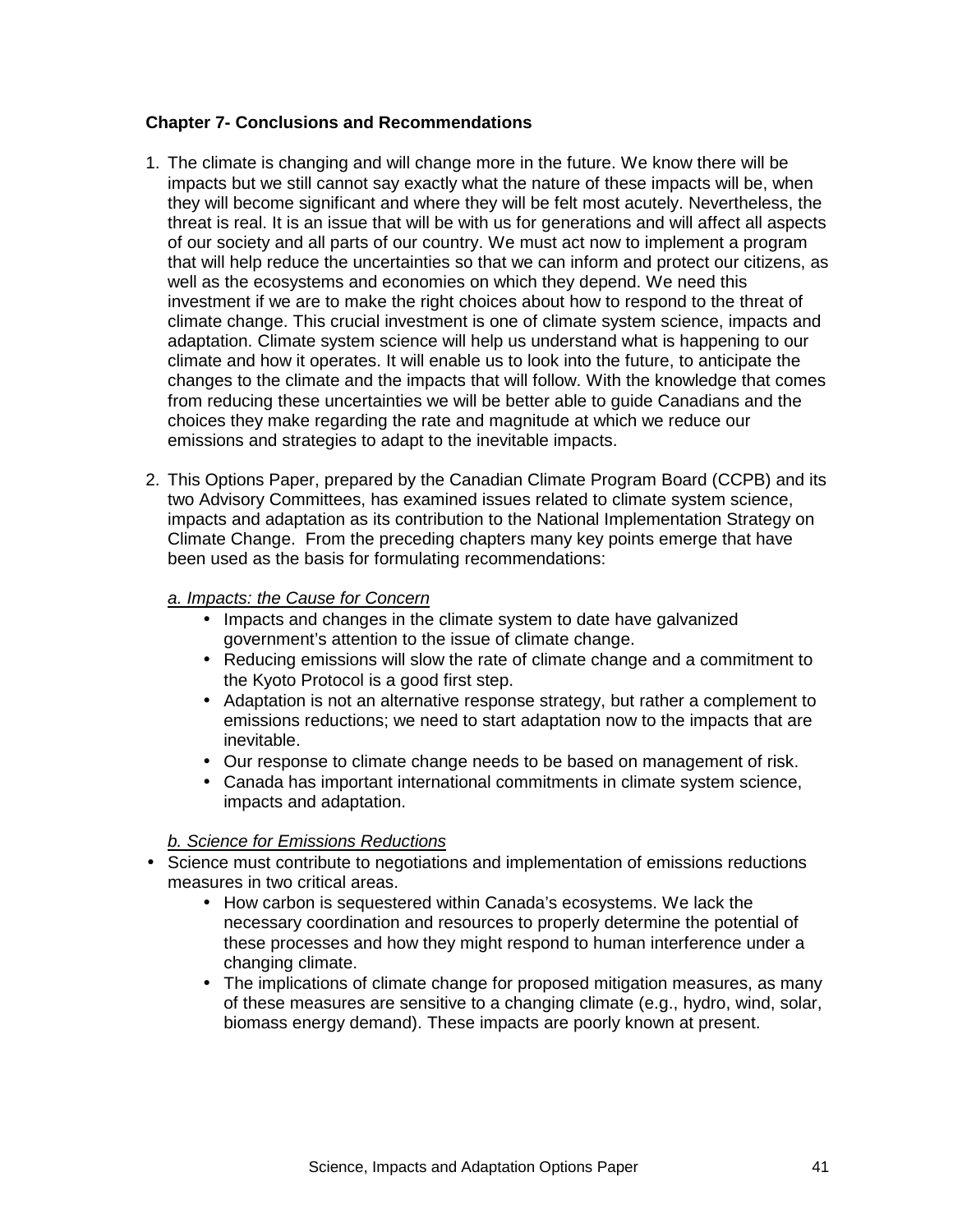# *c. Impacts and Adaptation- Developing an Evolving Strategy*

- Adaptation complements mitigation it is not an alternative.
- We need to begin to adapt now, as there will be impacts even if the Kyoto Protocol emission reduction targets are met.
- The range of impacts must be assessed by sector and by region; the capacity to do this is sorely underfunded.
- Impacts will be felt at the local level and it is here that adaptation options need to be developed and implemented. As such an immediate concentration on municipalities would bring the most immediate and greatest return.
- We know enough about the direction and potential general impacts of climate change to start a targeted research program.
- We need to identify areas in which there are long term implications of adaptation decisions being made now.
- In some cases adaptive response are justified now.

#### *d. Climate System Science- a Necessary Investment*

- Climate System Science is an important element of current and future negotiations.
- Augmented systematic observations are needed to:
	- meet our international commitments;
	- understand climate change in the arctic and oceans; and
	- develop new cost-effective techniques and new technologies.
- Regional modeling, including the ocean component are key areas where our skill is lacking and the output critically required by the impacts and adaptation communities.
- Clouds and their radiative feedbacks are among many areas poorly represented in models.
- The university network (CRN) is ideally placed to address gaps in modeling and building scientific capacity.
- There is a need for a facility to develop and provide climate scenarios packaged in a user-friendly format.
- Research on the climate system directed to:
	- understanding the behaviour of sources and sinks is a high priority, particularly for international negotiations; and
	- major areas of uncertainty exist in the roles of sea ice, clouds and aerosols and how they are represented in climate models.

#### *e. Making Informed Decisions*

- Canadians' willingness to reduce emissions depends on their being convinced of the reality of climate change and its consequences. Communicating science well is the key to achieving this.
- Canadians need to be aware that there will be changes in climate to which they will need to know how to adapt, regardless of the extent of emissions reductions.
- A PEO program with the following goals is needed to:
	- explain the greenhouse effect;
	- connect greenhouse gases, climate change, human behaviour and adaptation;
	- promote understanding, correct misinformation and respond to critics;
	- demonstrate Canadian expertise as an important source of credible science information; and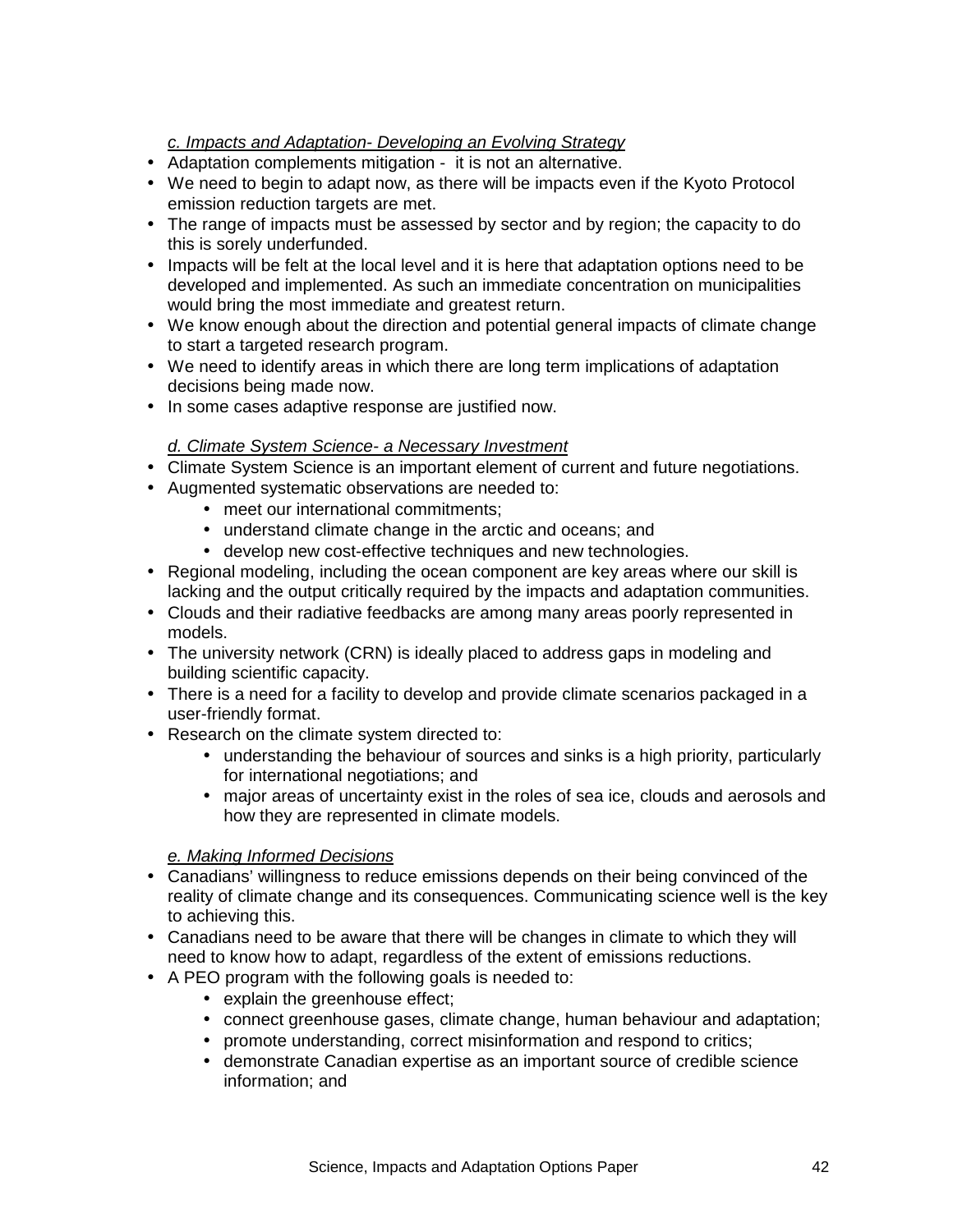- seek third party endorsement of the scientific approach and engage key intermediaries.
- it is also very important to ensure that, as Canada is considering broad and far reaching policies on mitigation and adaptation, policy makers at the highest levels have an ongoing understanding of the state of the science as it influences that policy.
- 3. Following on the above summary, several key common issues or themes emerge. These themes have been used as the basis for development of the recommendations contained in this chapter. Recommendations have been formulated to:
	- significantly enhance our scientific capacity across the country to understand and predict the climate and to foresee the impacts on Canadians and our socioeconomic and environmental systems;
	- prepare Canadians so that their exposure to risks from climate change can be reduced by the development of adaptive options that minimize economic and social costs, sustain their well-being and protect vulnerable ecosystems;
	- provide information to Canadians and decision-makers so that they may make wise choices regarding future greenhouse gas emission reductions and implement suitable adaptation strategies;
	- allow Canadians and their governments to participate knowledgeably, and from a position of scientific credibility, in domestic and international discussions related to the climate change actions, for example on the use of sinks;
	- make a suitable contribution, as a developed country and in our own self-interest, to our knowledge of the climate, its future evolution and possible impacts; and
	- meet our FCCC and Kyoto commitments on systematic observations, climate research and impact studies.
- 4. A summary of the recommendations is provided below. A more detailed listing, along with an estimate of resources needed for different levels of desired results over the next five years, is contained in the accompanying table. These recommendations have been designed such that they can operate in a synergistic fashion within the realm of climate system science, impacts and adaptation. They are all needed now. The levels of effort and estimated resource requirements in the table have been prepared with this synergistic approach in mind.
- 5. With respect to **climate system science** the recommendations address the following three key areas:
	- Climate observations
	- Enhance understanding and reduce uncertainties
	- Predicting future climate
	- 6. Climate observations*: It is recommended that Canada strengthen its observational networks in order to better monitor, detect and attribute changes*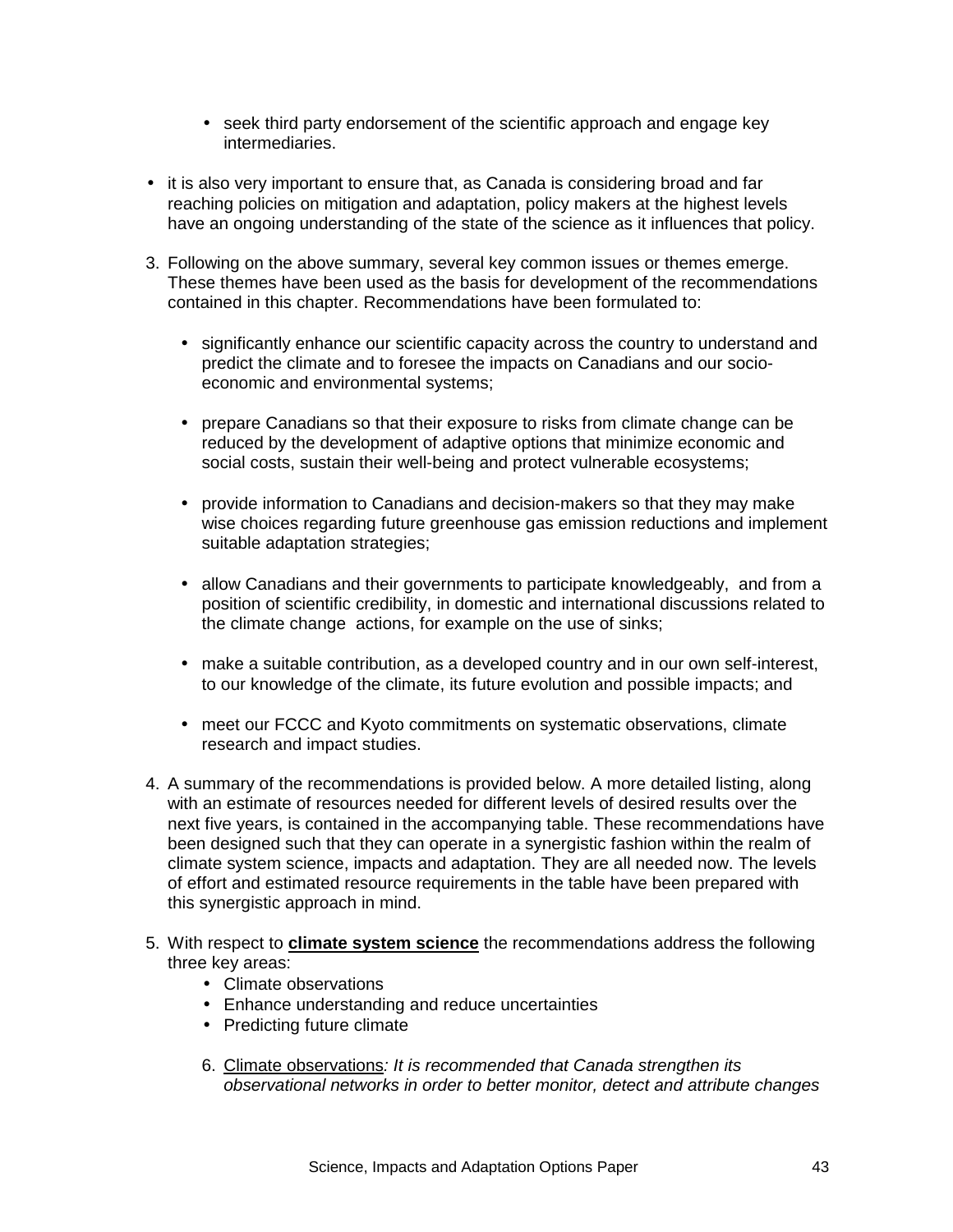*in the climate system.* Observations are the basis for understanding and predicting the climate, yet Canadian networks, particularly in the Arctic and our surrounding oceans, are inadequate. Internationally, Canada has made commitments under the FCCC and the Kyoto Protocol to undertake systematic observations of the climate system. The climate observation component should be managed by a new national mechanism such as a *Board for Systematic Observations* in order to ensure maximum benefit. There are two primary elements recommended:

*A1 - augment systematic observation networks for all five components of the climate system*: atmospheric, oceanic, terrestrial, hydrologic and cryospheric.

*A2 - undertake a research component directed at the development, testing and implementation of innovative approaches to monitoring*. The emphasis should be on exploitation of remote sensing aspects to enhance coverage of the systematic network and to reduce long-term costs.

*7.* Enhance understanding and reduce uncertainties*: It is recommended that research be undertaken to advance our understanding of the climate system with an emphasis on information that is required to provide a firm scientific basis for Canada's position in international negotiations, particularly regarding greenhouse gas sources and sinks***.** There are two primary elements recommended*:*

> *A3 - implement a program to study greenhouse gas sources and sinks processes*, especially those in our forests, agricultural soils, wetlands, and oceans.

*A4 - undertake a series of field and laboratory studies to reduce the scientific uncertainties* in the operation of key climate processes such as in the Arctic (ocean circulation and sea-ice behavior) and in the forcing of the atmosphere by clouds and aerosols.

8. Predicting future climate : *It is recommended that additional efforts be undertaken to improve projections of future climate, particularly on a regional scale.* The work is urgently needed for impacts and adaptation studies and to inform future international negotiations. There are four key elements recommended:

> *A5 - strengthen our ocean modeling capacity*. There is a need to build a stronger capacity for ocean model development in Canada. Gaps in regional and basin scale ocean models need to be addressed, and techniques developed for the assimilation of this data into models.

*A6* - *strengthen the Climate Research Network.* This government/university initiative should be expanded into areas where the largest scientific uncertainties exist, such as the carbon cycle, clouds and radiation and extreme climate events. This would also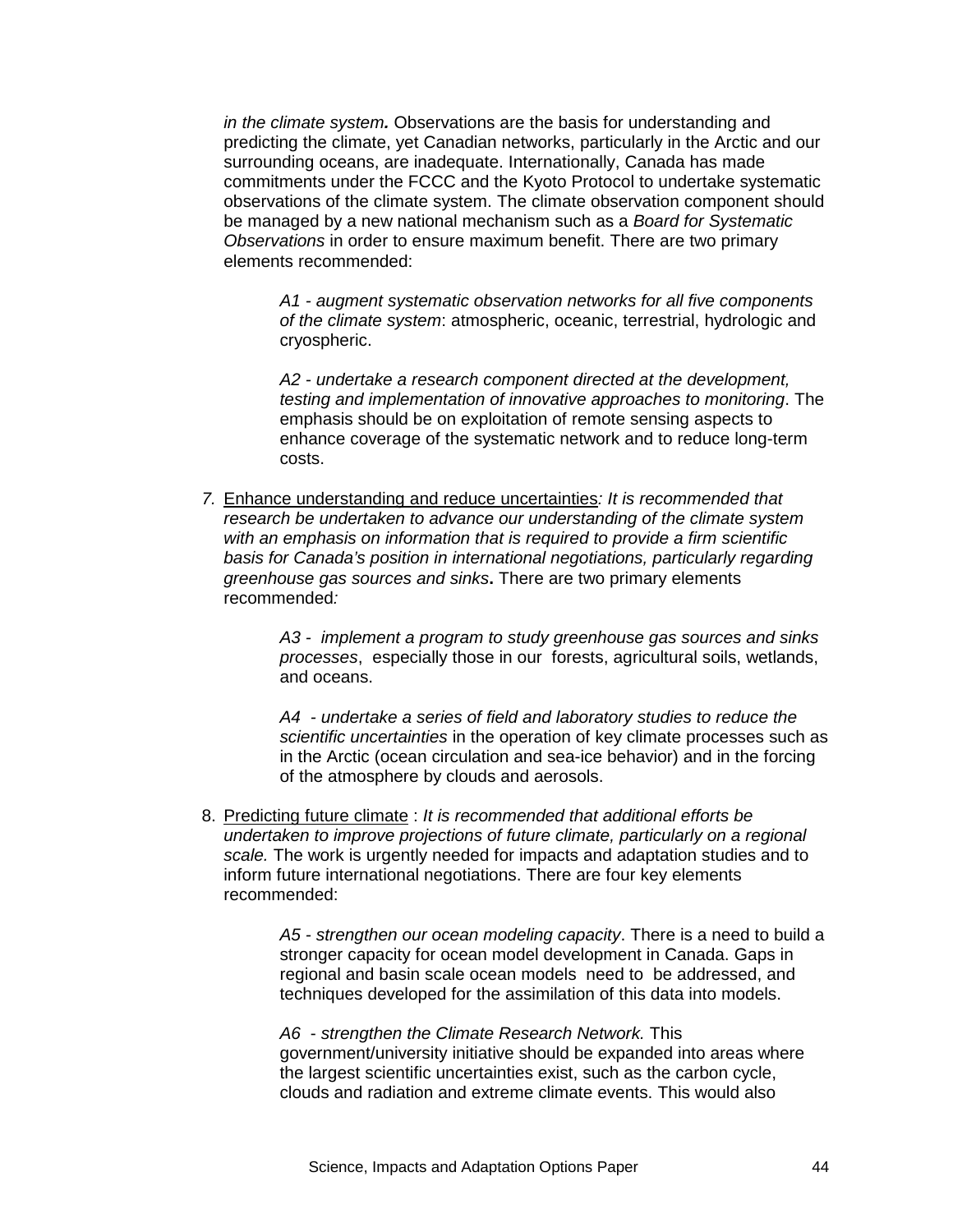accelerate building of Canadian scientific capacity, particularly in universities.

*A7* - *enhance the national climate modeling capacity*. This would enhance Canada's climate modeling expertise in the Canadian Centre for Climate modelling and analysis (CCCma) , strengthening our skill at making predictions at regional scales, and ensuring supercomputer capacity is available to run these increasingly complex models.

*A8* - *establish a facility for the provision of climate scenarios*. There is a need to establish an ability to provide packaged climate model outputs (scenarios) to researchers involved in impacts and adaptation studies. The capacity would be a collaborative enterprise between the universities and the federal government.

9. As mentioned earlier, the climate system science recommendations have been designed such that they can operate in a synergistic fashion, and feed needed information to the impacts and adaptation researchers as well as the policy community. For example climate models, and study of climate processes, depend on availability of climate observations. In turn, results from climate process studies can help better delineate at what spacing and frequency climate observations should be made. Climate scenarios are only as credible for regional impact studies as the regional climate models that they are based upon. Similarity, monitoring the concentrations of greenhouse gases in the atmosphere and understanding the processes involved in key sources and sinks is essential if we are the build carbon-cycle models that will be able to translate future emissions into atmospheric concentrations.

10. In concert with the above issues, the CCPB believes that recommendations in **impacts and adaptation** issues should be addressed within four complementary components:

- Research program
- Program delivery
- Capacity building
- Adaptation governance

*B1 -* Research program*:* Impacts and adaptation research are relatively new areas*. It is recommended that an impacts and adaptation research program be implemented to*:

- document the sensitivities and vulnerabilities of ecosystems and regional communities to current and past climatic changes, and estimate likely future impacts and assess their implications for ecosystems, socio-economic and other human systems;
- estimate the adaptations which are likely to occur "autonomously" under climate change in ecological and socio-economic (human) systems;
- identify and develop specific adaptation options which could be undertaken to reduce vulnerabilities associated with climate change in the various sectors, regions and communities; and assess their potential effectiveness, benefits and costs, implementation, etc.; and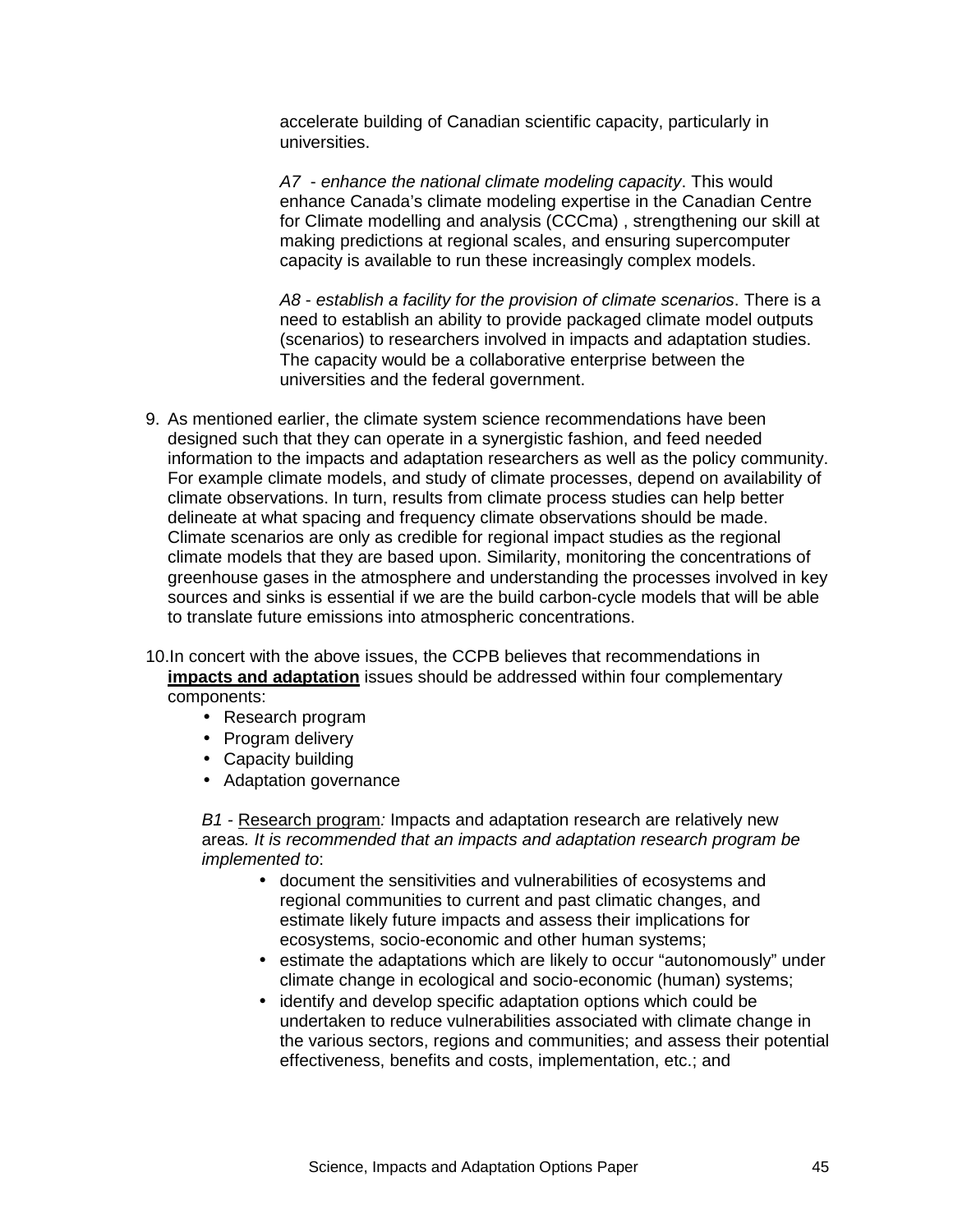- develop recommendations concerning adaptation measures for selected key regions and sectors that should be implemented immediately; and
- develop and employ an integrated assessment capability, and collaborate internationally in this effort.

*B2 -* Program delivery*:* Impacts and adaptation research efforts in Canada are not well coordinated. To provide coordination of research activity, climate impact assessments, and a mechanism for stakeholder involvement, *a Canadian Climate Impacts and Adaptation Research Network (C-CIARN) should be established with regional and sectoral composition.*

*B3* - Capacity building*.* To ensure that the Canadian research capacity in governments, universities and industry can deal with the range of issues that must be addressed**,** *a significant investment in analytical capacity and a targeted research program should be made now, to enhance scientific capacity in impacts and adaptation. Such an investment would stimulate:*

- scientific capacity in federal departments
- capacity building in universities
- training and development through granting councils

*B4 -* Adaptation governance: *An appropriate governance structure should be established for dealing with impacts and adaptation research results*. Implementation of adaptation measures will involve governments at all levels as well as the private sector and individuals. At the national level there will be a need to address *inter alia* implementation costs and barriers and conflict resolution. A formal process needs to be set up, similar to that for mitigation, to guide the analysis of adaptation options.

- 11. *The CCPB recommends that Canadian climate change scientists be engaged to participate in a major climate change* **communications** *initiative*. Independent studies confirm that there is no community more qualified or respected to communicate the facts and consequences of climate change than the climate system science, impacts and adaptation research community. In addition, the governments have a responsibility to ensure that all sectors of the policy-making community have access to sound science and to scientists who are actively researching the answers. A communications program encompassing these concerns would be characterized by the following thrusts:
	- Public education and outreach
	- Dialogue with decision-makers

*C1* - Public education and outreach. *It is recommended that an initiative be created to improve the Canadian public's understanding of climate change, the need to reduce greenhouse gas emissions and take measures to adapt to climate change*.

*C2 -* Dialogue with decision-makers. The objective of this initiative would be *to initiate a dialogue with industry and all levels of government to ensure that stateof-the-art climate system science, impacts and adaptation information is available for decision-making*. Consideration should be given to supporting the Canadian Climate Program Board to implement this initiative.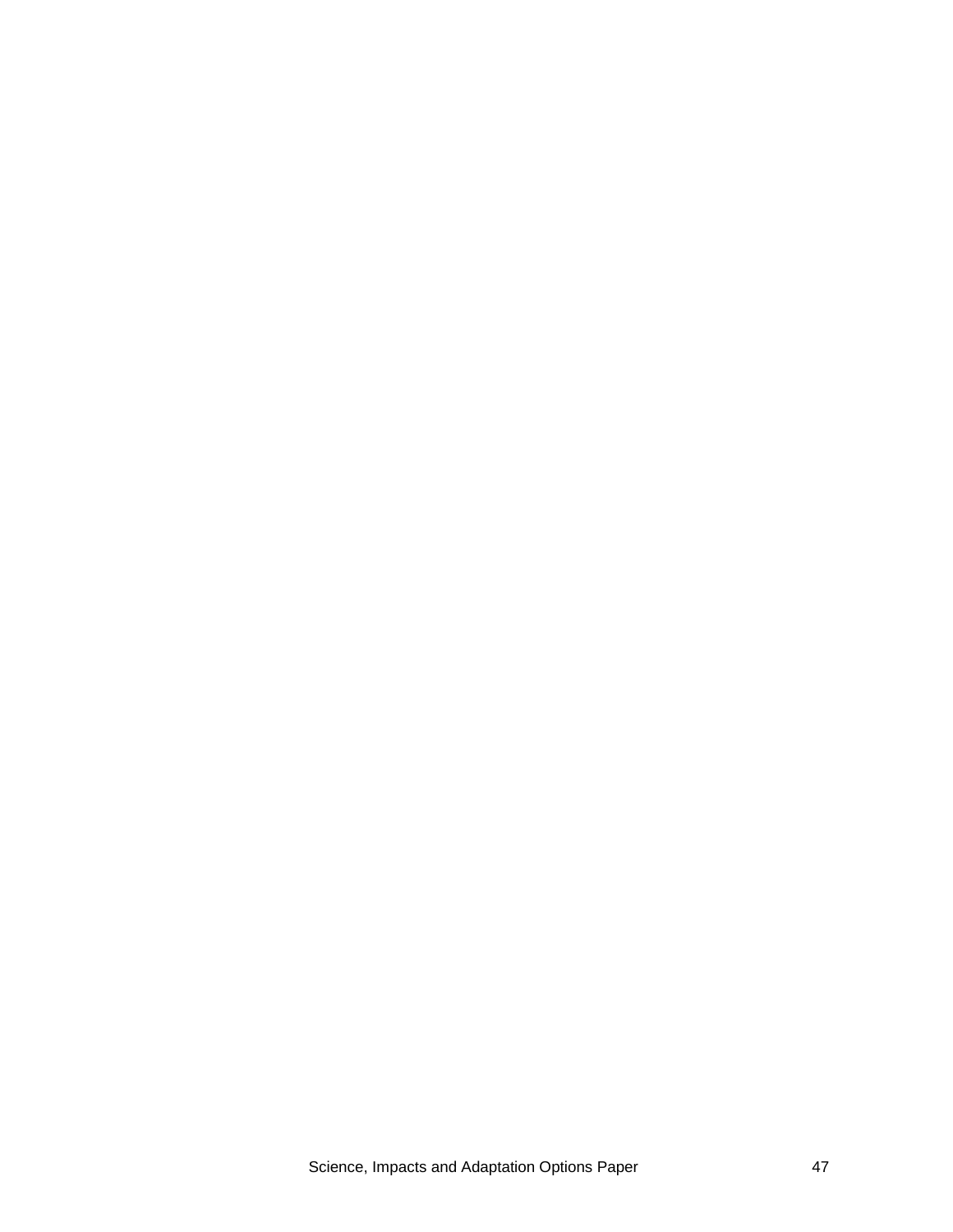# **Detail of Recommendations by Level of Effort<sup>10</sup>**

|                       |    |                |                                                                              | Level of Effort                      |                                |
|-----------------------|----|----------------|------------------------------------------------------------------------------|--------------------------------------|--------------------------------|
| Recommendation        |    |                | Low                                                                          | Medium                               | High                           |
| <b>Climate System</b> | A1 | Systematic     | -fill at least 50% of gaps in                                                | atmospheric network approaching      | -adequately fill gaps in all 5 |
| Science -             |    | Observation    | atmospheric network in north                                                 | international standards              | monitoring components          |
| <b>Monitoring</b>     |    | <b>Network</b> | -oceans: modest program of sub-                                              | oceans: "low" + better Arctic        |                                |
|                       |    | Estimated      | surface observations, vertical cross -                                       | coverage; the remainder of Pacific   |                                |
|                       |    | linvestment:   | sections, sea-level stations in Atlantic floats; continental shelves; Arctic |                                      |                                |
|                       |    | \$21-28M       | & Pacific oceans                                                             | Archipelago outflow                  |                                |
|                       |    |                | -deployment of at least 50% of sub-                                          | -other monitoring components - 4     |                                |
|                       |    |                | surface profiling floats needed as                                           | carbon flux stations; viable         |                                |
|                       |    |                | CDN contribution to international                                            | permafrost network; 3 atmospheric    |                                |
|                       |    |                | ocean monitoring                                                             | composition sites; glacier mass      |                                |
|                       |    |                | -other monitoring components -                                               | balance measurements in Arctic &     |                                |
|                       |    |                | installation of 1 or 2 sites in each of                                      | cordillera regions                   |                                |
|                       |    |                | following networks, all of which are                                         | coordinated management &             |                                |
|                       |    |                | contributions to international climate                                       | dissemination of collected           |                                |
|                       |    |                | networks: carbon-flux, permafrost,                                           | information                          |                                |
|                       |    |                | glacier mass-balance, atmospheric                                            |                                      |                                |
|                       |    |                | composition                                                                  |                                      |                                |
|                       | A2 | Innovative     | limited infusion of new techniques                                           | establish Canadian base of           | fast tracking of the           |
|                       |    | Monitoring     | into observation systems                                                     | expertise in partnership with        | implementation of innovative   |
|                       |    | Approaches     | permit some development of                                                   | universities and Canadian Space      | approaches in Canada           |
|                       |    | Estimated      | partnerships                                                                 | Agency                               |                                |
|                       |    | investment:    |                                                                              | allow international collaboration on |                                |
|                       |    | $$3-4M$        |                                                                              | projects of interest to Canada       |                                |

<sup>10</sup> low - a minimum level below which progress to address needs could not be achieved medium - a level at which significant progress on addressing some needs would be achieved high - a level at which most of the identified needs would be addressed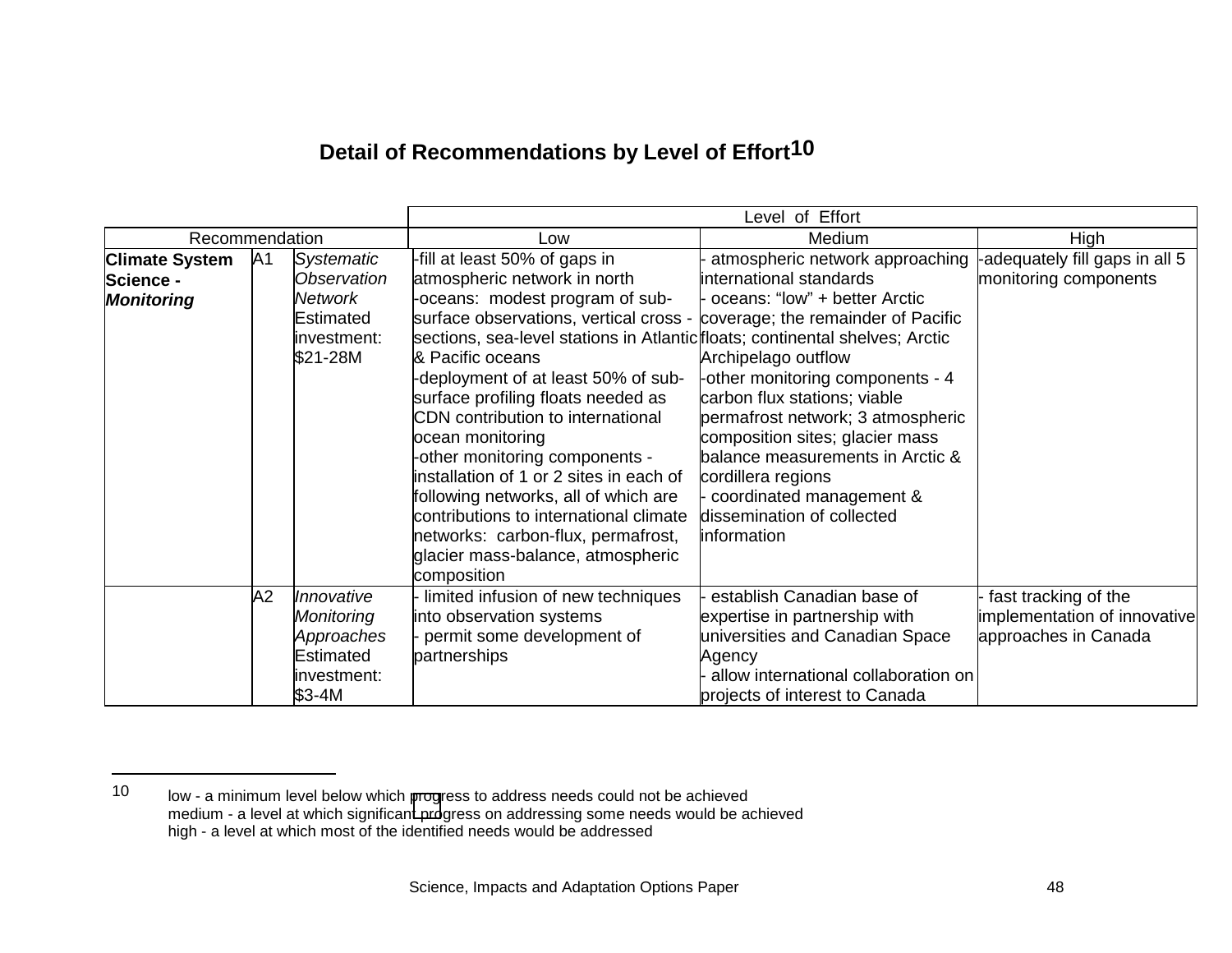|                            |                | Canadian<br><b>Board for</b> |                                                                   |                                      |                                  |
|----------------------------|----------------|------------------------------|-------------------------------------------------------------------|--------------------------------------|----------------------------------|
|                            |                | <b>Systematic</b>            |                                                                   |                                      |                                  |
|                            |                | Climate                      |                                                                   |                                      |                                  |
|                            |                | <b>Observations</b>          |                                                                   |                                      |                                  |
|                            |                | Estimated                    |                                                                   |                                      |                                  |
|                            |                | investment:                  |                                                                   |                                      |                                  |
|                            |                | \$100 - 300K                 |                                                                   |                                      |                                  |
|                            |                |                              |                                                                   |                                      |                                  |
| <b>Climate System</b>      | A <sub>3</sub> | Carbon                       | quantification of greenhouse gas                                  | - comprehensive understanding of     | fast tracking of the             |
| Science -                  |                | Sources &                    | sources and sinks in selected natural Canadian sources and sinks, |                                      | quantification of sinks and      |
| <b>Enhance</b>             |                | <b>Sinks</b>                 | and managed systems (mainly                                       | including wetland and peatlands;     | sources for all terrestrial,     |
| <b>Understanding &amp;</b> |                | Processes                    | forests and agricultural land)                                    | -additional university and some      | marine and oceanic systems       |
| <b>Reduce</b>              |                | <b>Estimated</b>             | some support would be provided to                                 | international collaboration would be | incorporation of results into    |
| <b>Uncertainties</b>       |                | Investment:                  | university partners                                               | possible                             | models,                          |
|                            |                | \$11-16M                     |                                                                   |                                      | permit strong contribution       |
|                            |                |                              |                                                                   |                                      | to university research           |
|                            |                |                              |                                                                   |                                      | ensure full partnership with     |
|                            |                |                              |                                                                   |                                      | <b>BIOCAP and other domestic</b> |
|                            |                |                              |                                                                   |                                      | and international initiatives    |
|                            | A4             | Climate                      | -enhancement of ongoing studies                                   | meaningful level of participation,   | a significantly enhanced         |
|                            |                | Processes-                   | llinked to international climate                                  | with emphasis on the Canadian        | level of effort in all areas of  |
|                            |                | Field &                      | programs (topics such as: land-                                   | north and the Arctic, northern       | atmospheric research, with       |
|                            |                | Laboratory                   | atmosphere energy exchange;                                       | oceans, the cryosphere and the       | a consequent speed-up of         |
|                            |                | <b>Studies</b>               | paleoclimate reconstruction; and                                  | water cycle                          | program delivery                 |
|                            |                | Estimated                    | ocean dynamics)                                                   |                                      | for the paleoclimate area,       |
|                            |                | linvestment:                 |                                                                   |                                      | complementary computer           |
|                            |                | \$5-8M                       |                                                                   |                                      | modeling would be added to       |
|                            |                |                              |                                                                   |                                      | the projects, which are          |
|                            |                |                              |                                                                   |                                      | primarily university based       |
|                            |                |                              |                                                                   |                                      | in the oceans, major             |
|                            |                |                              |                                                                   |                                      | studies would be                 |
|                            |                |                              |                                                                   |                                      | undertaken in the Arctic and     |
|                            |                |                              |                                                                   |                                      | the open ocean (with             |
|                            |                |                              |                                                                   |                                      | international partners)          |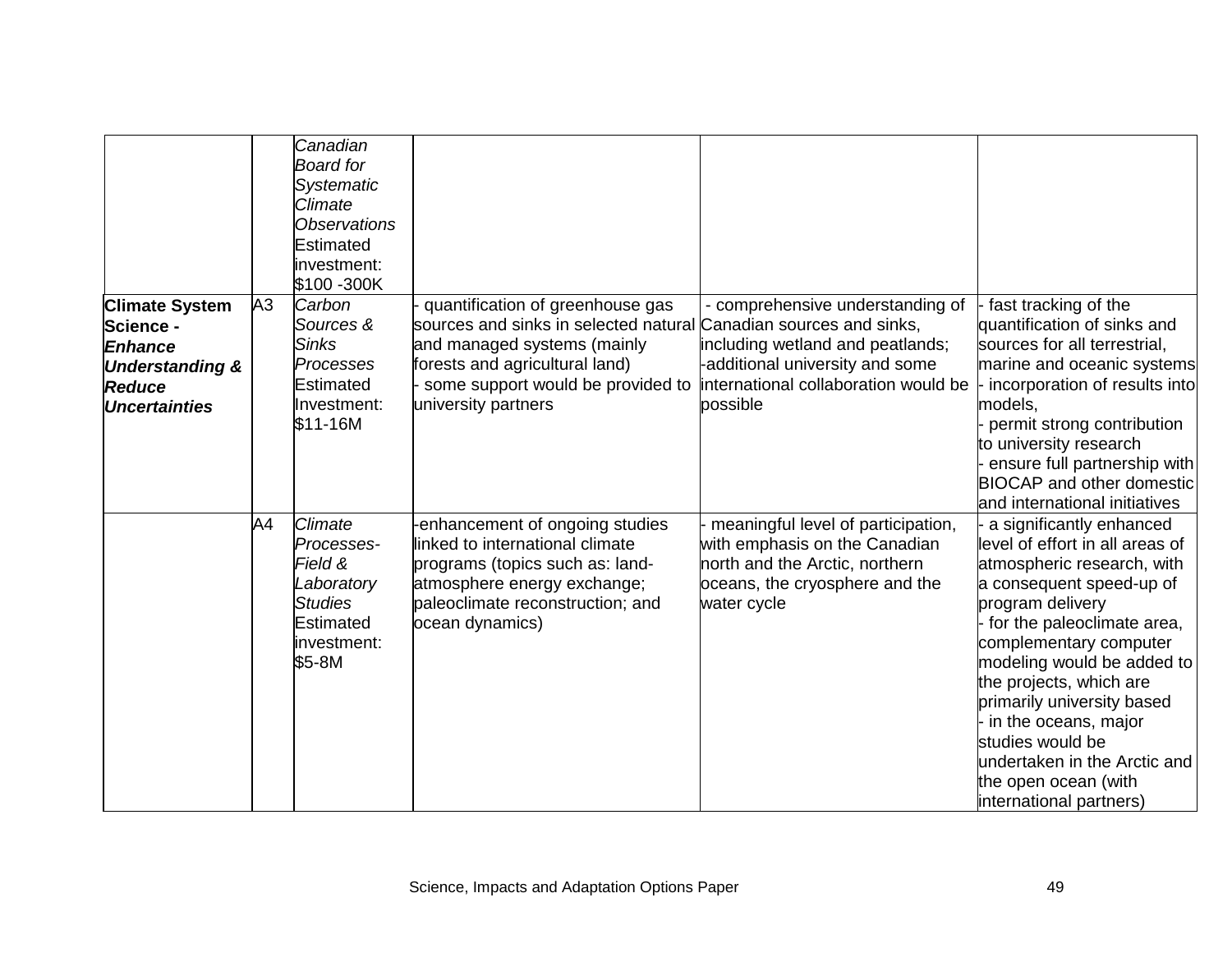| <b>Climate System</b>    | A <sub>5</sub> | Ocean           | address gaps in regional and basin-  - provide the capability to meld       |                                    | ensure that routine multiple      |
|--------------------------|----------------|-----------------|-----------------------------------------------------------------------------|------------------------------------|-----------------------------------|
| Science -                |                | Modeling        | scale ocean models                                                          | locean models and new ocean data   | ocean computer runs are           |
| <b>Predicting Future</b> |                | Estimated       | develop techniques for assimilation $\vdash$ improve how physical processes |                                    | undertaken to assess              |
| <b>Climate</b>           |                | investment:     | of data into ocean models                                                   | are represented in ocean models    | potential model                   |
|                          |                | $$1.5-2M$       |                                                                             |                                    | improvements and improve          |
|                          |                |                 |                                                                             |                                    | climate scenarios                 |
|                          | A6             | <i>Climate</i>  | establish a new CRN node on                                                 | add nodes on extreme climate       | permit easier access by           |
|                          |                | Research        | clouds and radiation                                                        | events, cryosphere modeling, and   | <b>CRN</b> researchers to climate |
|                          |                | <b>Network</b>  | augment the existing carbon cycle                                           | the water cycle                    | model results                     |
|                          |                | Estimated       | node                                                                        |                                    | add some node-specific            |
|                          |                | investment:     |                                                                             |                                    | computing support                 |
|                          |                | \$2-3M          |                                                                             |                                    | facilitate implementation of      |
|                          |                |                 |                                                                             |                                    | new modules into the global       |
|                          |                |                 |                                                                             |                                    | climate model                     |
|                          | A7             | <b>National</b> | acquire experienced ocean                                                   | modeling capacity for carbon and   | - add modeling capacity for       |
|                          |                | Climate         | circulation modeler & support for                                           | sulfur cycles                      | atmospheric chemistry             |
|                          |                | Modeling        | regional & global climate model                                             | ensure that modest                 | ensure that adequate              |
|                          |                | Estimated       | provide some supercomputer                                                  | supercomputing capacity is         | supercomputing capacity is        |
|                          |                | linvestment:    | capacity.                                                                   | available                          | available                         |
|                          |                | $$3-5M$         |                                                                             |                                    |                                   |
|                          | A8             | Climate         | provide a basic capacity, able to                                           | fund a viable capacity             | permit the establishment of       |
|                          |                | Change          | interact with and service impacts and  -                                    | permit modest engagement of the    | a significant core of             |
|                          |                | Scenarios       | adaptation research communities on                                          | university communities to interact | expertise which could be          |
|                          |                | Estimated       | a limited basis                                                             | with users                         | expected to produce               |
|                          |                | linvestment:    |                                                                             | make productive linkages with      | scenarios on request for the      |
|                          |                | \$2-3M          |                                                                             | similar groups in the UK and US    | various user communities          |
|                          |                |                 |                                                                             |                                    | substantial university            |
|                          |                |                 |                                                                             |                                    | involvement would be              |
|                          |                |                 |                                                                             |                                    | assured                           |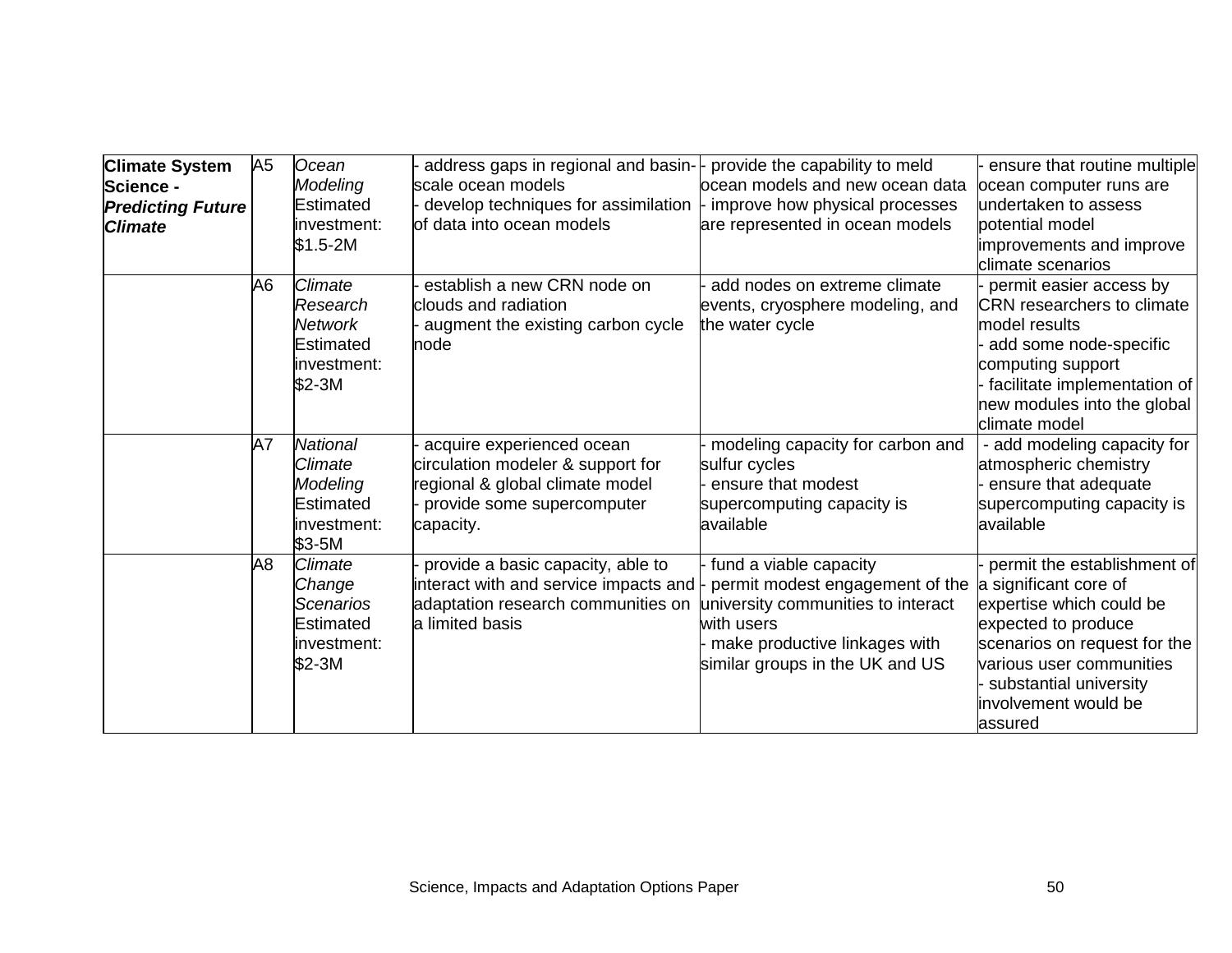| Impacts &<br><b>Adaptation</b> | B1             | Impacts &<br><b>Adaptation</b><br>Research<br>Estimated<br>investment:<br>\$15-54M | staged program introduced<br>representative Municipalities from<br>across Canada studied<br>sectoral issues, in some priority<br>Chapter 4) will be covered<br>additional sectors will be covered<br>but through a municipal perspective<br>National assessment completed                                    | all policy sectors (Chapter 4)<br>including Municipalities, Water<br>Resources, Food Supply, Human<br>Health, Forests, Landscapes and<br>Ecosystems; and Coastal Zones to<br>be covered in some detail in all areas- emphasis on priority<br>of the country<br>a major focus remains on<br>Municipalities<br>National assessment completed | all sectors discussed in<br>Chapter 4 of the Options<br>Paper will be considered<br>for all regions of the<br>country<br>lsectors<br>National assessment<br>completed                                                                                                |
|--------------------------------|----------------|------------------------------------------------------------------------------------|--------------------------------------------------------------------------------------------------------------------------------------------------------------------------------------------------------------------------------------------------------------------------------------------------------------|--------------------------------------------------------------------------------------------------------------------------------------------------------------------------------------------------------------------------------------------------------------------------------------------------------------------------------------------|----------------------------------------------------------------------------------------------------------------------------------------------------------------------------------------------------------------------------------------------------------------------|
|                                | <b>B2</b>      | C-CIARN<br>Estimated<br>investment:<br>\$1-8M                                      | -at the lowest level of funding<br><b>CCIARN will form a simple network</b><br>with funding facilitating national and<br>regional meetings, support a<br>secretariat<br>co-ordination will be provided and $a \nightharpoonup$ additional support will also ensure<br>coherent program (above)<br>lcommenced | -funding will provide support to a PI<br>and assistant in each of 6 regional<br>nodes and 10 sectoral nodes, as well several dedicated regional<br>as fund some activities and regional,<br>national meetings<br>better long-term development of the<br>program (i.e. beyond single-issue<br>interests)                                    | -additional funding will<br>support the creation of<br>research centres and<br>provide needed impetus to<br>regions requiring it                                                                                                                                     |
|                                | B <sub>3</sub> | <b>Building</b><br>Research<br>Capacity<br>Estimated<br>investment:<br>\$4-10M     | -five year funding to be used in<br>universities and federal laboratories,<br>on a 1:1 hiring basis.<br>recommended that for each position<br>created funding be available to offset<br>the cost of filling a second position                                                                                | size of program relative to the lower funding allocated to<br>level will be enhanced                                                                                                                                                                                                                                                       | granting councils to fund<br>studentships and post-<br>doctoral fellowships in<br>impacts and adaptation<br>research, tenable at not<br>only universities and<br>government institutions but<br>also at industrial<br>laboratories whose work is<br>freely published |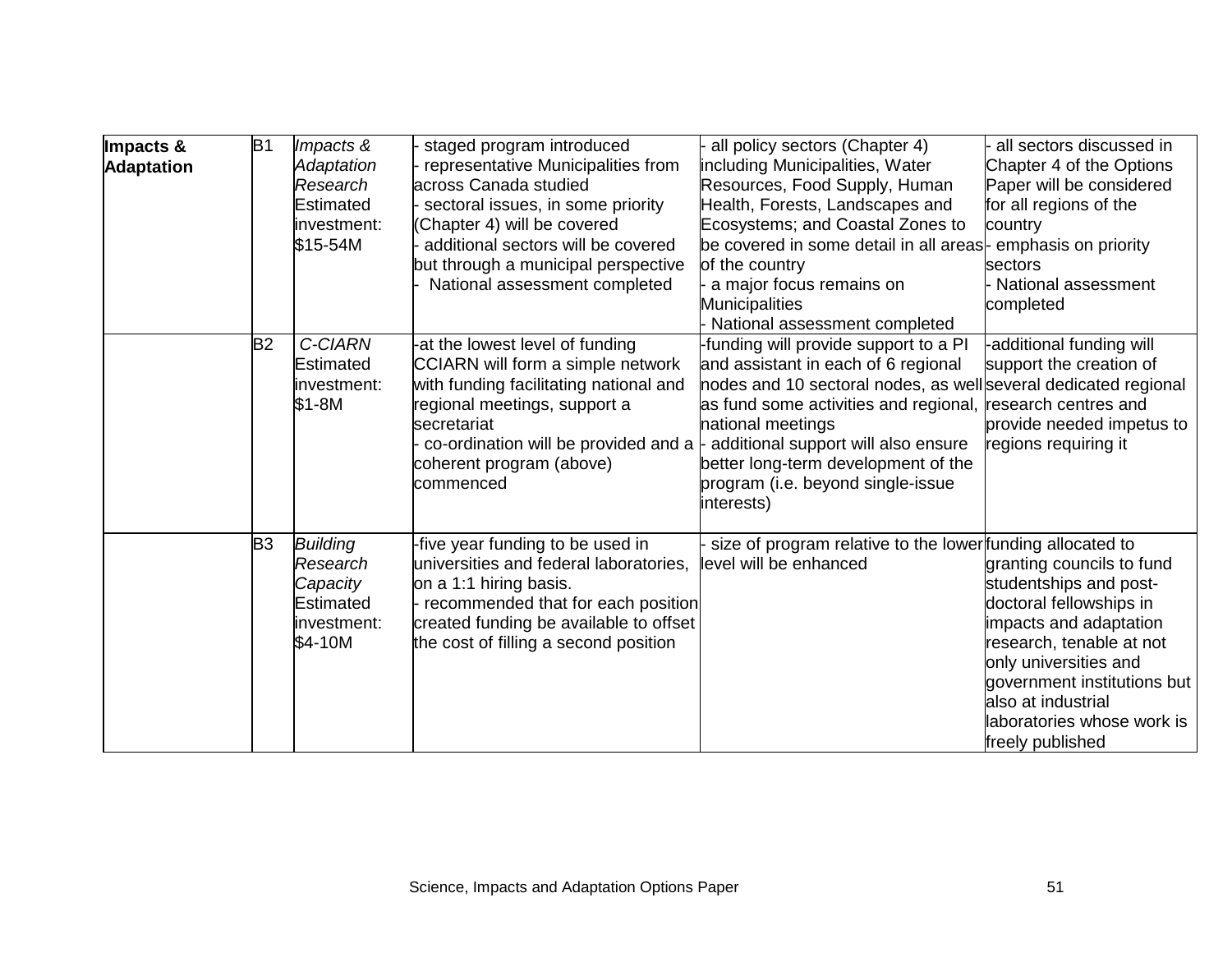|                                        | B <sub>4</sub> | Governance<br>Structure<br><b>Estimated</b><br>investment:<br>$$1-3M$ | -scoping studies completed,<br>recommendations developed, funds<br>to support minimal governance<br>structure                                                                                                                                                                                                                                                                                                                                                                               | structure enhanced | structure equivalent in<br>scope to that created for<br>managing mitigation to be<br>put in place by end of<br>funding period                                                                                                                                                                                                                                                                                                                                                                                                                                                       |
|----------------------------------------|----------------|-----------------------------------------------------------------------|---------------------------------------------------------------------------------------------------------------------------------------------------------------------------------------------------------------------------------------------------------------------------------------------------------------------------------------------------------------------------------------------------------------------------------------------------------------------------------------------|--------------------|-------------------------------------------------------------------------------------------------------------------------------------------------------------------------------------------------------------------------------------------------------------------------------------------------------------------------------------------------------------------------------------------------------------------------------------------------------------------------------------------------------------------------------------------------------------------------------------|
|                                        |                |                                                                       |                                                                                                                                                                                                                                                                                                                                                                                                                                                                                             |                    |                                                                                                                                                                                                                                                                                                                                                                                                                                                                                                                                                                                     |
| Making Informed C1<br><b>Decisions</b> |                | Public<br>Outreach<br>\$500K-3M                                       | briefings & informal discussions with<br>Education and industry leaders, government, & the<br>media by eminent scientists.<br>annual conference aimed at<br>bringing the policy community in<br>touch with relevant research results<br>workshops, information & reference<br>materials aimed at science writers,<br>TV reporters & commentators<br>encourage outreach partnerships<br>between the science community &<br>agencies/organizations representing<br>various sectors of society |                    | ongoing program of<br>educational materials for<br>the development of school<br>curricula<br>press release series on<br>new developments & as<br>response to articles to give<br>Canadian content/flavour<br>press releases & media<br>blitz by "unbiased experts"<br>prior to and following any<br>significant international<br>event<br>monograph series<br>public speaking tours by<br>climate system scientists<br>articles for the popular<br>press, trade journals<br>trade show seminars for<br>industries<br>TV special or series of<br>specials<br>- media "backgrounders" |